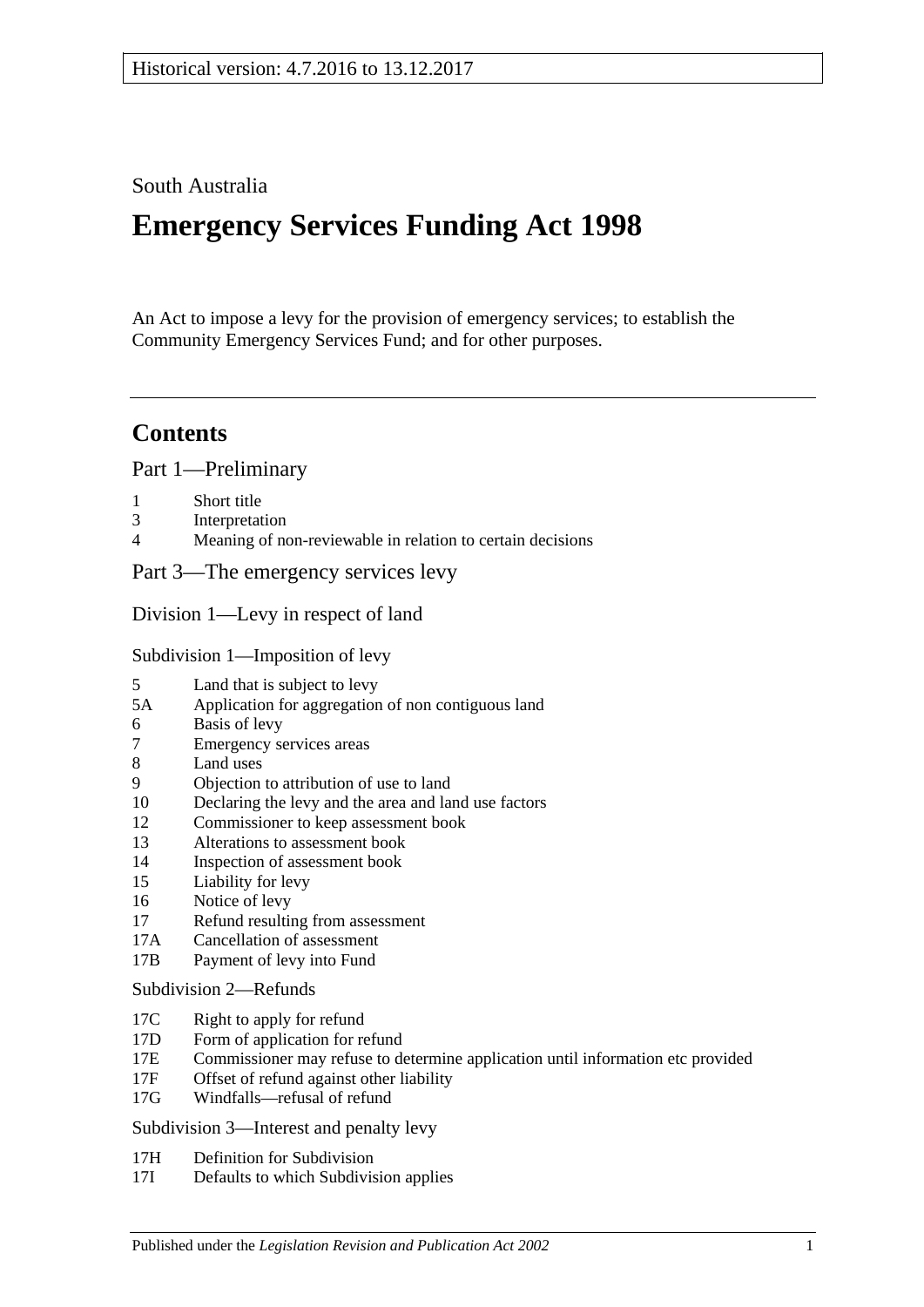- 17J [Interest](#page-14-4)
- 17K [Penalty levy](#page-15-0)
- 17L [Amount of penalty levy](#page-15-1)
- 17M [Notification of penalty levy and interest and time for payment](#page-15-2)

[Subdivision 4—Collection of levy](#page-16-0)

- 17N [Definition for](#page-16-1) Subdivision
- 17O [Recovery of levy as debt](#page-16-2)
- 17P [Joint and several liability](#page-16-3)
- 17Q [Collection of levy from third parties](#page-16-4)
- 17R [Duties of agents, trustees etc](#page-17-0)
- 18 [Levy first charge on land](#page-18-0)
- 20 [Sale of land for non-payment of levy](#page-18-1)
- 21 [Recovery of levy not affected by objection, review or appeal](#page-19-0)
- 22 [Arrangements for payment of levy](#page-20-0)
- 22A [Decisions non-reviewable](#page-20-1)
- 22B [No statute of limitation to apply](#page-20-2)

[Subdivision 5—Investigation](#page-20-3)

- 22C [Power to require information, instruments or records or attendance for examination](#page-20-4)
- 22D [Powers of entry and inspection](#page-21-0)
- 22E [Use and inspection of instruments or records produced or seized](#page-21-1)
- 22F [Self-incrimination](#page-22-0)
- 22G [Hindering or obstructing authorised officers etc](#page-22-1)
- [Subdivision 6—Secrecy](#page-22-2)
- 22H [Relevant persons](#page-22-3)
- 22I [Prohibition of certain disclosures by relevant persons](#page-23-0)
- 22J [Permitted disclosure in particular circumstances or to particular persons](#page-23-1)
- 22K [Permitted disclosures of general nature](#page-23-2)
- 22L [Prohibition of disclosures by other persons](#page-23-3)
- 22M [Restriction on power of courts to require disclosure](#page-24-0)

#### [Division 2—Levy in respect of vehicles and vessels](#page-24-1)

- 23 [Liability for levy](#page-24-2)
- 24 [Declaring the amount of the levy](#page-24-3)
- 25 [Exemption by Minister](#page-25-0)
- 26 [Objection to classification of vehicle](#page-25-1)
- 27 [Payment of levy into Fund](#page-26-0)

### [Part 4—The Community Emergency Services Fund](#page-26-1)

- 28 [The Community Emergency Services Fund](#page-26-2)
- 29 [Investment of the Fund](#page-27-0)
- 30 [Accounts](#page-27-1)

#### [Part 5—Miscellaneous](#page-27-2)

- 31 [Delegation](#page-27-3)<br>31A Evidence
- **[Evidence](#page-28-0)**
- 32 [Service of notices](#page-28-1)
- 33 [Remission of levies by regulation](#page-28-2)
- 33A [Recouping money lost on aggregation of non contiguous land](#page-29-0)
- 34 [Regulations](#page-29-1)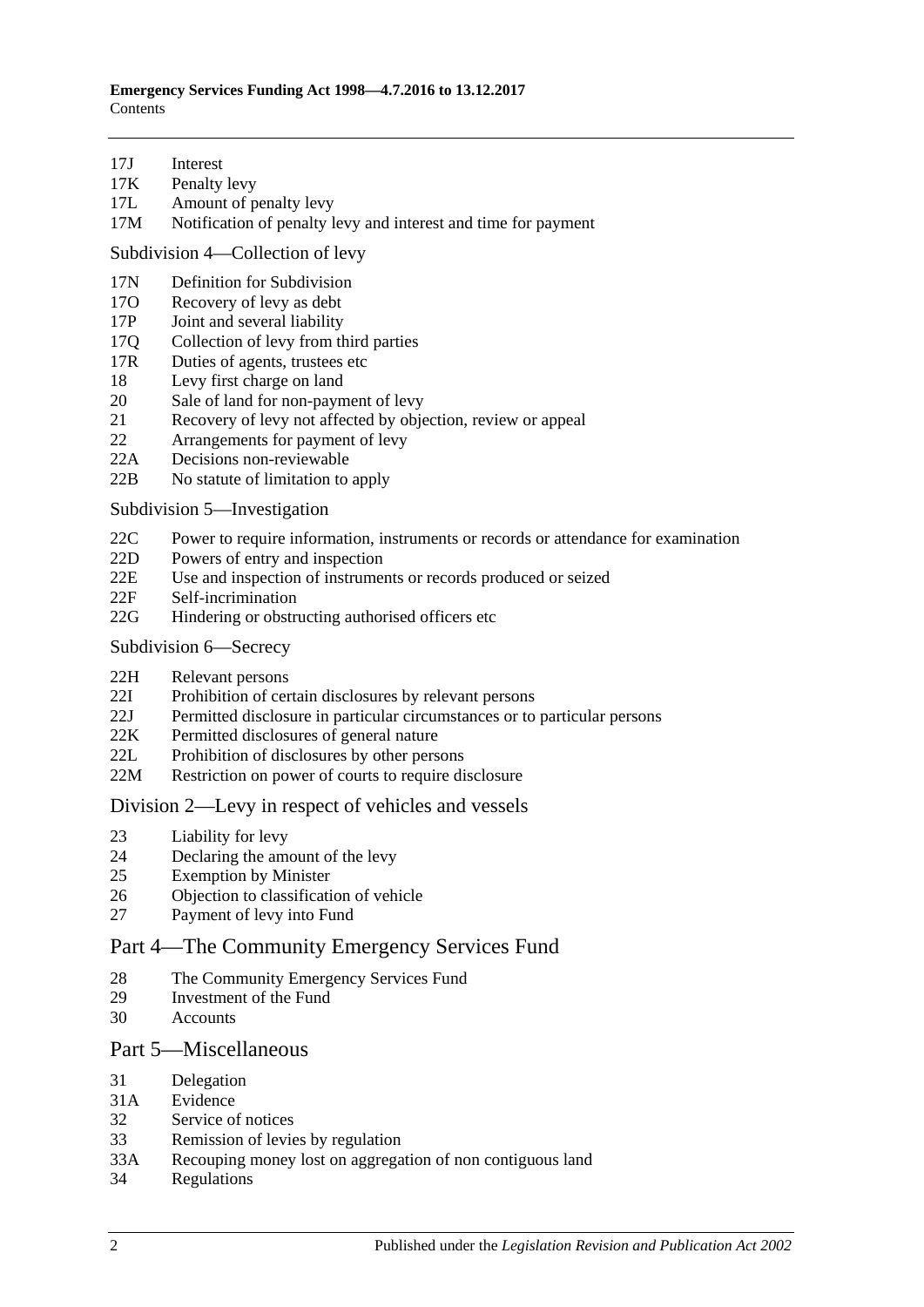#### [Schedule 1—Emergency services areas](#page-29-2)

- 1 [Greater Adelaide](#page-29-3)
- 2 [Regional Area 1](#page-30-0)

#### [Schedule 2—Transitional provisions](#page-30-1)

- 4 [Reimbursement by insurers to policy holders](#page-30-2)<br>44 Report on changes to insurance premiums
- [Report on changes to insurance premiums](#page-31-0)
- 5 [The Emergency Services Funding Transitional Advisory Committee](#page-31-1)
- 6 [Crown to be taken to be owner of certain land](#page-32-0)

[Legislative history](#page-34-0)

### <span id="page-2-0"></span>**The Parliament of South Australia enacts as follows:**

# **Part 1—Preliminary**

#### <span id="page-2-1"></span>**1—Short title**

This Act may be cited as the *Emergency Services Funding Act 1998*.

#### <span id="page-2-5"></span><span id="page-2-2"></span>**3—Interpretation**

(1) In this Act, unless the contrary intention appears—

*the area factor* means the factor for each of the emergency services areas declared by notice under [section](#page-8-1) 10;

*authorised officer* means a person who is an authorised officer for the purposes of the taxation laws under the *[Taxation Administration Act](http://www.legislation.sa.gov.au/index.aspx?action=legref&type=act&legtitle=Taxation%20Administration%20Act%201996) 1996*;

*Commissioner* means the person appointed or acting as the Commissioner of State Taxation, and includes a person appointed or acting as a Deputy Commissioner of State Taxation (see Part 9 of the *[Taxation Administration Act](http://www.legislation.sa.gov.au/index.aspx?action=legref&type=act&legtitle=Taxation%20Administration%20Act%201996) 1996*);

*contiguous land*—see [subsections](#page-4-5) (2) and [\(3\);](#page-4-6)

<span id="page-2-3"></span>*emergency service* means—

- (a) a service of the kind provided by—
	- (i) the South Australian Country Fire Service;
	- (ii) the South Australian Metropolitan Fire Service;
	- (iii) the South Australian State Emergency Service;
	- (iv) Surf Life Saving South Australia Inc.;
	- (v) a body or organisation that is a member of Volunteer Marine Rescue S.A. Incorporated; or
- <span id="page-2-4"></span>(b) a service provided by the South Australian Police Department—
	- (i) of a kind referred to in [paragraph](#page-2-3) (a); or
	- (ii) to assist a body or organisation referred to in [paragraph](#page-2-3) (a) in providing such a service; or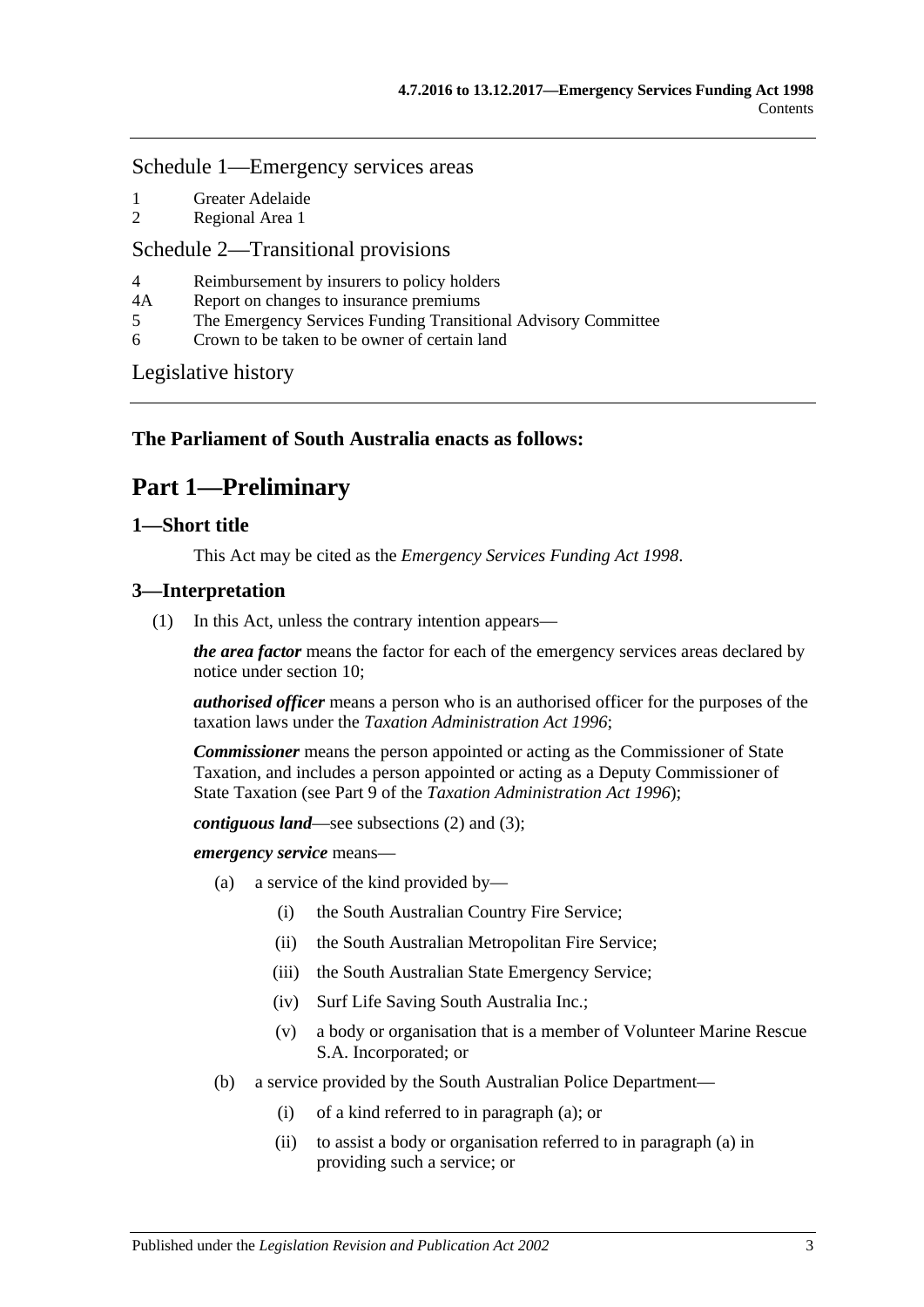(c) a service or other activity incidental or related to a service of a kind referred to in [paragraphs](#page-2-3) (a) or [\(b\);](#page-2-4)

*emergency services area* means an area prescribed by or under [section](#page-7-0) 7;

*the Fund* means the Community Emergency Services Fund established by this Act;

*the land use factor* means the factor for each of the land uses referred to in [section](#page-7-2) 8(1) declared by notice under [section](#page-8-1) 10;

*Motor Accident Commission* means the Motor Accident Commission continued in existence by the *[Motor Accident Commission Act](http://www.legislation.sa.gov.au/index.aspx?action=legref&type=act&legtitle=Motor%20Accident%20Commission%20Act%201992) 1992*;

*motor vehicle* means a motor vehicle that is required to be registered under the *[Motor](http://www.legislation.sa.gov.au/index.aspx?action=legref&type=act&legtitle=Motor%20Vehicles%20Act%201959)  [Vehicles Act](http://www.legislation.sa.gov.au/index.aspx?action=legref&type=act&legtitle=Motor%20Vehicles%20Act%201959) 1959*;

*non-reviewable decision*—see [section](#page-4-0) 4;

*owner* of land means—

- (a) where the land has been granted in fee simple—
	- (i) in the case of land that is subject to a life estate—the holder of the life estate;
	- (ii) in any other case—the holder of the estate in fee simple in the land;
- (b) in relation to dedicated land within the meaning of the *[Crown Lands Act](http://www.legislation.sa.gov.au/index.aspx?action=legref&type=act&legtitle=Crown%20Lands%20Act%201929) 1929* that has not been granted in fee simple but which is under the care, control and management of a Minister, body or other person—the Minister, body or other person;
- (c) in relation to land dedicated by or under any other Act being land that has not been granted in fee simple but which is under the care, control and management of a Minister, body or other person—the Minister, body or other person;
- <span id="page-3-1"></span>(d) where the land is unalienated land of the Crown—the Crown;
- <span id="page-3-0"></span>(e) where the land is held from the Crown under lease, licence or agreement to purchase—
	- (i) if the lease, licence or agreement confers a right to occupy the land—the person entitled to the right of occupation;
	- (ii) in any other case—the Crown,

and includes any person who has arrogated to himself or herself (whether lawfully or unlawfully) the rights of an owner of the land;

*vessel* means a vessel that is required to be registered under the *[Harbors and](http://www.legislation.sa.gov.au/index.aspx?action=legref&type=act&legtitle=Harbors%20and%20Navigation%20Act%201993)  [Navigation Act](http://www.legislation.sa.gov.au/index.aspx?action=legref&type=act&legtitle=Harbors%20and%20Navigation%20Act%201993) 1993*.

(1a) Where unalienated land of the Crown is held from the Crown under a licence, the ownership of the land for the purposes of this Act will be determined in accordance with [paragraph](#page-3-0) (e) of the definition of *owner* in [subsection](#page-2-5) (1) and not in accordance with [paragraph](#page-3-1) (d) of that definition.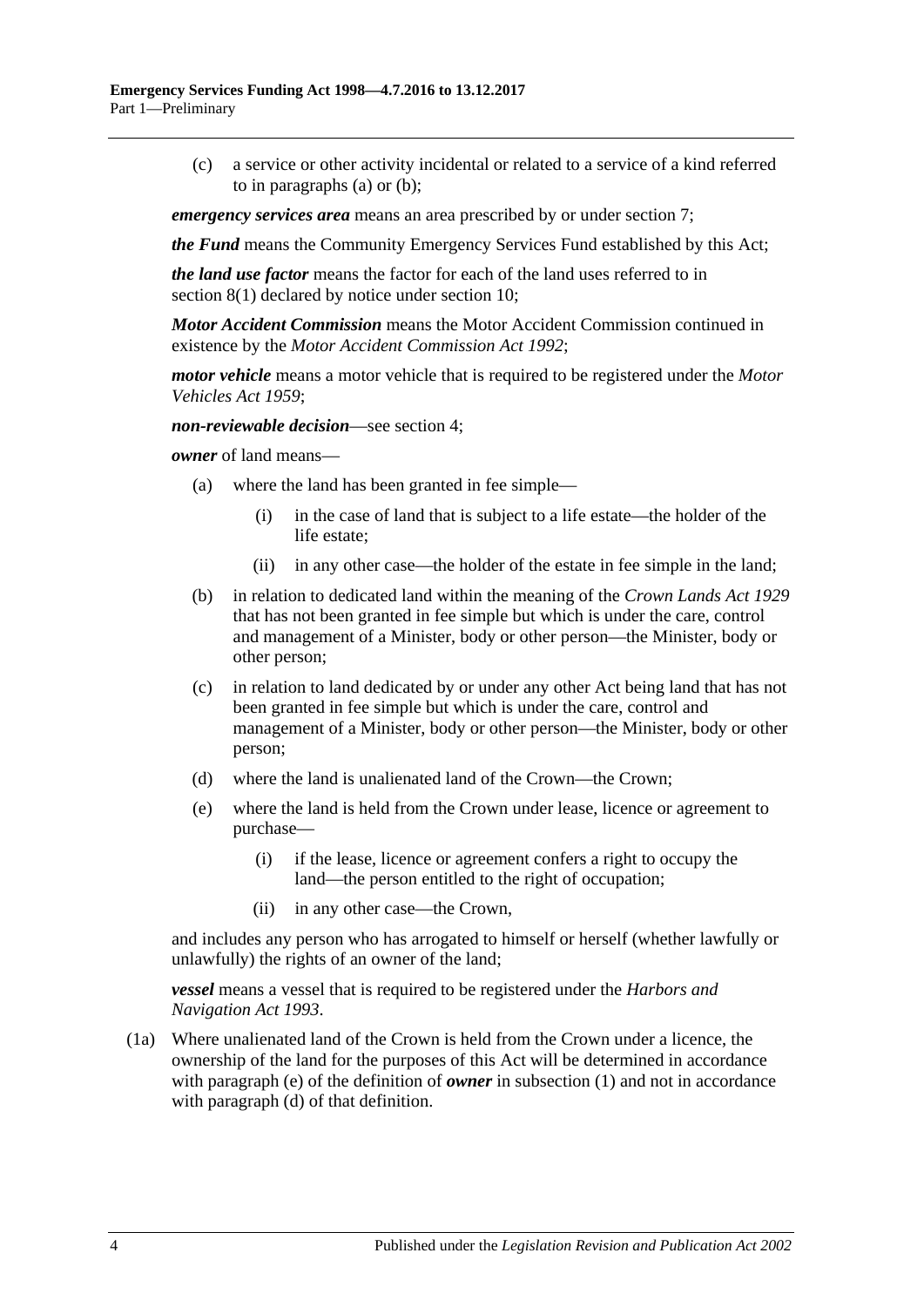- <span id="page-4-5"></span>(2) For the purposes of this Act, pieces of land will be taken to be contiguous if they abut one another at any point or if they are separated only by—
	- (a) a street, road, lane, footway, court, railway, thoroughfare or travelling stock route; or
	- (b) a reserve or other similar open space dedicated for public purposes.
- <span id="page-4-6"></span>(3) For the purposes of [subsection](#page-4-5) (2) pieces of land will be taken to be separated by intervening land if a line projected at right angles from any point on the boundary of one of them with the intervening land would intersect a boundary of the other with the intervening land.
- (4) A reference in this Act to the use of land is a reference to the predominant use of the land.

#### <span id="page-4-0"></span>**4—Meaning of non-reviewable in relation to certain decisions**

If a provision of this Act provides that a decision is a *non-reviewable decision*, no court or administrative review body has the jurisdiction or power to entertain any question as to the validity or correctness of the decision.

# <span id="page-4-1"></span>**Part 3—The emergency services levy**

# <span id="page-4-3"></span><span id="page-4-2"></span>**Division 1—Levy in respect of land**

#### **Subdivision 1—Imposition of levy**

#### <span id="page-4-4"></span>**5—Land that is subject to levy**

- (1) Subject to this Division, an emergency services levy may be assessed by the Commissioner against all land in the State in respect of each financial year.
- <span id="page-4-9"></span>(2) The levy may be assessed against—
	- (a) any piece or section of land subject to separate ownership or occupation; or
	- (b) any aggregation of contiguous land subject to the same ownership or occupation; or
	- (c) any aggregation of land pursuant to [subsection](#page-4-7) (2a).
- <span id="page-4-8"></span><span id="page-4-7"></span>(2a) Where two or more pieces or sections of land or aggregations of contiguous land are not contiguous they may be aggregated for the purposes of [subsection](#page-4-8)  $(2)(c)$  if—
	- (a) the owner or occupier of all of the land concerned is the same person; and
	- (b) all of the land is used to carry on the business of primary production and is managed as a single unit for that purpose; and
	- (c) all of the land is either situated in the area of the same council under the *[Local Government Act](http://www.legislation.sa.gov.au/index.aspx?action=legref&type=act&legtitle=Local%20Government%20Act%201999) 1999* or is situated in a part of the State that is not in the area of a council.
- (3) Where land that is subject to separate assessment in accordance with [subsection](#page-4-9) (2) is situated partly in one emergency services area and partly in another, the levy may be separately assessed against the parts of the land situated in different areas.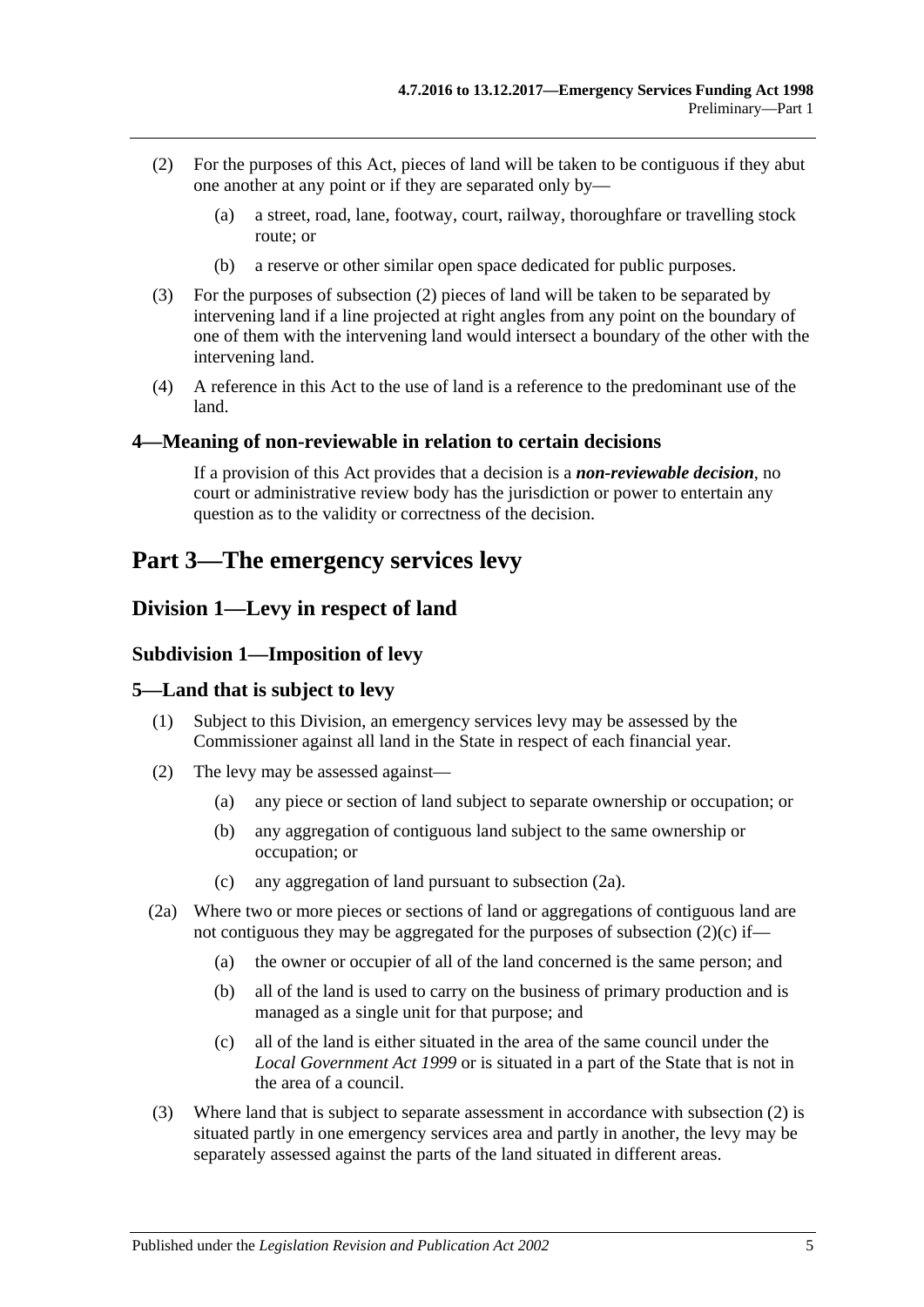- (4) Where different parts of land that is subject to separate assessment in accordance with [subsection](#page-4-9) (2) are used for different purposes referred to in [section](#page-7-1) 8, the levy may be separately assessed against each of those parts.
- (5) Where land is divided by a strata plan under the *[Strata Titles Act](http://www.legislation.sa.gov.au/index.aspx?action=legref&type=act&legtitle=Strata%20Titles%20Act%201988) 1988*
	- the levy will be assessed against the units but not against the common property; but
	- (b) the equitable interest in the common property that attaches to each unit will be regarded, for the purpose of valuation, as part of the unit.
- (6) Where land is divided by a primary, secondary or tertiary plan of community division under the *[Community Titles Act](http://www.legislation.sa.gov.au/index.aspx?action=legref&type=act&legtitle=Community%20Titles%20Act%201996) 1996*—
	- (a) in the case of the division of land by a primary plan—the levy will be assessed against the primary lots that are not divided by a secondary plan and against the development lot or lots (if any);
	- (b) in the case of the division of land by a secondary plan—the levy will be assessed against the secondary lots that are not divided by a tertiary plan and against the development lot or lots (if any);
	- (c) in the case of the division of land by a tertiary plan—the levy will be assessed against the tertiary lots and the development lot or lots (if any).
- <span id="page-5-1"></span><span id="page-5-0"></span>(7) Where land is divided by a primary, secondary or tertiary plan of community division under the *[Community Titles Act](http://www.legislation.sa.gov.au/index.aspx?action=legref&type=act&legtitle=Community%20Titles%20Act%201996) 1996*—
	- (a) in the case of the division of land by a primary plan—where the use of the common property or part of it is, in the opinion of the Valuer-General, reasonably incidental to the use of one or more of the primary lots, the levy will not be assessed against the common property, or that part of it, but the interest in the common property, or that part of it, that attaches to each primary lot will be regarded for the purposes of valuation as part of the lot;
	- (b) in the case of the division of land by a secondary plan—where the use of the common property or part of it is, in the opinion of the Valuer-General, reasonably incidental to the use of one or more of the secondary lots, the levy will not be assessed against the common property, or that part of it, but the interest in the common property, or that part of it, (and in the common property of the primary scheme referred to in [paragraph](#page-5-0) (a) (if any)) that attaches to each secondary lot will be regarded for the purposes of valuation as part of the lot;
	- (c) in the case of the division of land by a tertiary plan—where the use of the common property or part of it is, in the opinion of the Valuer-General reasonably incidental to the use of one or more of the tertiary lots, the levy will not be assessed against the common property, or that part of it, but the interest in the common property, or that part of it, (and in the common property of the primary and secondary schemes referred to in [paragraphs](#page-5-0) (a) and [\(b\)](#page-5-1) (if any)) that attaches to each tertiary lot will be regarded for the purposes of valuation as part of the lot.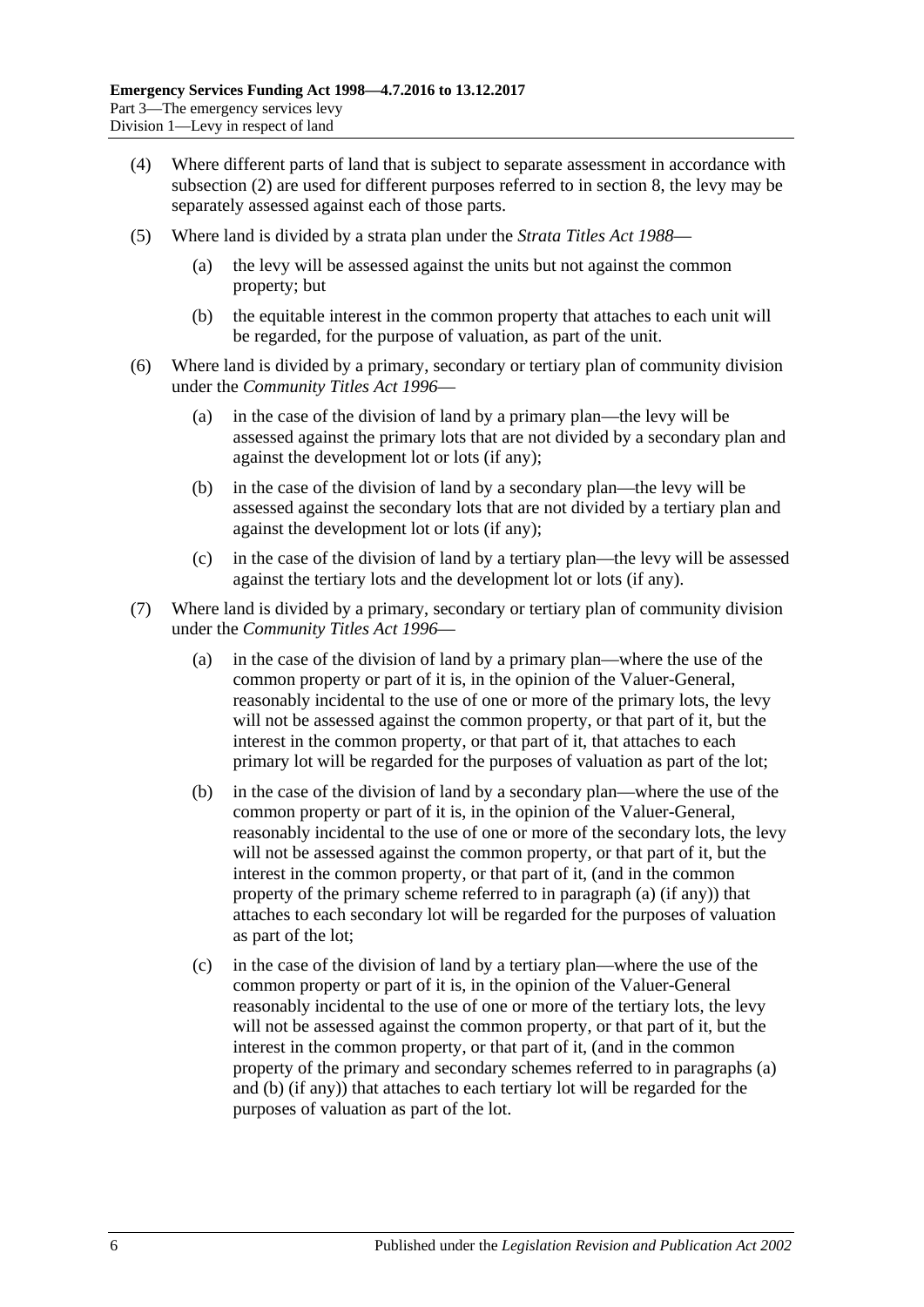- (8) Where land is divided by a primary, secondary or tertiary plan of community division under the *[Community Titles Act](http://www.legislation.sa.gov.au/index.aspx?action=legref&type=act&legtitle=Community%20Titles%20Act%201996) 1996* and the use of common property or any part of it is not, in the opinion of the Valuer-General, reasonably incidental to the use of any of the community lots, the levy will be assessed against the common property or that part of it and the relevant community corporation is liable for the levy as though it were the owner of the common property.
- (9) If a valuation of land subject to separate assessment under this Act has not been made or adopted by the Valuer-General under the *[Valuation of Land Act](http://www.legislation.sa.gov.au/index.aspx?action=legref&type=act&legtitle=Valuation%20of%20Land%20Act%201971) 1971*, the Valuer-General must make or adopt a valuation of that land under that Act.
- (10) Residential land held from the South Australian Housing Trust under a lease, licence or agreement to purchase is exempt from the imposition of a levy under this Division.

# <span id="page-6-0"></span>**5A—Application for aggregation of non contiguous land**

- (1) The owner or occupier of land may apply to the Commissioner for the aggregation of non contiguous land for the purposes of [section](#page-4-8) 5(2)(c).
- (2) The application must—
	- (a) be in writing; and
	- (b) be received by the Commissioner on or before 31 March immediately preceding the first financial year to which the aggregation of the land will relate.
- (3) The applicant must provide the Commissioner with such information and evidence as the Commissioner reasonably requires to consider the application.
- <span id="page-6-2"></span>(4) The Commissioner must serve notice of his or her decision on the applicant and, if the application is refused, the notice must include the Commissioner's reasons for refusing the application.
- (5) An applicant may appeal against the Commissioner's refusal to the Administrative and Disciplinary Division of the District Court.
- (6) The appeal must be made within 28 days after the notice is served on the applicant under [subsection](#page-6-2) (4).
- (7) If the basis on which land is aggregated for assessment purposes under [section](#page-4-8)  $5(2)(c)$ ceases to exist, the owner of the land must immediately inform the Commissioner of that fact.

Maximum penalty: \$2 500.

### <span id="page-6-5"></span><span id="page-6-1"></span>**6—Basis of levy**

- <span id="page-6-4"></span><span id="page-6-3"></span>(1) A levy may consist of—
	- (a) an amount payable in respect of each dollar of the value of land subject to assessment under this Act; or
	- (b) a fixed charge; or
	- (c) two separate components, one being the amount referred to in [paragraph](#page-6-3) (a) and the other a fixed charge under [paragraph](#page-6-4) (b).
- <span id="page-6-6"></span>(2) The value of the land for the purposes of [subsection](#page-6-5) (1) is determined by multiplying its capital value by the area factor and the land use factor for the land.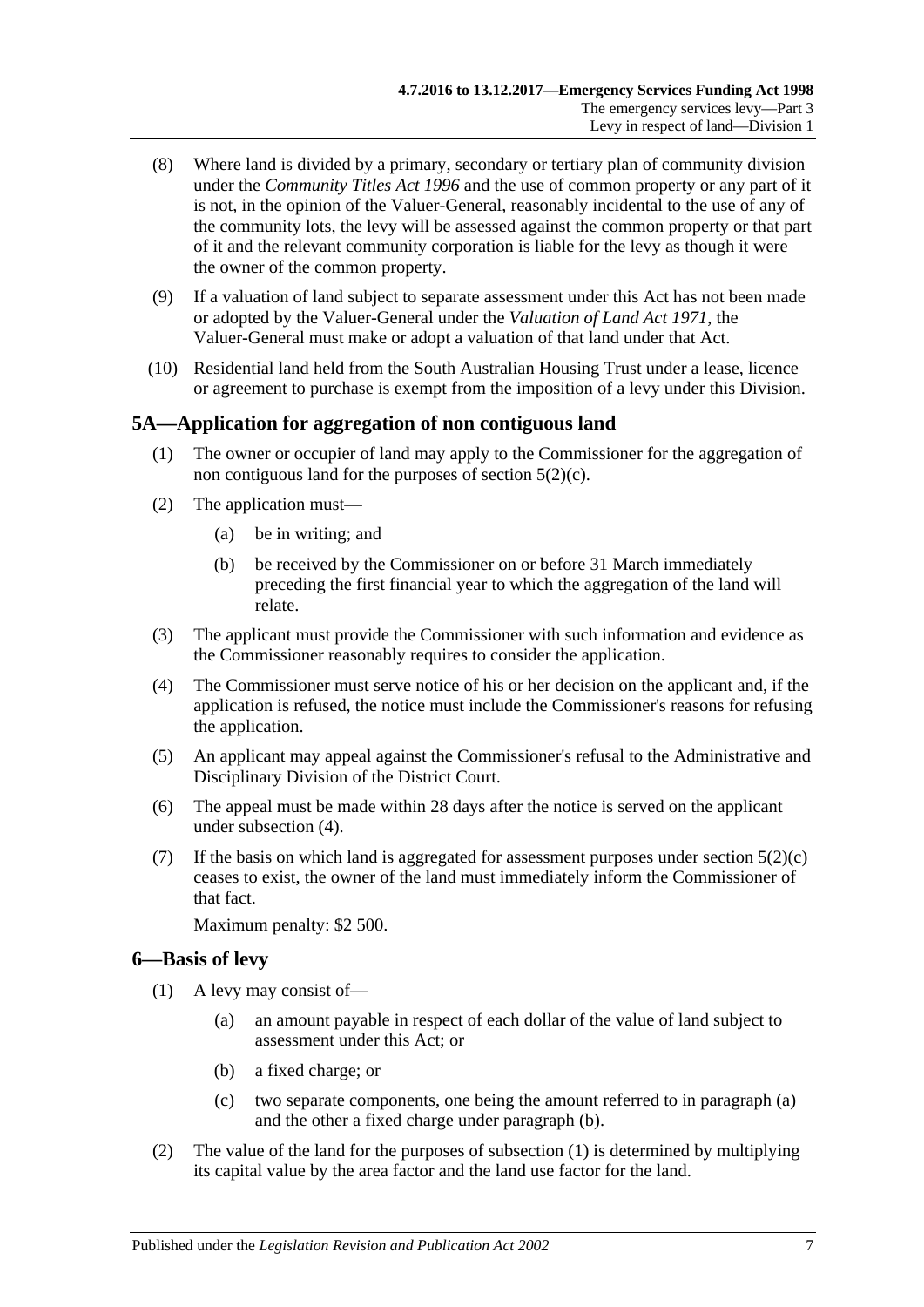(3) The capital value of land for the purposes of [subsection](#page-6-6) (2) is the capital value of the land as at 1 July in the financial year to which the levy relates determined or adopted by the Valuer-General under the *[Valuation of Land Act](http://www.legislation.sa.gov.au/index.aspx?action=legref&type=act&legtitle=Valuation%20of%20Land%20Act%201971) 1971*.

#### <span id="page-7-0"></span>**7—Emergency services areas**

- (1) The State is divided into the following emergency services areas for the purpose of determining the area factor:
	- (a) "Greater Adelaide" being the combined areas of the councils listed in [Schedule 1](#page-29-2) comprising Metropolitan Adelaide and the Adelaide hills;
	- (b) "Regional area 1" being the areas of the cities and towns listed in [Schedule 1;](#page-29-2)
	- (c) "Regional area 2" being that part of the State that is within the area of a council but is not part of Greater Adelaide or Regional area 1;
	- (d) "Regional area 3" being that part of the State that is not within the area of a council.
- (2) The Governor may, by proclamation—
	- (a) revoke one or more of the areas into which the State is divided by this section (or by a proclamation under this subsection) and reconstitute the part of the State affected as one or more emergency services areas for the purposes of this Act; or
	- (b) vary the boundaries of two or more emergency services areas.
- (3) For the purposes of determining the amount of the levy payable in respect of land, the land will be taken to be situated in the emergency services area in which it was situated on 1 July in the financial year to which the levy relates.

#### <span id="page-7-2"></span><span id="page-7-1"></span>**8—Land uses**

- <span id="page-7-5"></span><span id="page-7-4"></span><span id="page-7-3"></span>(1) The following land uses are prescribed for the purposes of determining the land use factor:
	- (a) commercial;
	- (b) industrial;
	- (c) residential;
	- (d) rural;
	- (e) all uses other than those referred to in [paragraphs](#page-7-3) (a), [\(b\),](#page-7-4) [\(c\)](#page-7-5) or [\(d\).](#page-7-6)
- <span id="page-7-6"></span>(2) Land will be taken to be used for one of the purposes referred to in [subsection](#page-7-2) (1) if, in the opinion of the Valuer-General, it is being predominantly used for that purpose on the relevant day.
- (3) Land (except vacant land) that was not being used on the relevant day will be taken to be used for the purpose for which it was last used on a continuing basis.
- (4) Vacant land that is not used for any purpose and that would not, but for this subsection, fall within [paragraph](#page-7-6) (d) of [subsection](#page-7-2) (1) will be taken to fall within that paragraph whether it is situated in a rural area or in any other part of the State.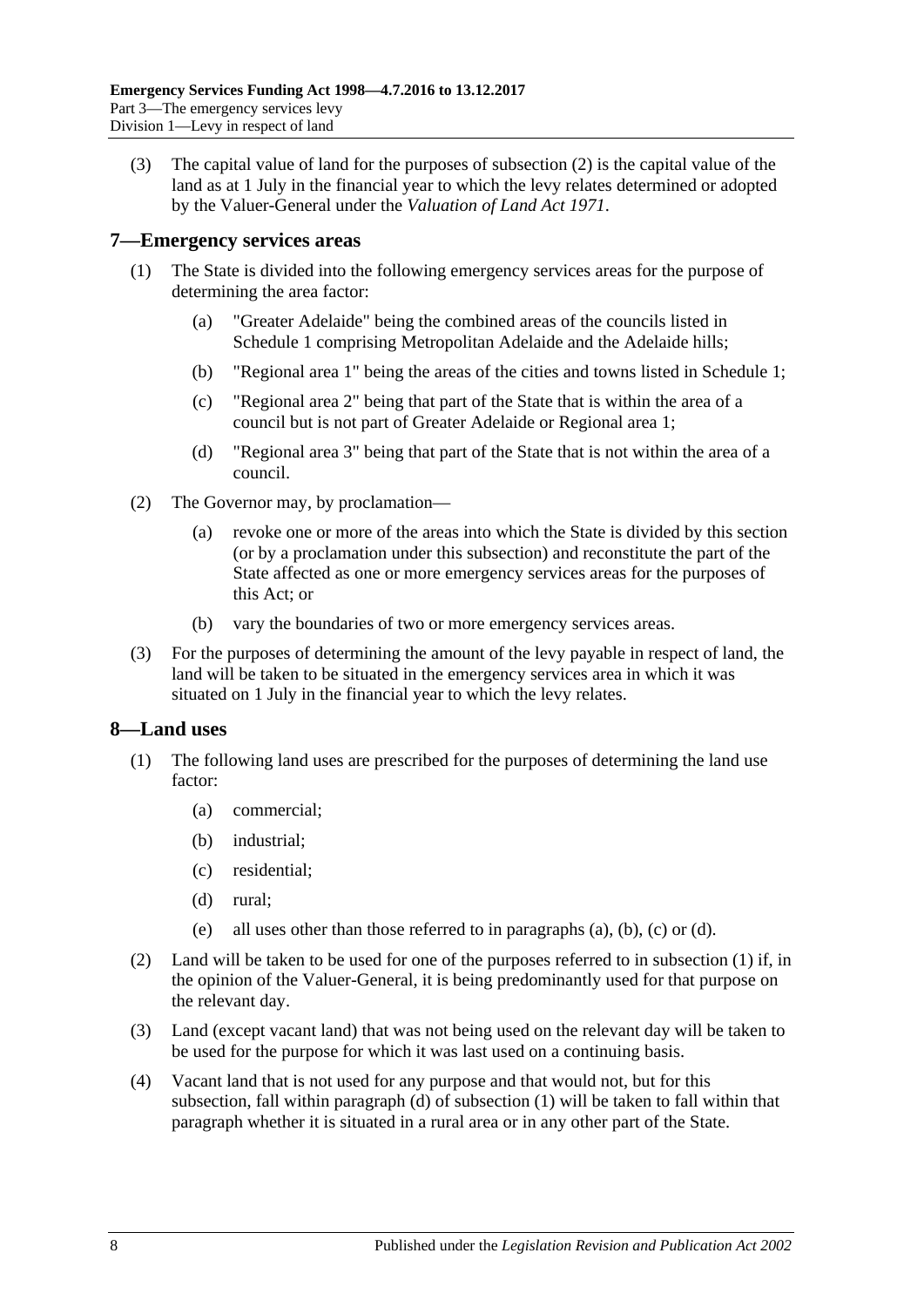#### (5) In this section—

*commercial* use of land means a use of land defined by the Local Government Regulations as *commercial shop*, *commercial office* or *commercial other*;

*industrial* use of land means a use of land defined by the Local Government Regulations as *industry light* or *industry other*;

*Local Government Regulations* means the *[Local Government \(General\)](http://www.legislation.sa.gov.au/index.aspx?action=legref&type=act&legtitle=Local%20Government%20(General)%20Regulations%201999)  [Regulations](http://www.legislation.sa.gov.au/index.aspx?action=legref&type=act&legtitle=Local%20Government%20(General)%20Regulations%201999) 1999*;

*the relevant day* in respect of a financial year specified in a notice under [section](#page-8-2) 10(1) means the day (whether occurring on, before or after the day on which the notice is published in the Gazette) specified in the notice as the relevant day in respect of that year;

*residential* use of land means a use of land defined by the Local Government Regulations as *residential*;

*rural* use of land means a use of land defined by the Local Government Regulations as *primary production*.

#### <span id="page-8-0"></span>**9—Objection to attribution of use to land**

- (1) The owner of land may object to the attribution of a particular use to the land by the Valuer-General.
- (2) The objection must be made to the Minister and must—
	- (a) be in writing; and
	- (b) set out—
		- (i) the grounds of the objection; and
		- (ii) the land use that should, in the objector's opinion, be attributed to the land; and
	- (c) be served on the Minister within 60 days after the objector receives notice under [section](#page-12-0) 16 of the levy payable by him or her.
- (3) The Minister may decide any such objection as he or she thinks fit and must notify the objector in writing of his or her decision and the reasons for it.
- (4) If the objector is dissatisfied with the Minister's decision, he or she may, subject to the relevant rules of the Supreme Court, appeal against the decision to the Land and Valuation Court.
- (5) Except as provided by this section, the attribution of a particular land use to land under this Division cannot be challenged.
- (6) The determination of an objection under this section only affects the attribution of a use to land for the purposes of this Act.

#### <span id="page-8-2"></span><span id="page-8-1"></span>**10—Declaring the levy and the area and land use factors**

- (1) The Governor may, by notice published in the Gazette on the recommendation of the Minister, declare—
	- (a) the levy; and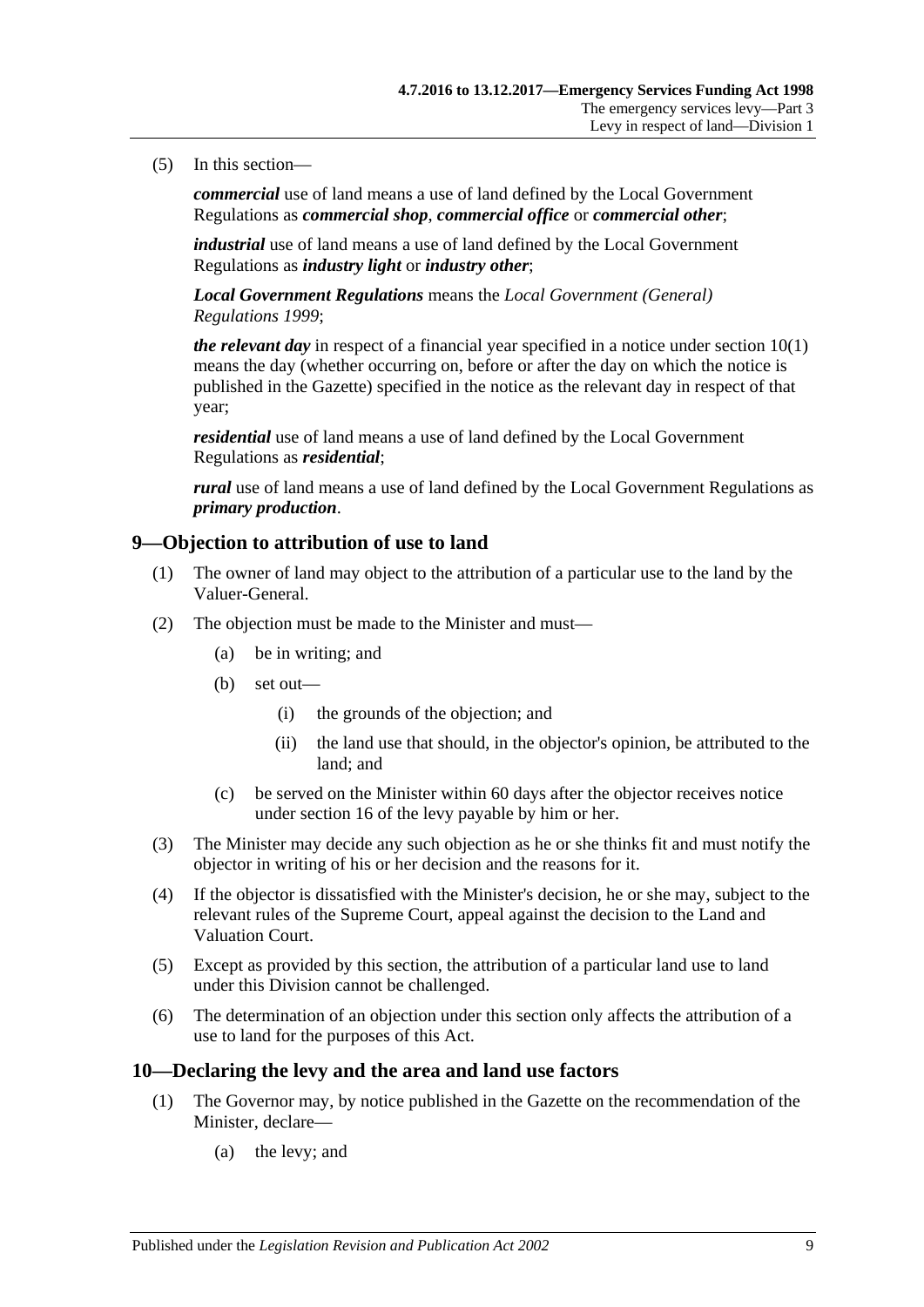- (b) where the levy, or a component of the levy, is an amount payable in respect of each dollar of the value of land—
	- (i) the area factor for each of the emergency services areas; and
	- (ii) the land use factor for each of the land uses referred to in [section](#page-7-2) 8(1); and
	- (iii) the relevant day for the purposes of [section](#page-7-1) 8,

for the financial year specified in the notice.

- (2) Where the levy, or a component of the levy, is a fixed charge, the amount of the charge must be the same for each piece, section or aggregation of contiguous land subject to separate assessment that is situated in the same emergency services area.
- (3) The notice must be published before the commencement of the financial year to which it relates.
- <span id="page-9-3"></span><span id="page-9-0"></span>(4) The Minister must, before making a recommendation to the Governor under [subsection](#page-8-2) (1), determine—
	- (a) the amount that, in the Minister's opinion, needs to be raised by means of the levy under this Division to fund emergency services in the relevant financial year; and
	- (b) the amounts to be expended in that financial year for various kinds of emergency services and the other purposes referred to in [section](#page-26-3) 28(4); and
	- (c) as far as practicable, the extent to which the various parts of the State will benefit from the application of that amount.
- <span id="page-9-2"></span>(5) Before making a recommendation to the Governor under [subsection](#page-8-2) (1) as to the amount of the levy and the values of the area factors and the land use factors to be included in the notice published under that subsection and before making the determinations under [subsection](#page-9-0) (4), the Minister must refer to the Economic and Finance Committee of Parliament a written statement setting out the determinations that the Minister proposes making under [subsection](#page-9-0) (4) in respect of the relevant financial year and must not make recommendations to the Governor under [subsection](#page-8-2) (1) or determinations under [subsection](#page-9-0) (4) until the Committee has reported to Parliament or has failed to report within the time required by [subsection](#page-9-1) (5a).
- <span id="page-9-1"></span>(5a) It is a function of the Economic and Finance Committee of Parliament to enquire into, consider and report on the Minister's statement within 21 days after it is referred to the Committee under [subsection](#page-9-2) (5).
- (6) A notice published under [subsection](#page-8-2) (1) must—
	- (a) include a statement of the amount determined by the Minister under [subsection](#page-9-3)  $(4)(a)$ ; and
	- (b) include a description of the method used in determining that amount;
- (7) The Minister must, as soon as practicable after the publication of a notice under [subsection](#page-8-2) (1), cause a copy of the notice to be laid before both Houses of Parliament.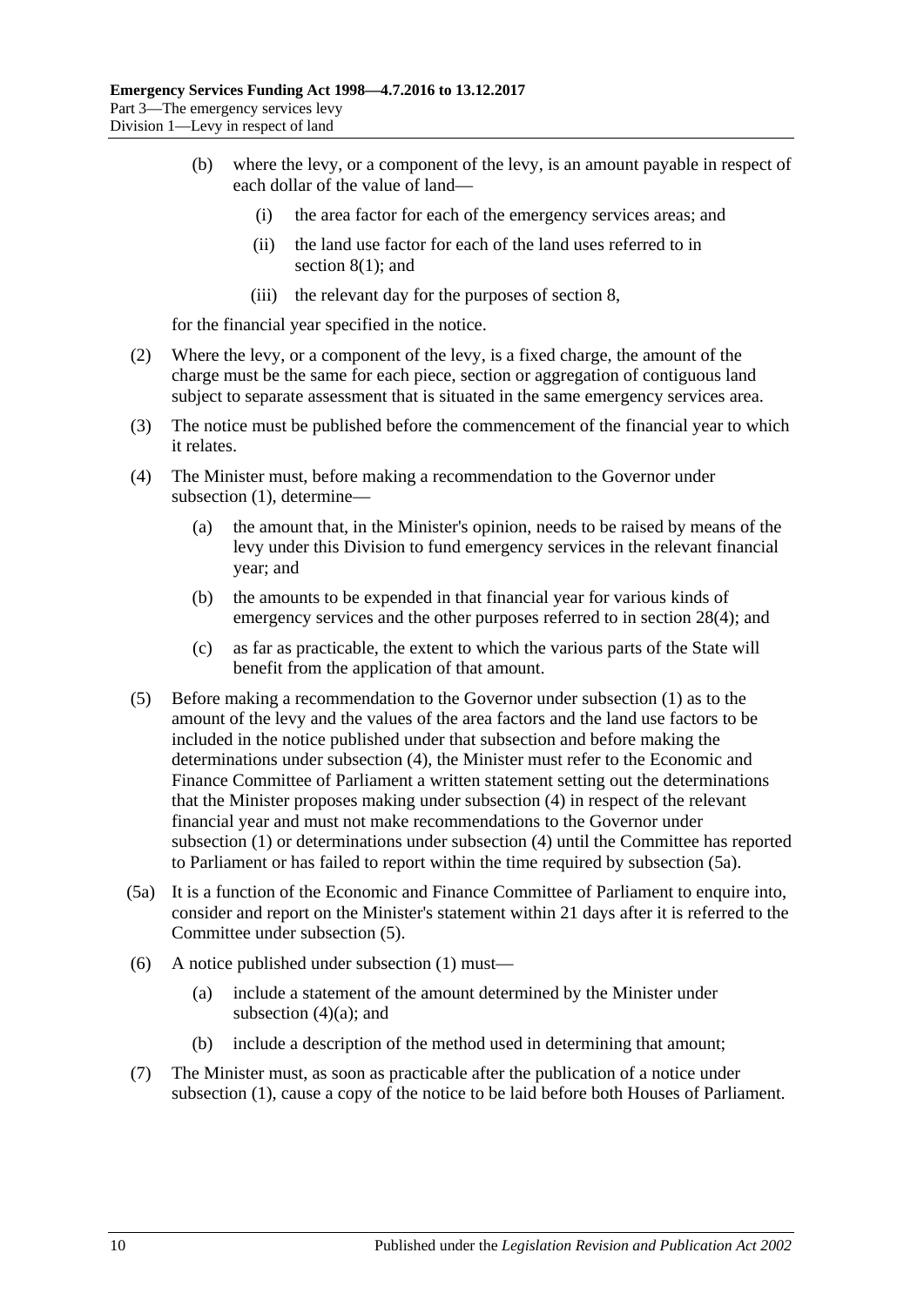- (8) After the first notice declaring a levy under [subsection](#page-8-2) (1) has been published in the Gazette, the Governor must not declare a further levy under that subsection in respect of a subsequent year unless—
	- (a) the amount of the levy is the same as, or less than, the amount of the levy declared by the first notice; or
	- (b) the notice declaring the levy has been authorised by a resolution passed by both Houses of Parliament.
- (9) No proceedings for judicial review or for a declaration, injunction, writ, order or other remedy may be brought before a court, tribunal or other person or body to challenge or question the amount of the levy or the value of the area factor or the land use factor declared in a notice under [subsection](#page-8-2) (1).

### <span id="page-10-1"></span><span id="page-10-0"></span>**12—Commissioner to keep assessment book**

- (1) The Commissioner must ensure that a record (the *assessment book*) is kept in which is entered—
	- $(a)$ 
		- (i) a brief description of each separate piece or section of land or aggregation of contiguous land that is subject to separate assessment for the emergency services levy under this Act; and
		- (ii) the capital value for the time being determined or adopted by the Valuer-General of that land; and
	- (b) the name and address of the owner of the land; and
	- (c) the land use of the land; and
	- (d) such other information as may be prescribed by regulation.
- (2) Notwithstanding [subsection](#page-10-1) (1), where the Commissioner is satisfied that the inclusion in the assessment book of the name or address of any person would place at risk the personal safety of that person, a member of that person's family or any other person, the Commissioner may suppress the name or address from the assessment book.
- (3) Where the Commissioner is satisfied that a person's address is suppressed from the roll under the *[Electoral Act](http://www.legislation.sa.gov.au/index.aspx?action=legref&type=act&legtitle=Electoral%20Act%201985) 1985*, the Commissioner may—
	- (a) where the person's residential address is included in respect of land that the person owns but does not occupy—suppress the person's residential address from the assessment book;
	- (b) where the person's residential address is land described in the assessment book—suppress the person's name from the assessment book in relation to that land.
- (4) The assessment book may—
	- (a) be kept in any form (whether in the form of a book or not) that allows for the accurate recording of information and easy access to that information;
	- (b) be kept in different parts at different places;
	- (c) where the Commissioner delegates the duty to keep the assessment book—be kept in different parts by different persons.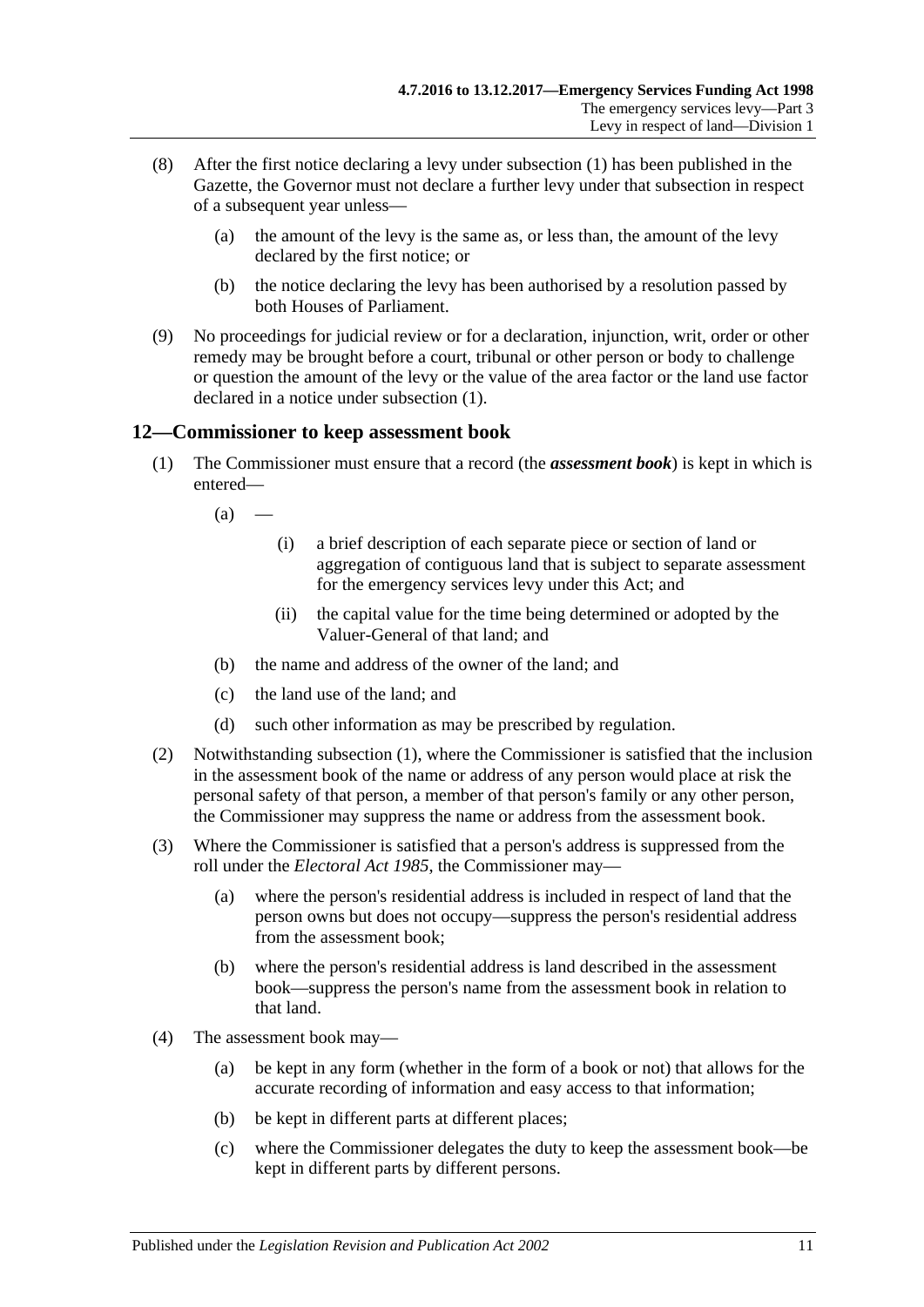- (5) The Commissioner may make any alteration to the assessment book that may be necessary to keep the book in a correct and up to date form.
- (6) The Commissioner may require a council or any other person who has information that is necessary or useful for—
	- (a) the purpose of compiling the assessment book and keeping it in an up to date form; or
	- (b) any other purpose related to the administration of this Act,

to provide that information to the Commissioner (or to any other person nominated by the Commissioner) in the form specified by the Commissioner.

#### <span id="page-11-3"></span><span id="page-11-0"></span>**13—Alterations to assessment book**

- (1) Application may be made to the Commissioner for an alteration of the assessment book by an owner of land on the ground that particular information entered in the assessment book is incorrect or has not been recorded in accordance with this Act.
- (2) An application under [subsection](#page-11-3) (1) must be made in a manner and form approved by the Commissioner.
- (3) A person who is dissatisfied with the decision of the Commissioner on an application may apply to the Supreme Court for an order for rectification of the assessment book.

#### <span id="page-11-1"></span>**14—Inspection of assessment book**

A person is entitled, on payment of a fee fixed by the Minister—

- (a) to inspect the assessment book during ordinary office hours; or
- (b) to a copy of an entry made in the assessment book.

### <span id="page-11-4"></span><span id="page-11-2"></span>**15—Liability for levy**

- (1) The person who is the owner of land at 12.01 a.m. on 1 July in the financial year for which a levy has been declared is liable to pay the levy to the Commissioner.
- <span id="page-11-5"></span>(2) Two or more persons who own the same land are jointly and severally liable for the levy in respect of that land and are entitled to contribution between each other in proportion to the value of their respective interests in the land.
- (3) A subsequent owner of land is liable for a levy, or a part of a levy, in respect of that land that has not been paid by the person or persons primarily liable under [subsection](#page-11-4)  $(1)$  or  $(2)$ .
- (4) A subsequent owner who has paid the whole or part of a levy is entitled to recover—
	- (a) the amount paid from the person primarily liable or, if there are two or more such persons, from any one or more of them;
	- (b) a part of the amount paid from his or her co-owner (if any) that is in proportion to the value of their respective interests in the land.
- <span id="page-11-6"></span>(5) A subsequent owner who has paid an amount to his or her co-owner under [subsection](#page-11-6) (4)(b) is entitled to recover that amount from the person primarily liable or, if there are two or more such persons, from any one or more of them.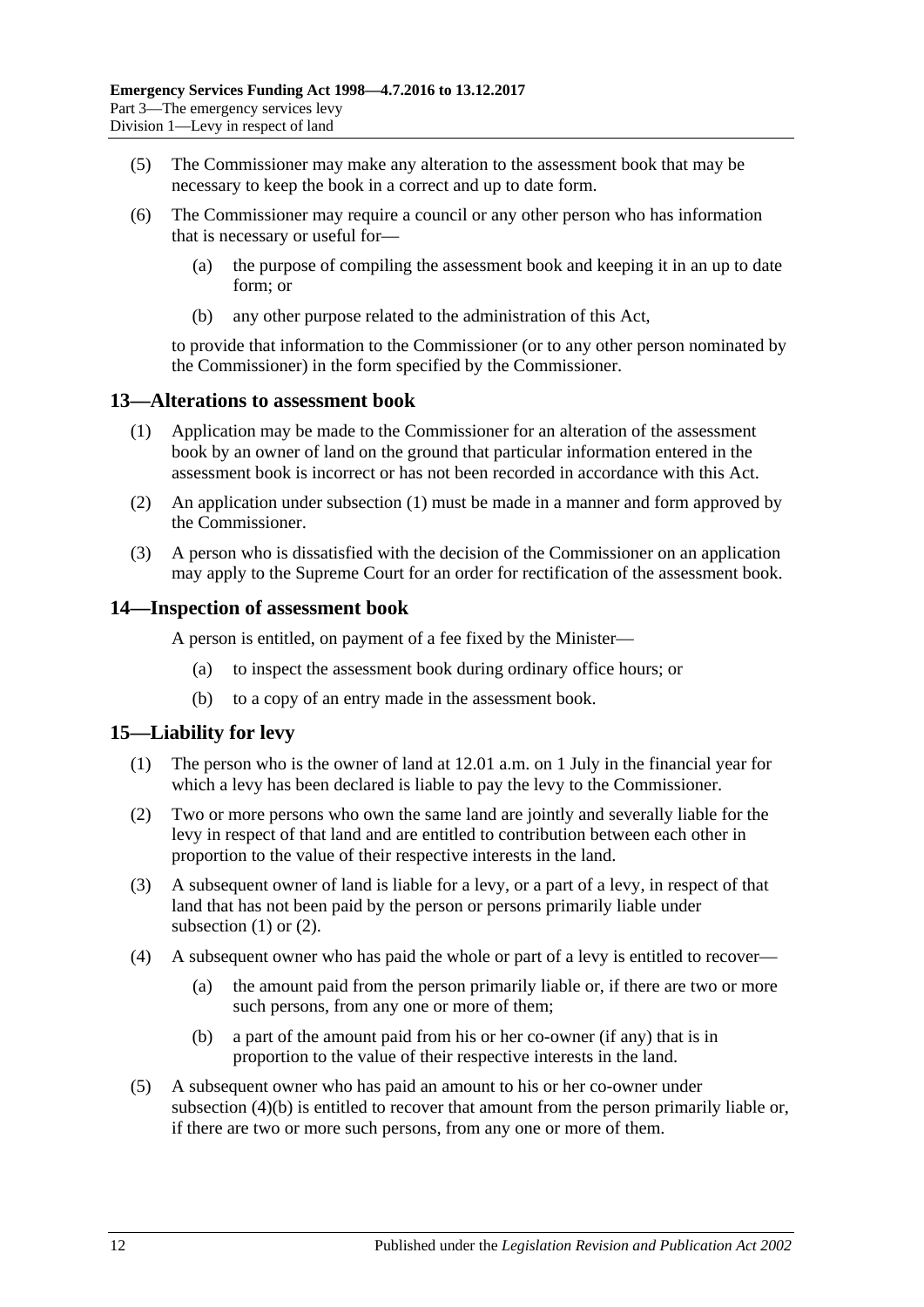(6) In this section—

*subsequent owner* of land includes a person who has ceased to be an owner of the land.

#### <span id="page-12-0"></span>**16—Notice of levy**

- (1) The Commissioner must serve notice of the amount of the levy that is payable in respect of land for a financial year on the person who was the owner of the land at 12.01 a.m. on 1 July in that year.
- (2) The notice must state—
	- (a) the amount of the levy; and
	- (b) the area factor and the land use factor applicable to the land; and
	- (c) the capital value of the land; and
	- (d) the date (being at least 28 days after the notice is served) by which the levy must be paid; and
	- (da) if the person liable to pay the levy is also liable to pay interest or a penalty levy under [Subdivision 3—](#page-14-1)the amount of the interest or penalty levy; and
	- (e) such other information as is required by regulation.
- (3) Where there are two or more owners of land, service of the notice on one of them will be taken to be service on both or all of them.
- (4) The notice required to be served under this section may be served as a separate notice or, with the approval of the Commissioner, as part of any other notice served by a public authority or other person.
- (5) Where the same person owns two or more pieces, sections or aggregations of contiguous land subject to separate assessment, separate notices or one combined notice may be served on the owner.

#### <span id="page-12-1"></span>**17—Refund resulting from assessment**

If the result of an assessment of a person's liability to pay a levy or other amount under this Division is that the person has made an overpayment, the Commissioner must, subject to [Subdivision 2,](#page-13-0) refund the amount overpaid.

#### <span id="page-12-2"></span>**17A—Cancellation of assessment**

If the Commissioner is satisfied that—

- (a) an assessment of a person's liability to pay a levy or other amount under this Division has been made in error; and
- (b) no amount has been paid as required under the assessment,

the Commissioner may cancel the assessment.

#### <span id="page-12-3"></span>**17B—Payment of levy into Fund**

(1) Subject to [subsection](#page-13-5) (2), the Commissioner must pay money received in payment of the levy, a penalty levy or interest under this Division into the Fund.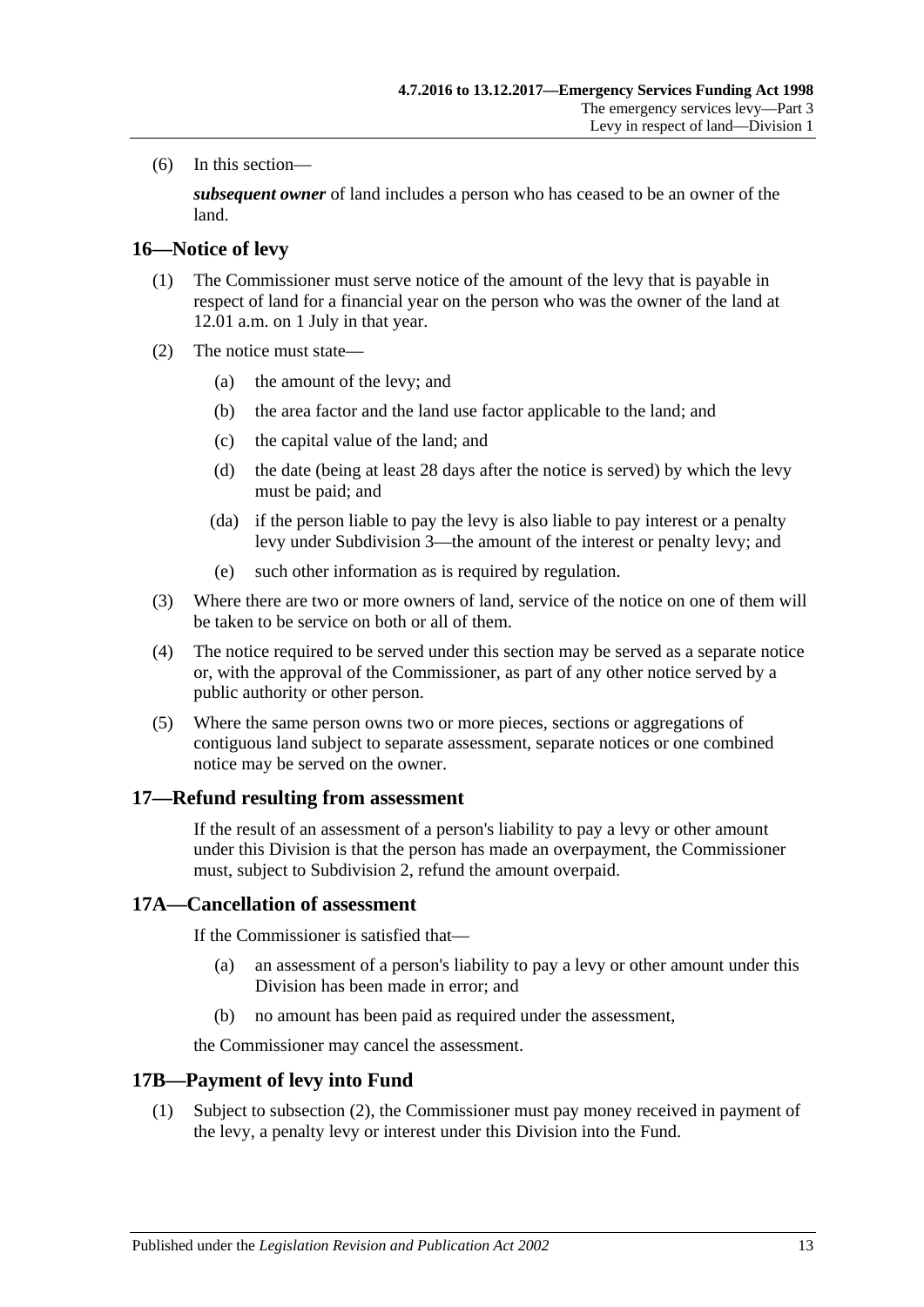<span id="page-13-5"></span>(2) Money received in payment of the levy, a penalty levy or interest may, instead of being paid into the Fund, be applied towards payment of any refund required to be paid under this Division.

# <span id="page-13-0"></span>**Subdivision 2—Refunds**

## <span id="page-13-1"></span>**17C—Right to apply for refund**

- (1) A person may make application for a refund of an amount that has been overpaid by the person under this Division.
- (2) An application for a refund cannot be made under this section more than 5 years after the person made the payment to the Commissioner in respect of which the refund is sought.
- (3) A determination under this section as to whether there has been an overpayment, or as to the amount of an overpayment, is to be made in accordance with the legal interpretations and assessment practices generally applied by the Commissioner in relation to matters of the kind in question at the time the person made the payment in respect of which the refund is sought except to the extent that any departure from those interpretations and practices is required by legislative change made after the payment.
- (4) If the result of determination of an application under this section is that the applicant has made an overpayment, the Commissioner must, subject to the other provisions of this Subdivision, refund the amount overpaid.

### <span id="page-13-2"></span>**17D—Form of application for refund**

An application for a refund must be made to the Commissioner in a form approved by the Commissioner.

### <span id="page-13-3"></span>**17E—Commissioner may refuse to determine application until information etc provided**

- <span id="page-13-6"></span>(1) If the Commissioner has, under [Subdivision 5,](#page-20-3) made a requirement of an applicant for a refund for the purposes of determining the application, the Commissioner may refuse to determine the application until the applicant complies with the requirement.
- (2) A refusal under [subsection](#page-13-6) (1) is a non-reviewable decision.

### <span id="page-13-4"></span>**17F—Offset of refund against other liability**

- (1) The Commissioner may apply the whole or part of an amount that would otherwise be required to be refunded to meet any amount payable by the applicant under this Division.
- (2) The whole or part of an amount that would otherwise be required to be refunded may be credited towards a person's future liability under this Division, but only with the person's consent.
- (3) A decision under this section is a non-reviewable decision.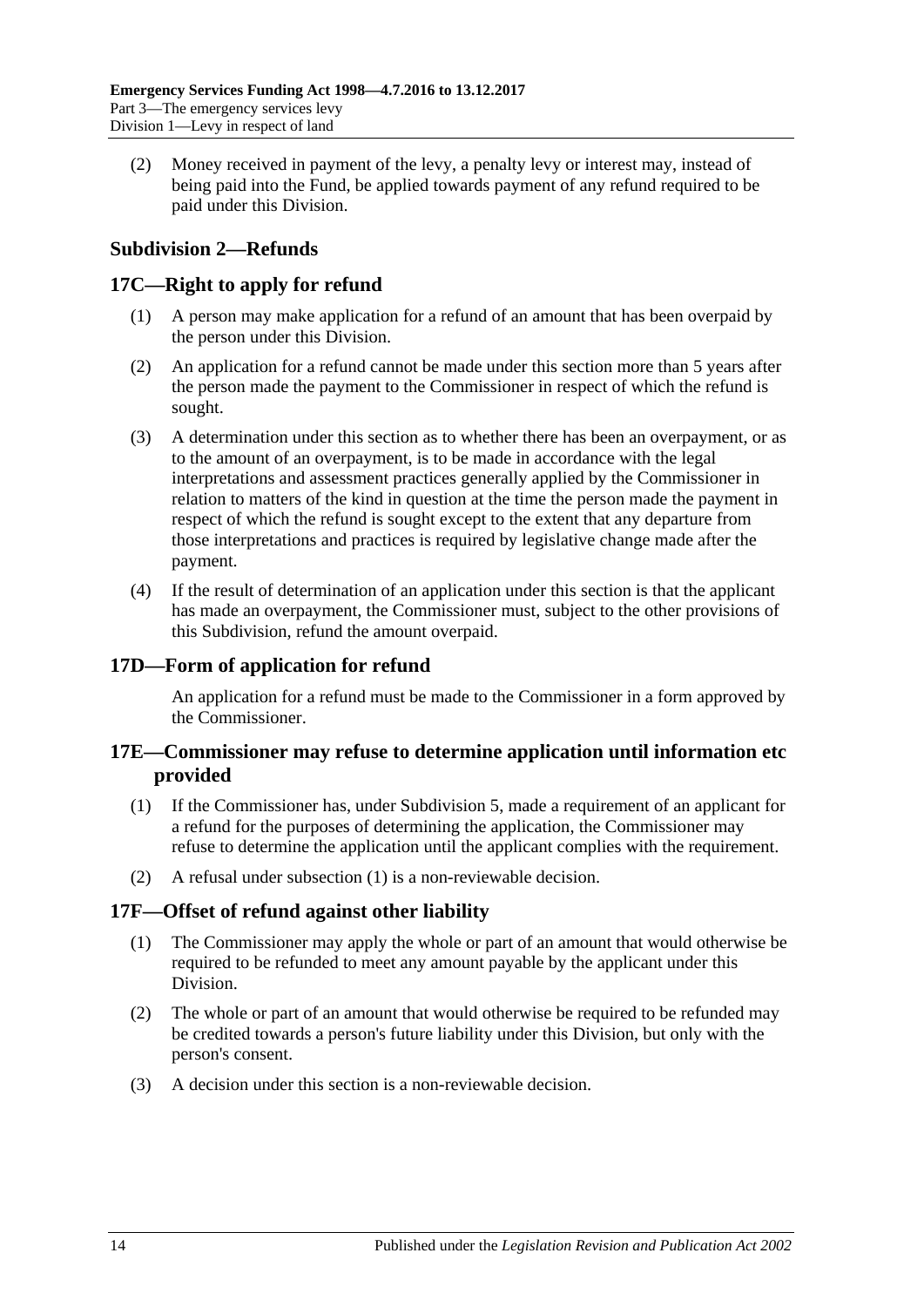# <span id="page-14-5"></span><span id="page-14-0"></span>**17G—Windfalls—refusal of refund**

- (1) The Commissioner may refuse to make a refund if—
	- (a) the amount of the levy, penalty levy or interest to be refunded has been passed on to another person; and
	- (b) the applicant has not reimbursed that other person in an amount equivalent to the amount passed on to that other person.
- (2) A decision under [subsection](#page-14-5) (1) is a non-reviewable decision.

### <span id="page-14-1"></span>**Subdivision 3—Interest and penalty levy**

# <span id="page-14-2"></span>**17H—Definition for Subdivision**

In this Subdivision—

*deliberate default* means a default to which this Subdivision applies that wholly or partly consists of or results from a deliberate act or omission by the person liable to pay the levy or a person acting on his or her behalf and includes a default to which this Subdivision applies where the person liable to pay the levy, or a person acting on his or her behalf, deliberately failed to provide information to the Commissioner, or deliberately misinformed or misled the Commissioner, in relation to the person's liability to pay the levy in contravention of this Act.

### <span id="page-14-3"></span>**17I—Defaults to which Subdivision applies**

This Subdivision applies to a default consisting of a failure by a person to pay, in accordance with this Act, the whole or part of a levy that the person is liable to pay under this Division.

### <span id="page-14-6"></span><span id="page-14-4"></span>**17J—Interest**

- $(1)$  If—
	- (a) a default to which this Subdivision applies occurs; or
	- (b) a person fails to pay, in accordance with this Act, the whole or part of a penalty levy payable in respect of a default to which this Subdivision applies,

the person in default is liable to pay interest on the amount of the levy or penalty levy unpaid at the interest rate from time to time applying under this section.

- (2) Interest is not payable under [subsection](#page-14-6) (1) in respect of a failure to pay interest under this section.
- (3) Subject to [subsection](#page-14-7) (4), interest accrues on a daily basis—
	- (a) on the amount of a levy unpaid—from the date stated for payment of the levy in the notice under [section](#page-12-0) 16; and
	- (b) on the amount of a penalty levy unpaid—from the date stated for payment of the penalty levy in the notice under [section](#page-15-2) 17M.
- <span id="page-14-7"></span>(4) If the amount of interest payable for the time being would, apart from this subsection, be less than \$20, no interest is payable.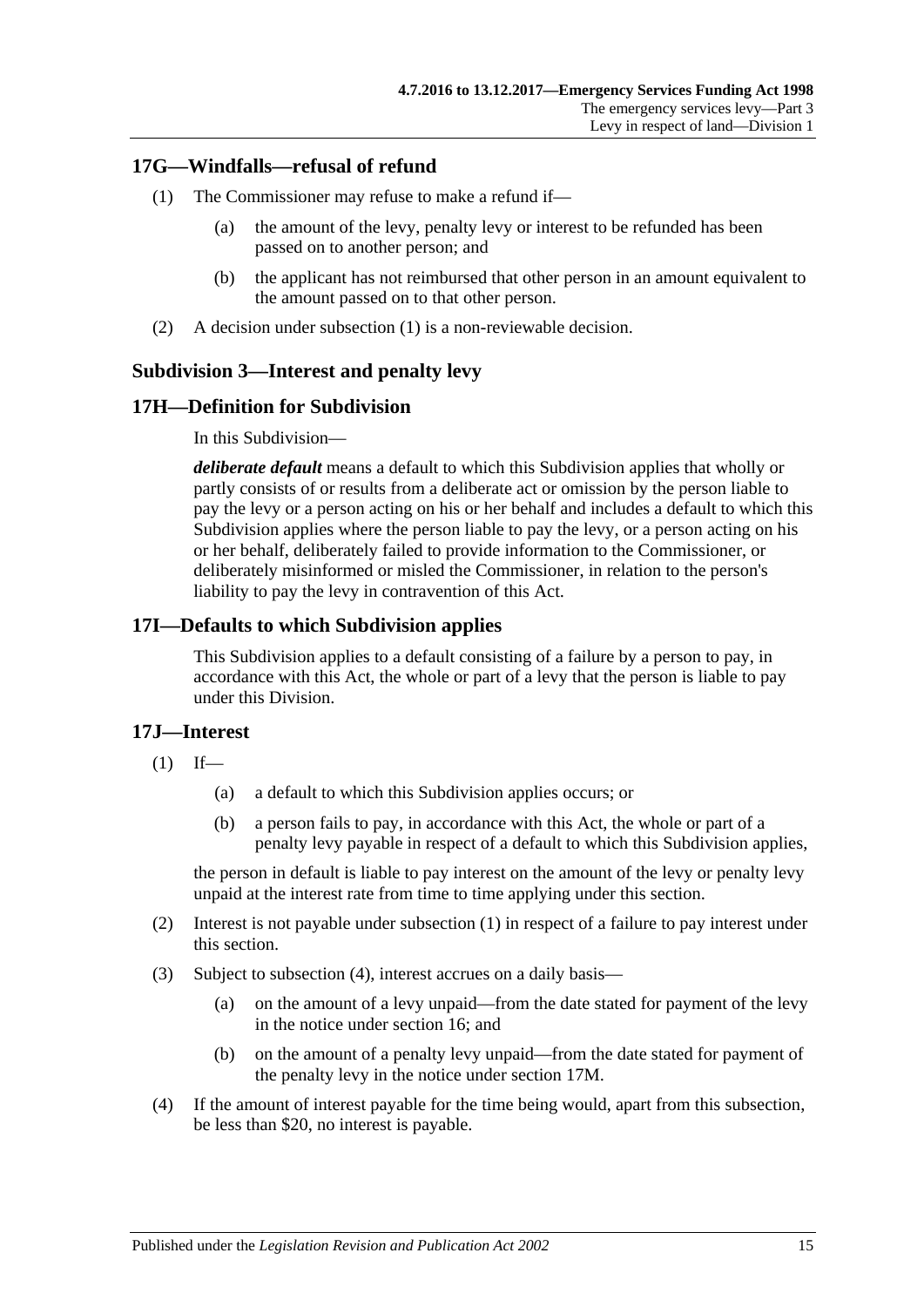- (5) If judgment is given by or entered in a court for an amount that represents or includes the whole or part of an unpaid levy or an unpaid penalty levy, the interest rate applying under this section continues to apply in relation to the amount of the levy or penalty levy unpaid, while it remains unpaid, to the exclusion of any other interest rate.
- <span id="page-15-3"></span>(6) The Commissioner may, at the Commissioner's discretion, remit interest otherwise payable by any amount.
- (7) A decision under [subsection](#page-15-3) (6) is a non-reviewable decision.
- (8) The interest rate that applies under this section is the sum of—
	- (a) the market rate (within the meaning of section 26 of the *[Taxation](http://www.legislation.sa.gov.au/index.aspx?action=legref&type=act&legtitle=Taxation%20Administration%20Act%201996)  [Administration Act](http://www.legislation.sa.gov.au/index.aspx?action=legref&type=act&legtitle=Taxation%20Administration%20Act%201996) 1996*); and
	- (b) 8% per annum.

#### <span id="page-15-0"></span>**17K—Penalty levy**

- (1) If a default to which this Subdivision applies occurs, the person in default is liable to pay a penalty levy in addition to the amount of the unpaid levy.
- (2) However, if the Commissioner is satisfied that the default was not a deliberate default and did not result, wholly or partly, from a failure by the person, or a person acting on his or her behalf, to take reasonable care to comply with the requirements of this Act, a penalty levy is not payable.
- (3) If the amount of a penalty levy payable in respect of the default would, apart from this subsection, be less than \$20, no penalty levy is payable in respect of the default.
- <span id="page-15-4"></span>(4) The Commissioner may, at the Commissioner's discretion, remit a penalty levy otherwise payable by any amount.
- (5) A decision under [subsection](#page-15-4) (4) is a non-reviewable decision.
- (6) A penalty levy imposed under this Subdivision is in addition to interest.

### <span id="page-15-1"></span>**17L—Amount of penalty levy**

The amount of a penalty levy payable in respect of a default to which this Subdivision applies is—

- (a) in the case of a deliberate default—75% of the amount of the levy unpaid; or
- (b) in any other case—25% of the amount of the levy unpaid.

#### <span id="page-15-5"></span><span id="page-15-2"></span>**17M—Notification of penalty levy and interest and time for payment**

- (1) The Commissioner must serve notice of any interest accrued and penalty levy payable in respect of a default to which this Subdivision applies on the person liable to pay the interest or penalty levy.
- (2) A penalty levy must be paid by the person within the period specified for that purpose in the notice under [subsection](#page-15-5) (1).
- (3) If the person fails to pay the whole or a part of a penalty levy within the specified period, the Commissioner may serve on the person notice of any interest accrued in respect of the failure.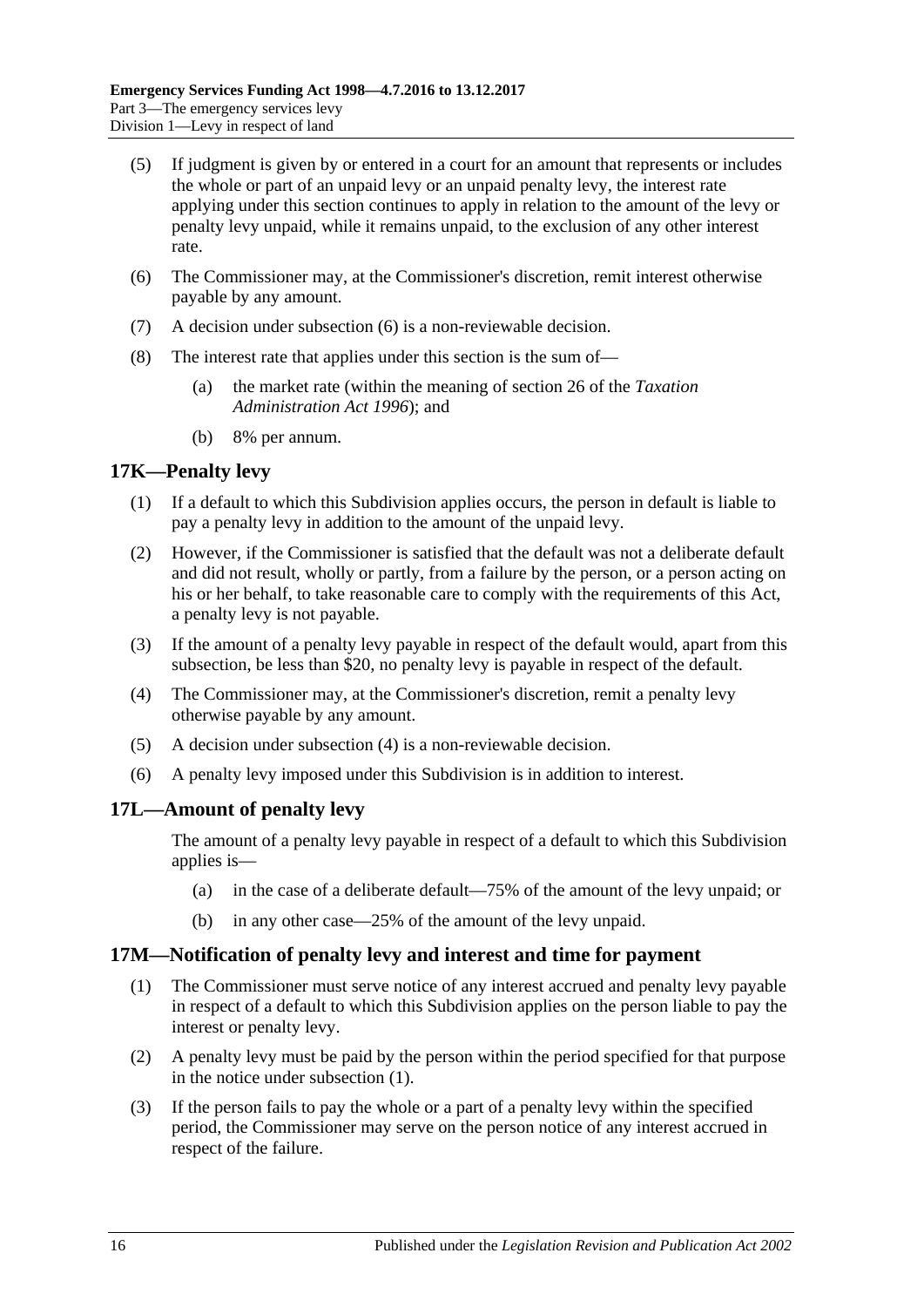#### <span id="page-16-0"></span>**Subdivision 4—Collection of levy**

#### <span id="page-16-1"></span>**17N—Definition for Subdivision**

In this Subdivision—

*levy* includes—

- (a) a penalty levy; and
- (b) interest in relation to the levy or a penalty levy.

#### <span id="page-16-2"></span>**17O—Recovery of levy as debt**

The Commissioner may recover the amount of an unpaid levy as a debt from the person liable to pay the amount under this Division.

#### <span id="page-16-3"></span>**17P—Joint and several liability**

- (1) If 2 or more persons are jointly or severally liable to pay a levy under this Division, the Commissioner may recover the whole of the levy from them, or any of them, or any 1 of them.
- (2) Nothing in this Act prevents a person who—
	- (a) is jointly or severally liable to pay an amount under this Division; and
	- (b) pays the amount to the Commissioner,

from recovering a contribution from another person who is liable to pay the whole or part of that amount.

### <span id="page-16-5"></span><span id="page-16-4"></span>**17Q—Collection of levy from third parties**

- (1) The Commissioner may require any of the following persons instead of the person in default to pay a levy that is payable under this Division but remains unpaid (including a judgment debt and costs in respect of such an amount):
	- (a) a person from whom money is due or accruing or may become due to the person in default;
	- (b) a person who holds or may subsequently hold money for or on account of the person in default;
	- (c) a person who holds or may subsequently hold money on account of some other person for payment to the person in default;
	- (d) a person having authority from some other person to pay money to the person in default.
- (2) The Commissioner's requirement is to be made by written notice served on the person.
- (3) A copy of the notice must also be served on the person in default.
- (4) The amount that the person is required by the notice to pay to the Commissioner is so much of the money referred to in [subsection](#page-16-5) (1) as is sufficient to pay the levy remaining unpaid, or, if the money is insufficient, all of it.
- (5) The money must be paid to the Commissioner on receipt of the notice, or when the money is held by the person, or after such period (if any) as may be specified by the Commissioner, whichever is the later or latest.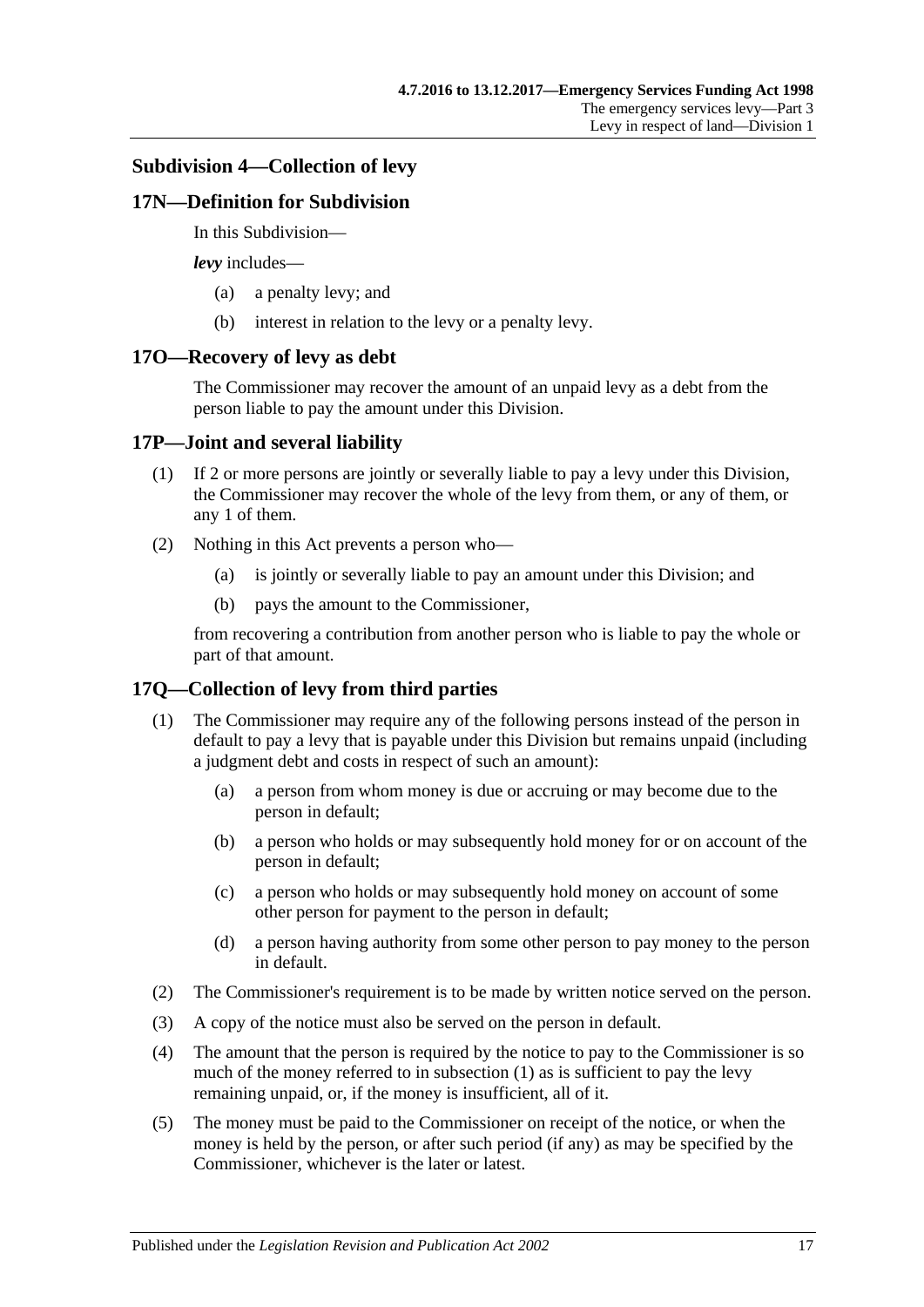(6) A person subject to a requirement of the Commissioner under this section must comply with the requirement.

Maximum penalty: \$10 000.

- (7) A person who makes a payment in accordance with this section is to be taken to be acting under the authority of the person in default and of all other persons concerned and is entitled to indemnity from the person in default in respect of the payment.
- (8) If, after a person is given a notice under this section by the Commissioner, the whole or a part of the amount that the person is required by the notice to pay to the Commissioner is paid by another person, the Commissioner must, by written notice, advise the person of the payment and cancel the prior notice or amend it accordingly.
- (9) An amount that is required to be paid by a person under this section but remains unpaid may be recovered by the Commissioner from the person as a debt.

# <span id="page-17-1"></span><span id="page-17-0"></span>**17R—Duties of agents, trustees etc**

- $(1)$  If—
	- (a) a person has possession, control or management of a business or property of another person as an agent or trustee or in any other capacity; and
	- (b) obligations under this Division (whether as to the payment of a levy or otherwise) remain undischarged by the other person or will arise in relation to the business or property,

the following provisions apply:

- (c) the person must, as soon as and so far as is practicable, ensure that the obligations of the other person under this Division that remain undischarged are discharged;
- (d) the person must, as soon as and so far as is practicable, ensure that all further obligations that arise under this Division in relation to the business or property are discharged while the person continues to have possession, control or management of the business or property;
- (e) for those purposes the person must set aside (and, so far as necessary, liquidate) assets of the other person (or the other person's estate) to the value of any levy that has become or becomes payable and employ those assets in payment of the levy;
- (f) if the person fails, without the Commissioner's written permission, to set aside, liquidate and employ sufficient assets for that purpose, the Commissioner may recover from the person as a debt the whole or a part of an amount that is assessed as being payable under this Division in relation to the business or property and remains unpaid, but the person will not otherwise be personally liable for the payment of the levy;
- (g) the person is entitled to be indemnified by the other person (or out of the other person's estate) in respect of payments made or action taken under this section;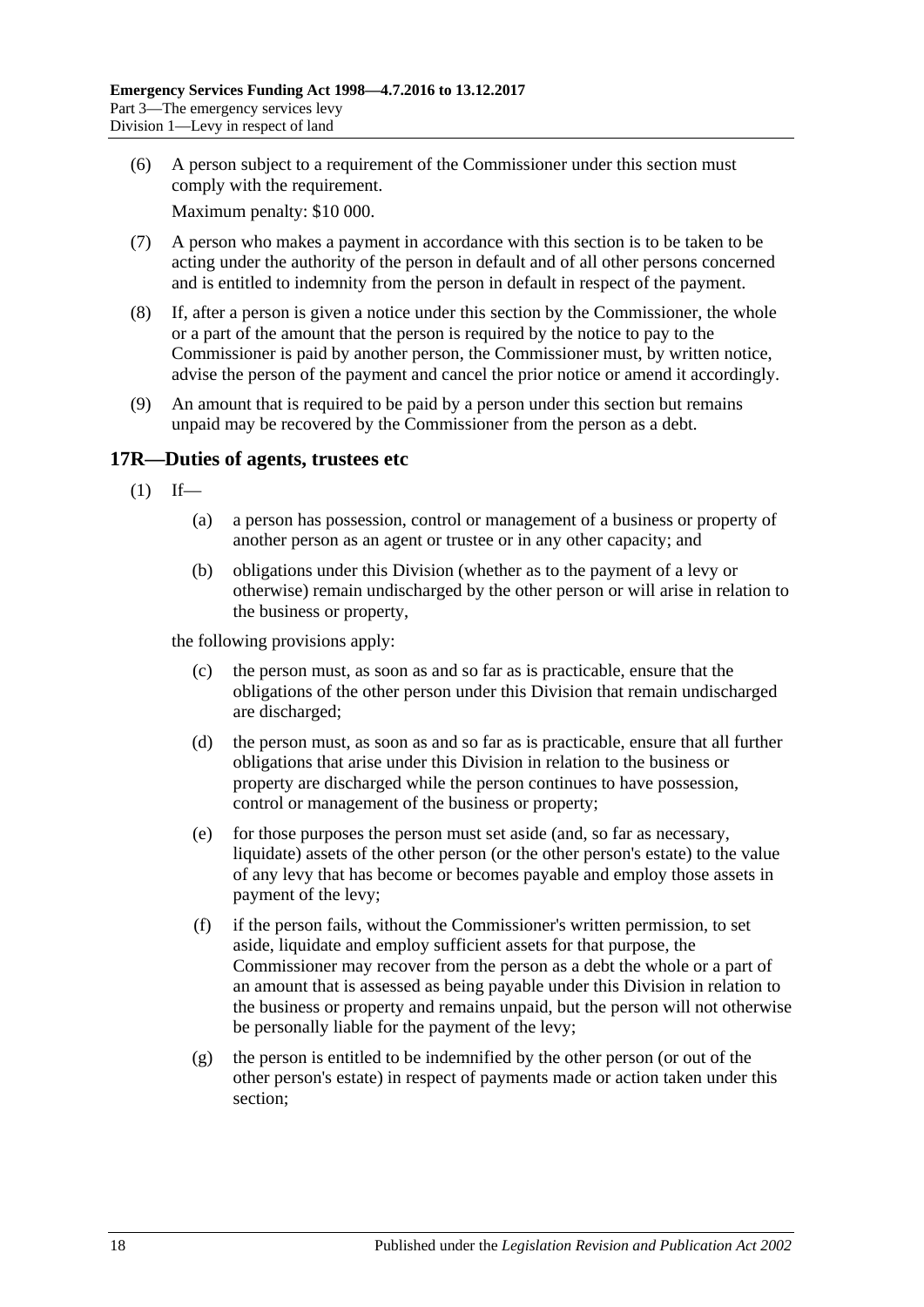- (h) nothing prevents the making of a payment to the person out of the assets, in priority to a levy, of any reasonable remuneration, charges and expenses to which the person would, apart from this section, be entitled in respect of the performance of the person's functions.
- (2) A person who contravenes a provision of [subsection](#page-17-1) (1) is guilty of an offence. Maximum penalty: \$10 000.

# <span id="page-18-0"></span>**18—Levy first charge on land**

- (1) An unpaid levy is a first charge on the land in relation to which the levy is payable.
- (2) Where a levy is assessed against the common property, or part of the common property, of a community scheme under the *[Community Titles Act](http://www.legislation.sa.gov.au/index.aspx?action=legref&type=act&legtitle=Community%20Titles%20Act%201996) 1996*, the levy is not a charge on the common property but is, instead, a charge on each of the community lots of the community scheme.

# <span id="page-18-1"></span>**20—Sale of land for non-payment of levy**

- (1) Where a levy is a first charge on land and has been unpaid for two years or more, the Commissioner may sell the land.
- <span id="page-18-2"></span>(2) Before the Commissioner sells land in pursuance of this section, he or she must serve notice on the owner of the land—
	- (a) stating the period for which the levy or interest have been in arrears; and
	- (b) stating the amount of the total liability for the levy and interest presently outstanding and charged on the land; and
	- (c) stating that if that amount is not paid in full within one month of service of the notice (or such longer time as the Commissioner may allow), the Commissioner intends to sell the land for non-payment of the levy or interest.
- (3) A copy of a notice must be served on the registered mortgagee or encumbrancee of the land (if any).
- (4) If the outstanding amount is not paid in full within the time allowed under [subsection](#page-18-2) (2), the Commissioner may proceed to sell the land.
- (5) The sale will be by public auction (and the Commissioner may set a reserve price for the purposes of the auction).
- (6) An auction under this section must be advertised on at least two separate occasions in a newspaper circulating generally throughout the State.
- (7) If, before the date of the auction, the outstanding amount and the costs incurred by the Commissioner in proceeding under this section are paid to the Commissioner, the Commissioner must withdraw the land from auction.
- (8) If an auction fails, the Commissioner may sell the land by private contract for the best price that he or she can reasonably obtain.
- (9) Any money received by the Commissioner in respect of the sale of land under this section will be applied as follows:
	- (a) firstly—in paying the costs of the sale and any other costs incurred in proceeding under this section;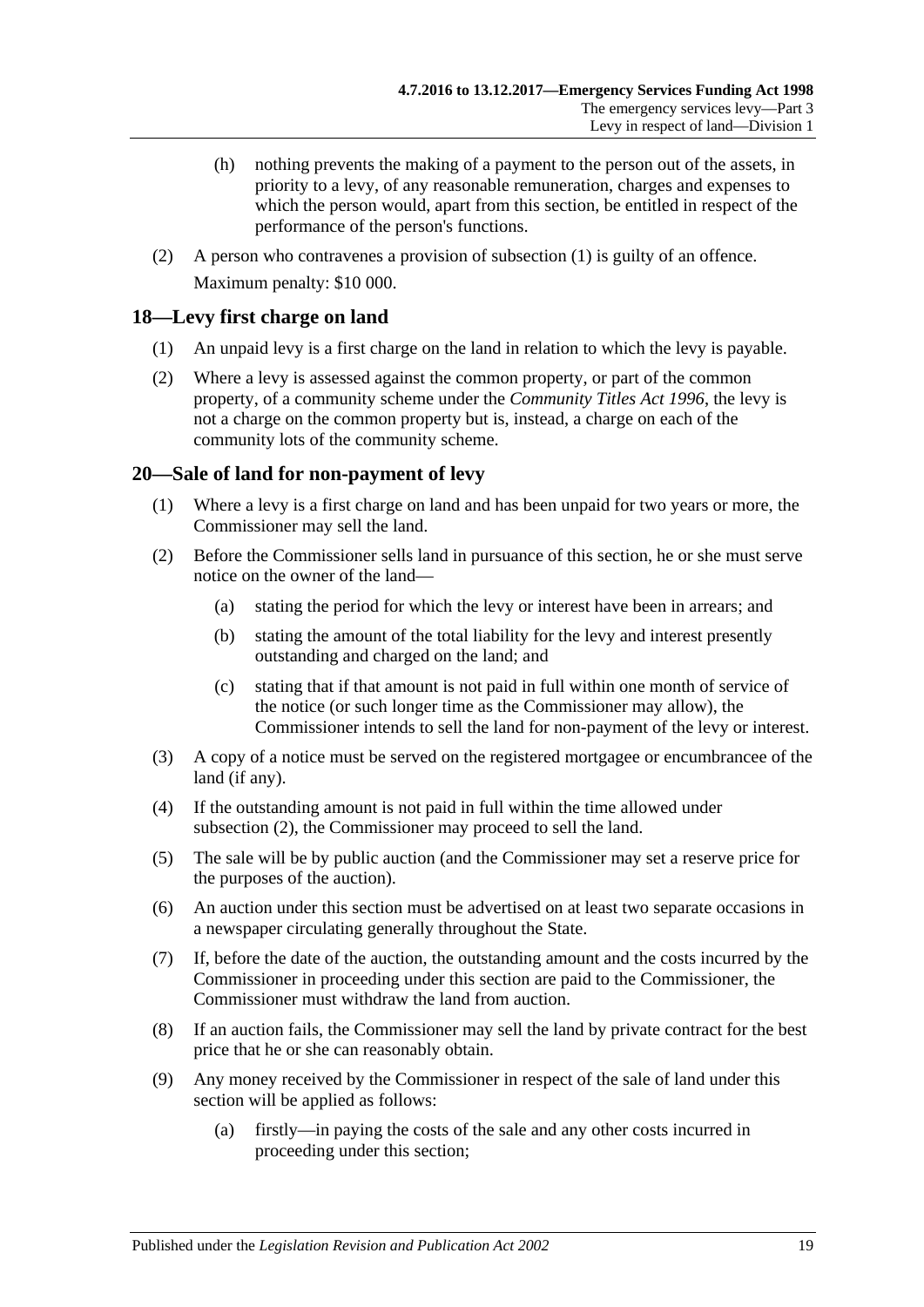- (b) secondly—in discharging the liability for the levy and interest and any other liabilities to the Commissioner in respect of the land;
- (c) thirdly—in discharging any liability to the Crown for rates, charges or taxes (including rates, charges or taxes that are a first charge on the land);
- (d) fourthly—in discharging any liability to a council for rates or any other liability to a council in respect of the land;
- (e) fifthly—in discharging any liabilities secured by registered mortgages, encumbrances or charges;
- (f) sixthly—in discharging any other mortgages, encumbrances and charges of which the Commissioner has notice;
- (g) seventhly—in payment to the former owner of the land.
- (10) If the former owner cannot be found after making reasonable inquiries as to his or her whereabouts, an amount payable to the former owner must be dealt with as unclaimed money under the *[Unclaimed Moneys Act](http://www.legislation.sa.gov.au/index.aspx?action=legref&type=act&legtitle=Unclaimed%20Moneys%20Act%201891) 1891*.
- <span id="page-19-1"></span>(11) Where land is sold by the Commissioner in pursuance of this section, an instrument of transfer executed by the Commissioner will operate to vest title to the land in the purchaser.
- (12) The title vested in a purchaser under [subsection](#page-19-1) (11) will be free of all mortgages, encumbrances and charges and all leases and licences.
- (13) An instrument of transfer passing title to land in pursuance of a sale under this section must, when lodged with the Registrar-General for registration or enrolment, be accompanied by a statutory declaration made by the Chief Executive of the administrative unit of the Public Service that is, under the Minister, responsible for the administration of this Act stating that the requirements of this section in relation to the sale of the land have been observed.

# <span id="page-19-0"></span>**21—Recovery of levy not affected by objection, review or appeal**

- (1) The right of the Commissioner to recover a levy is not suspended by—
	- (a) an objection, review or appeal in respect of a valuation made or adopted under the *[Valuation of Land Act](http://www.legislation.sa.gov.au/index.aspx?action=legref&type=act&legtitle=Valuation%20of%20Land%20Act%201971) 1971*; or
	- (b) an objection or appeal in respect of the attribution of a particular land use to land.
- <span id="page-19-3"></span><span id="page-19-2"></span>(2) If an objection, review or appeal results in the alteration of a valuation or a decision to attribute a different land use to land, a due adjustment must be made and—
	- (a) any amount overpaid must be refunded;
	- (b) any additional amount payable on account of an alteration of the valuation or decision may be recovered as an unpaid levy (but action to recover any such amount must not be taken until at least 30 days have expired from the date on which notification of the alteration is given to the person who initiated the objection, review or appeal);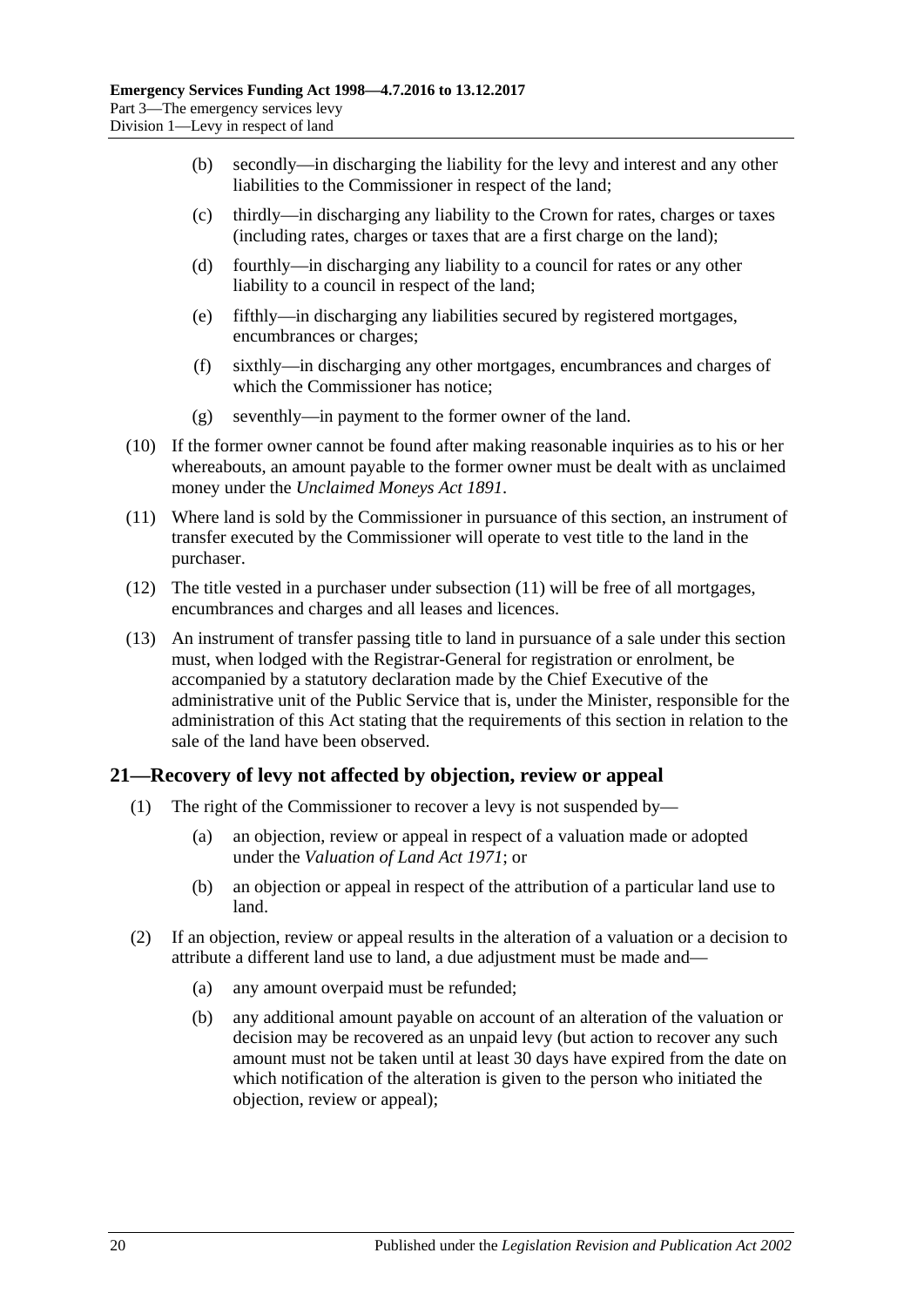- <span id="page-20-5"></span>(c) interest accrues on a daily basis on an amount to be refunded under [paragraph](#page-19-2) (a) from the day on which the levy to which the objection, review or appeal relates was assessed as being payable or from the day on which the levy was paid, whichever is the later, until the day the amount is refunded or otherwise applied;
- <span id="page-20-6"></span>(d) interest accrues on an unpaid amount referred to in [paragraph](#page-19-3) (b) from the expiration of 30 days from the day on which notification of the alteration or decision referred to in [paragraph](#page-19-3) (b) was given to the person who initiated the objection, review or appeal until the day the amount is paid;
- (e) the interest rates that apply under this subsection are—
	- (i) for the purposes of [paragraph](#page-20-5) (c)—the market rate (within the meaning of section 26 of the *[Taxation Administration Act](http://www.legislation.sa.gov.au/index.aspx?action=legref&type=act&legtitle=Taxation%20Administration%20Act%201996) 1996*); and
	- (ii) for the purposes of [paragraph](#page-20-6) (d)—the interest rate applying for the time being under [section](#page-14-4) 17J.

### <span id="page-20-0"></span>**22—Arrangements for payment of levy**

- (1) The Commissioner may extend the time for payment of a levy and may accept the payment of a levy by instalments.
- (2) A decision of the Commissioner under this section may be made subject to conditions (for example, as to the payment of interest) determined by the Commissioner.

#### <span id="page-20-1"></span>**22A—Decisions non-reviewable**

A decision under this Subdivision is a non-reviewable decision.

#### <span id="page-20-2"></span>**22B—No statute of limitation to apply**

No statute of limitation bars or affects any action or remedy for recovery by the Commissioner of an amount assessed as being payable under this Division.

#### <span id="page-20-3"></span>**Subdivision 5—Investigation**

### <span id="page-20-4"></span>**22C—Power to require information, instruments or records or attendance for examination**

- (1) The Commissioner may, for a purpose related to the administration or enforcement of this Division, by written notice served on a person, require the person—
	- (a) to provide to the Commissioner (either orally or in writing) information that is described in the notice; or
	- (b) to attend and give evidence before the Commissioner or an authorised officer; or
	- (c) to produce to the Commissioner an instrument or record in the person's custody or control that is described in the notice.
- (2) The Commissioner must, if the requirement is made of a person to determine that person's liability to pay a levy under this Division, indicate in the notice that the requirement is made for that purpose, but the Commissioner is not otherwise required to identify a person in relation to whom any information, evidence, instrument or record is required under this section.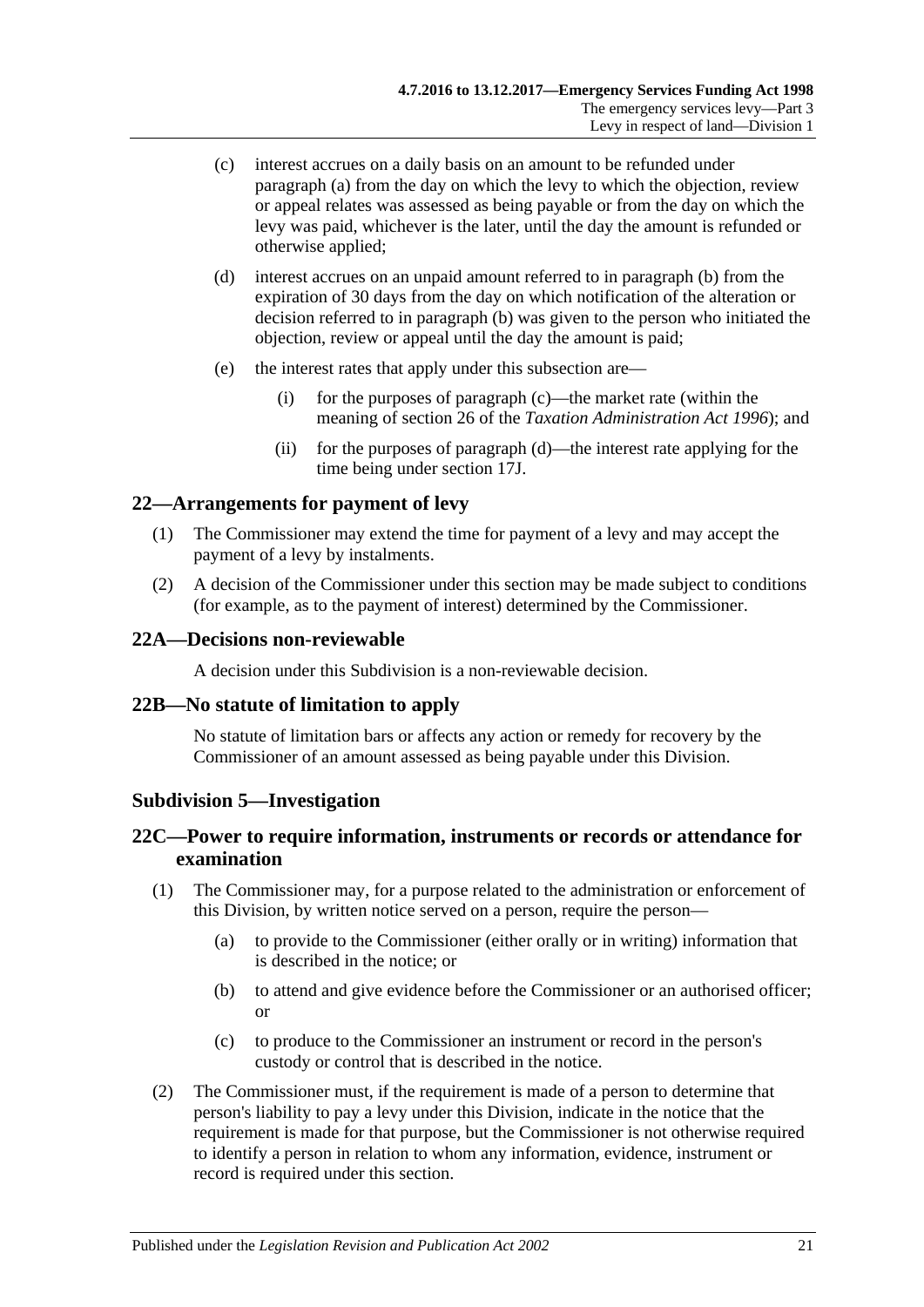- (3) The Commissioner may require that information or evidence be provided or given under this section on oath, or in the form of, or verified by, a statutory declaration.
- (4) If a person, without reasonable excuse, refuses or fails—
	- (a) to comply with the requirements of a notice under this section within the period specified in the notice or a further period allowed by the Commissioner; or
	- (b) to comply with any other requirement of the Commissioner as to the giving of evidence or the manner in which information or evidence is to be provided or given under this section,

the person is guilty of an offence.

Maximum penalty: \$10 000.

(5) A requirement under this section is a non-reviewable decision.

### <span id="page-21-0"></span>**22D—Powers of entry and inspection**

- (1) An authorised officer may, for a purpose related to the administration or enforcement of this Division—
	- (a) enter and remain on premises; and
	- (b) require any person on the premises to answer questions or otherwise furnish information; and
	- (c) require any person on the premises to produce any instrument or record in the person's custody or control (including a written record that reproduces in an understandable form information stored by computer, microfilm or other means or process); and
	- (d) require the owner or occupier of the premises to provide the authorised officer with such assistance and facilities as is or are reasonably necessary to enable the authorised officer to exercise powers under this Subdivision; and
	- (e) seize and remove any instrument or record on behalf of the Commissioner.
- (2) Entry may be made at any reasonable time.
- (3) An authorised officer must, at the request of a person in relation to whom the authorised officer intends to exercise powers under this section, produce the officer's identity card for the inspection of the person.

### <span id="page-21-1"></span>**22E—Use and inspection of instruments or records produced or seized**

- (1) This section applies to an instrument or record that has been produced to the Commissioner or seized and removed by an authorised officer.
- <span id="page-21-2"></span>(2) An instrument or record to which this section applies may be retained for the purpose of enabling the instrument or record to be inspected and enabling copies of, or extracts or notes from, the instrument or record to be made or taken by or on behalf of the Commissioner.
- <span id="page-21-3"></span>(3) However, if the instrument or record is required by the Commissioner as evidence for the purposes of legal proceedings, the instrument or record may be retained until the proceedings are finally determined.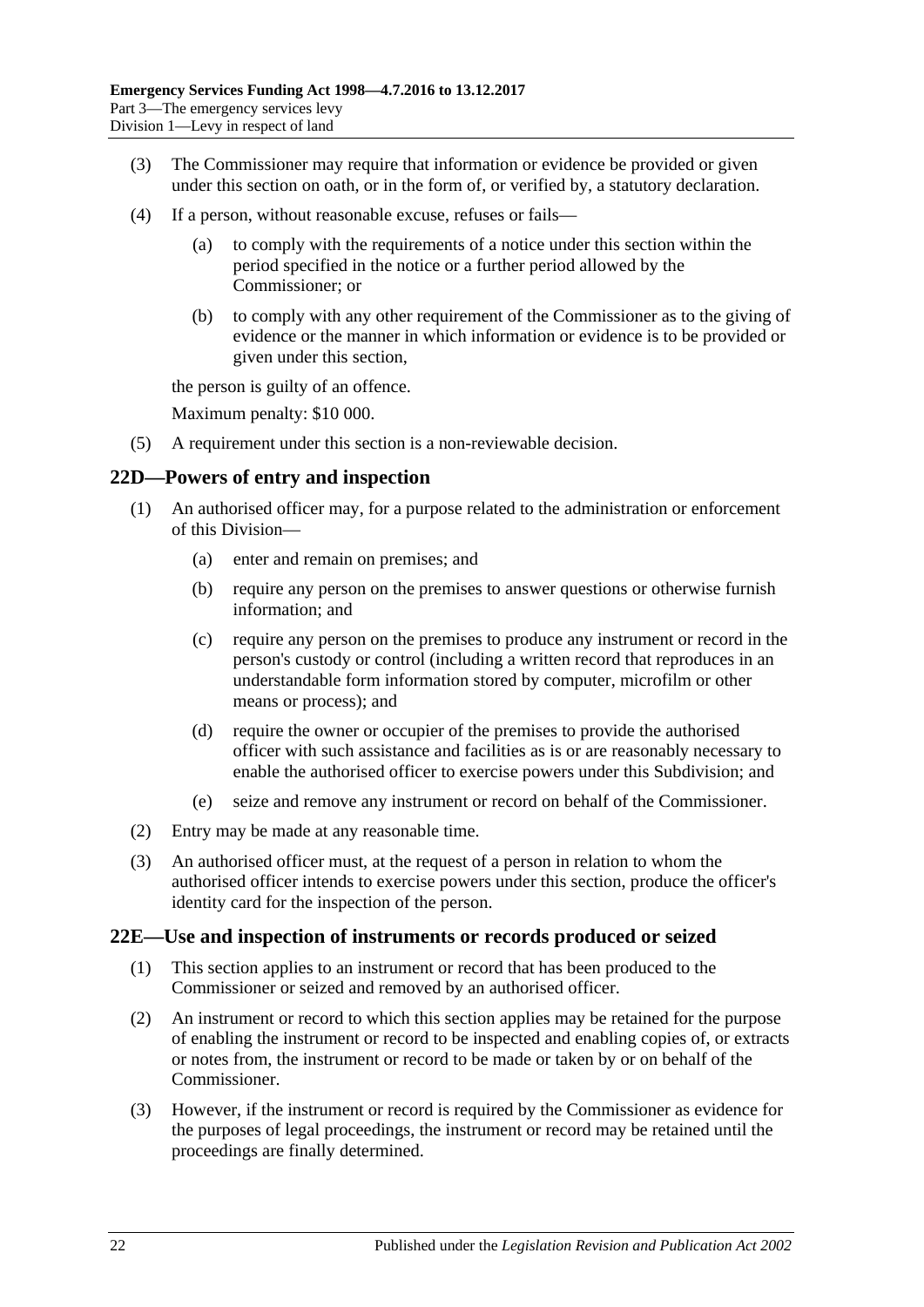- (4) The Commissioner must permit a person who would be entitled to inspect the instrument or record if it were not in the possession of the Commissioner to inspect the instrument or record at any reasonable time.
- (5) Nothing in this section prejudices a lien a person has on the instrument or record.
- (6) A decision under [subsection](#page-21-2) (2) or [\(3\)](#page-21-3) is a non-reviewable decision.

#### <span id="page-22-0"></span>**22F—Self-incrimination**

- (1) A person is not excused from answering a question, providing information or producing an instrument or record, when required to do so under this Subdivision, on the ground that to do so might tend to incriminate the person or make the person liable to a penalty.
- (2) However, if the person objects to answering the question, providing the information or producing the instrument or record on that ground, the answer, information, instrument or record is not admissible against the person in criminal proceedings other than—
	- (a) proceedings for an offence with respect to false or misleading statements, information or records; or
	- (b) proceedings for an offence in the nature of perjury.

#### <span id="page-22-1"></span>**22G—Hindering or obstructing authorised officers etc**

- (1) A person who—
	- (a) hinders or obstructs an authorised officer in the exercise of a power under this Subdivision; or
	- (b) without reasonable excuse, refuses or fails to comply with a requirement of an authorised officer under this Subdivision,

is guilty of an offence.

Maximum penalty: \$10 000.

- (2) A person is not guilty of an offence under this section arising from the entry of an authorised officer onto premises unless it is established that, at the material time, the authorised officer—
	- (a) identified himself or herself as an authorised officer; and
	- (b) warned the person that a refusal or failure to comply with the requirement constituted an offence.

#### <span id="page-22-2"></span>**Subdivision 6—Secrecy**

#### <span id="page-22-3"></span>**22H—Relevant persons**

In this Subdivision—

*relevant person* means a person who is or has been engaged (whether as an officer or employee or otherwise) in the administration or enforcement of this Division.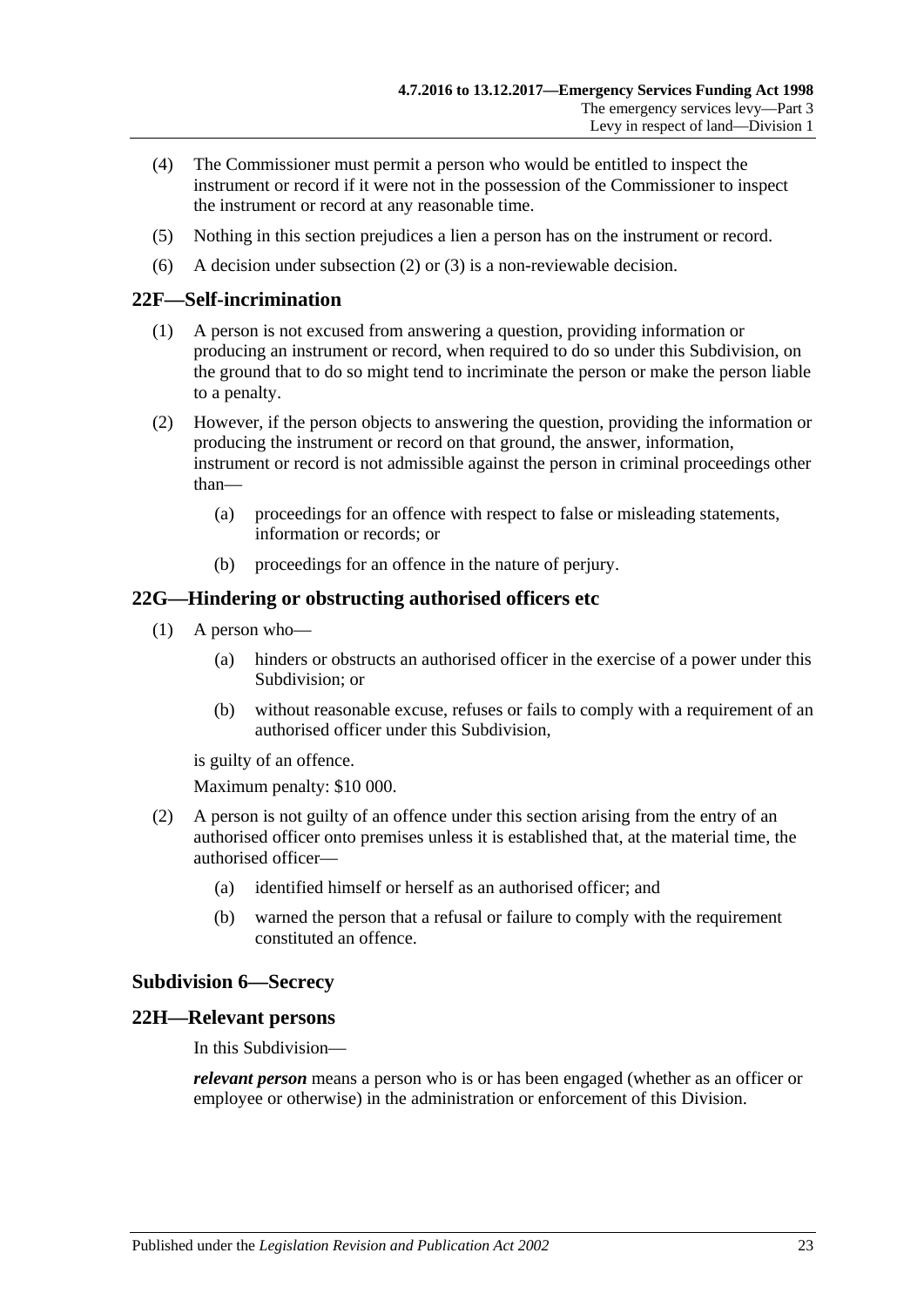#### <span id="page-23-0"></span>**22I—Prohibition of certain disclosures by relevant persons**

A relevant person must not disclose information obtained under or in relation to the administration or enforcement of this Division, except as permitted by this Subdivision.

Maximum penalty: \$10 000.

#### <span id="page-23-1"></span>**22J—Permitted disclosure in particular circumstances or to particular persons**

A relevant person may disclose information obtained under or in relation to the administration or enforcement of this Division—

- (a) with the consent of the person to whom the information relates or at the request of a person acting on behalf of the person to whom the information relates; or
- <span id="page-23-4"></span>(b) in connection with the administration or enforcement of this Division, a taxation law (within the meaning of the *[Taxation Administration Act](http://www.legislation.sa.gov.au/index.aspx?action=legref&type=act&legtitle=Taxation%20Administration%20Act%201996) 1996*), the *[Petroleum Products Regulation Act](http://www.legislation.sa.gov.au/index.aspx?action=legref&type=act&legtitle=Petroleum%20Products%20Regulation%20Act%201995) 1995*, the *[First Home Owner Grant](http://www.legislation.sa.gov.au/index.aspx?action=legref&type=act&legtitle=First%20Home%20Owner%20Grant%20Act%202000)  Act [2000](http://www.legislation.sa.gov.au/index.aspx?action=legref&type=act&legtitle=First%20Home%20Owner%20Grant%20Act%202000)* or a law of another Australian jurisdiction relating to taxation; or
- (c) for the purposes of legal proceedings under a law referred to in [paragraph](#page-23-4) (b) or reports of such proceedings; or
- (d) to the holder of an office or a body prescribed for the purposes of section 78(d) of the *[Taxation Administration Act](http://www.legislation.sa.gov.au/index.aspx?action=legref&type=act&legtitle=Taxation%20Administration%20Act%201996) 1996*.

#### <span id="page-23-2"></span>**22K—Permitted disclosures of general nature**

The Commissioner may disclose information obtained under or in relation to the administration or enforcement of this Division that does not directly or indirectly identify a particular person.

### <span id="page-23-3"></span>**22L—Prohibition of disclosures by other persons**

A person other than a relevant person must not disclose information that—

- (a) has been obtained (whether properly or improperly and whether directly or indirectly) from a relevant person; and
- (b) the relevant person obtained under or in relation to this Division,

unless—

- (c) the disclosure is of a kind that a person engaged (whether as an officer or employee or otherwise) in the administration or enforcement of this Act would be permitted to make under this Subdivision; or
- (d) if the person is the holder of an office or a body prescribed for the purposes of section 78(d) of the *[Taxation Administration Act](http://www.legislation.sa.gov.au/index.aspx?action=legref&type=act&legtitle=Taxation%20Administration%20Act%201996) 1996*—the disclosure is made in connection with the performance of functions conferred or imposed on the person under a law of this jurisdiction or another Australian jurisdiction (including for the purposes of legal proceedings connected with the performance of such functions); or
- (e) the disclosure is made with the consent of the Commissioner.

Maximum penalty: \$10 000.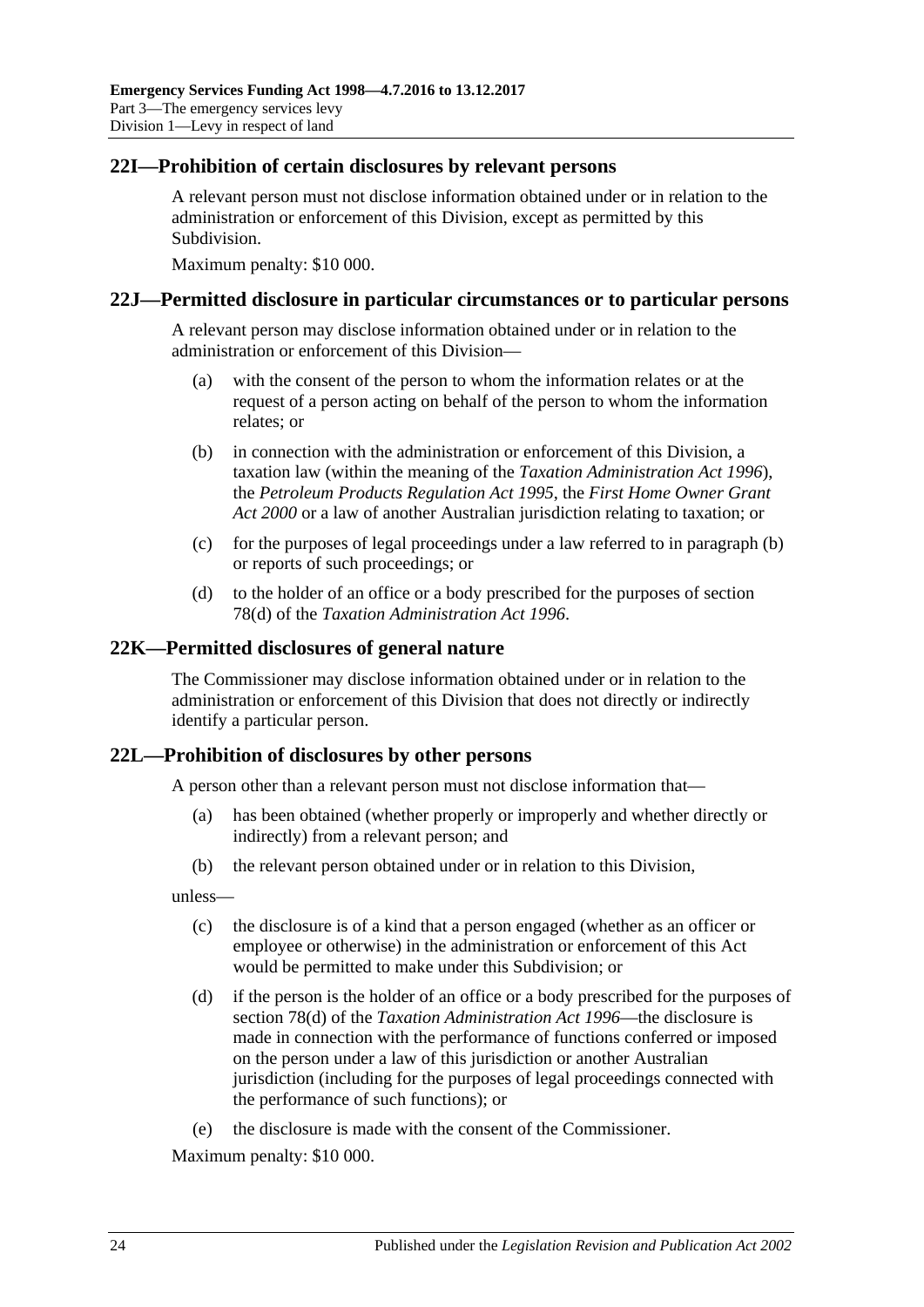## <span id="page-24-0"></span>**22M—Restriction on power of courts to require disclosure**

A court does not have power to require a disclosure of information contrary to this Subdivision.

# <span id="page-24-1"></span>**Division 2—Levy in respect of vehicles and vessels**

## <span id="page-24-2"></span>**23—Liability for levy**

- (1) A person who wishes to register, or renew the registration of, a motor vehicle under the *[Motor Vehicles Act](http://www.legislation.sa.gov.au/index.aspx?action=legref&type=act&legtitle=Motor%20Vehicles%20Act%201959) 1959* must pay the emergency services levy imposed under this Division to the Registrar of Motor Vehicles when applying for the registration or the renewal of the registration.
- (2) A person who wishes to register, or renew the registration of, a vessel under the *[Harbors and Navigation Act](http://www.legislation.sa.gov.au/index.aspx?action=legref&type=act&legtitle=Harbors%20and%20Navigation%20Act%201993) 1993* must pay the emergency services levy imposed under this Division to the Chief Executive of the administrative unit of the Public Service that is, under a Minister, responsible for the administration of that Act when applying for the registration or the renewal of the registration.
- (3) Despite the provisions of the *[Motor Vehicles Act](http://www.legislation.sa.gov.au/index.aspx?action=legref&type=act&legtitle=Motor%20Vehicles%20Act%201959) 1959* or the *[Harbors and Navigation](http://www.legislation.sa.gov.au/index.aspx?action=legref&type=act&legtitle=Harbors%20and%20Navigation%20Act%201993)  Act [1993](http://www.legislation.sa.gov.au/index.aspx?action=legref&type=act&legtitle=Harbors%20and%20Navigation%20Act%201993)*, the registration of a motor vehicle or a vessel must not be granted or renewed under the relevant Act unless the emergency services levy has been paid.

# <span id="page-24-5"></span><span id="page-24-3"></span>**24—Declaring the amount of the levy**

- (1) The Governor may, by notice published in the Gazette on the recommendation of the Minister, declare the amount of the levy.
- <span id="page-24-4"></span>(2) The notice must—
	- (a) divide motor vehicles into the same classes as the Premium Class Code published by the Motor Accident Commission (as in force at the time of publication of the notice) and must specify the amount of the levy in respect of each class; and
	- (b) specify the amount of the levy in respect of vessels; and
	- (c) specify the financial year or financial years in relation to which the notice applies.
- (2a) The amount of the levy specified in the notice in respect of a particular class of motor vehicle will be the amount of the levy for the financial year or financial years in relation to which the notice applies despite any change in motor vehicle classifications under the Premium Class Code referred to in [subsection](#page-24-4) (2)(a).
- (3) The notice may declare the amount of the levy in respect of one, or two or more, financial years specified in the notice.
- (4) The notice must be published before the commencement of the financial year or financial years in relation to which it will apply.
- (5) Where the period of registration in relation to which the levy is payable is the whole of a particular financial year, the amount payable is the amount of the levy for that year.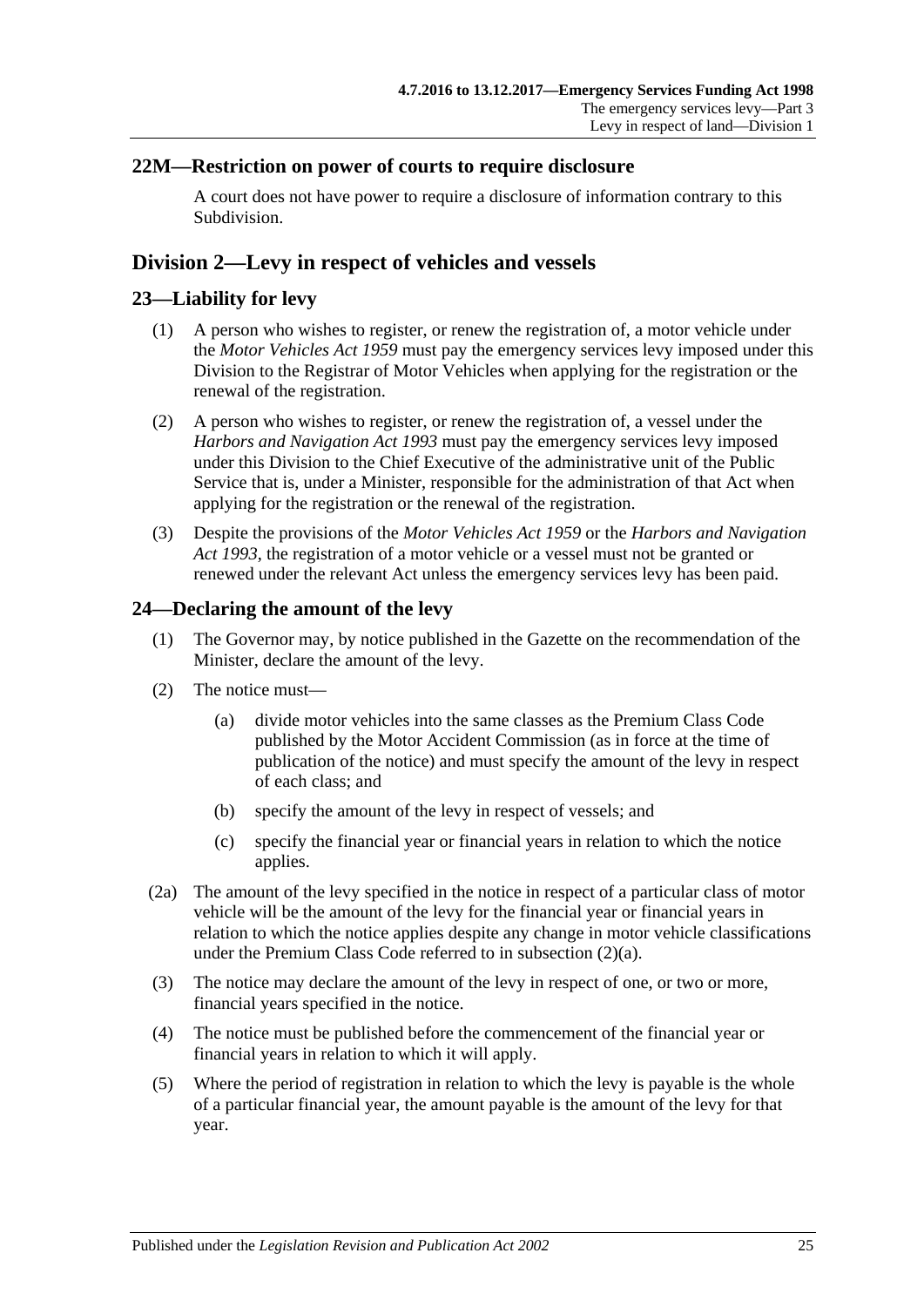- (6) Where the period of registration in relation to which the levy is payable falls wholly within, but is less than, the period of a financial year, the amount payable is the appropriate proportion of the levy for that year.
- (7) Where the period of registration in relation to which the levy is payable falls partly in one financial year and partly in a subsequent financial year or years, the levy will be made up of the appropriate proportion of the levy payable in respect of each year (the amount payable on registration will be determined on the assumption that the amount of the levy to be declared in respect of a subsequent year or years will be the same as the levy declared in respect of the year in which the period of registration commences).
- (8) After the first notice declaring a levy under [subsection](#page-24-5) (1) has been published in the Gazette, the Governor must not declare a further levy under that subsection in respect of a subsequent year or years unless—
	- (a) the amount of the levy declared in respect of each class of motor vehicle and in respect of vessels is the same as, or less than, the amount of the levy declared by the first notice; or
	- (b) the notice declaring the levy has been authorised by a resolution passed by both Houses of Parliament.

# <span id="page-25-2"></span><span id="page-25-0"></span>**25—Exemption by Minister**

- (1) The Minister may, by notice published in the Gazette, exempt motor vehicles or vessels of a class specified in the notice from the imposition of a levy under this Division.
- (2) A notice under [subsection](#page-25-2) (1) may be varied or revoked by the Minister by subsequent notice published in the Gazette.

# <span id="page-25-1"></span>**26—Objection to classification of vehicle**

- (1) A person who is liable to pay a levy in respect of a vehicle may object to the classification of the vehicle by the Minister.
- (2) The objection must—
	- (a) be in writing; and
	- (b) set out—
		- (i) the grounds of the objection; and
		- (ii) the classification that is, in the objector's opinion, the correct classification of the vehicle; and
	- (c) be served on the Minister.
- (3) The Minister may decide any such objection as he or she thinks fit and must notify the objector in writing of his or her decision and the reasons for it.
- (4) If the objector is dissatisfied with the Minister's decision, he or she may appeal against the decision to the Administrative and Disciplinary Division of the District Court.
- (5) Except as provided by this section, the classification of a vehicle under this Division cannot be challenged.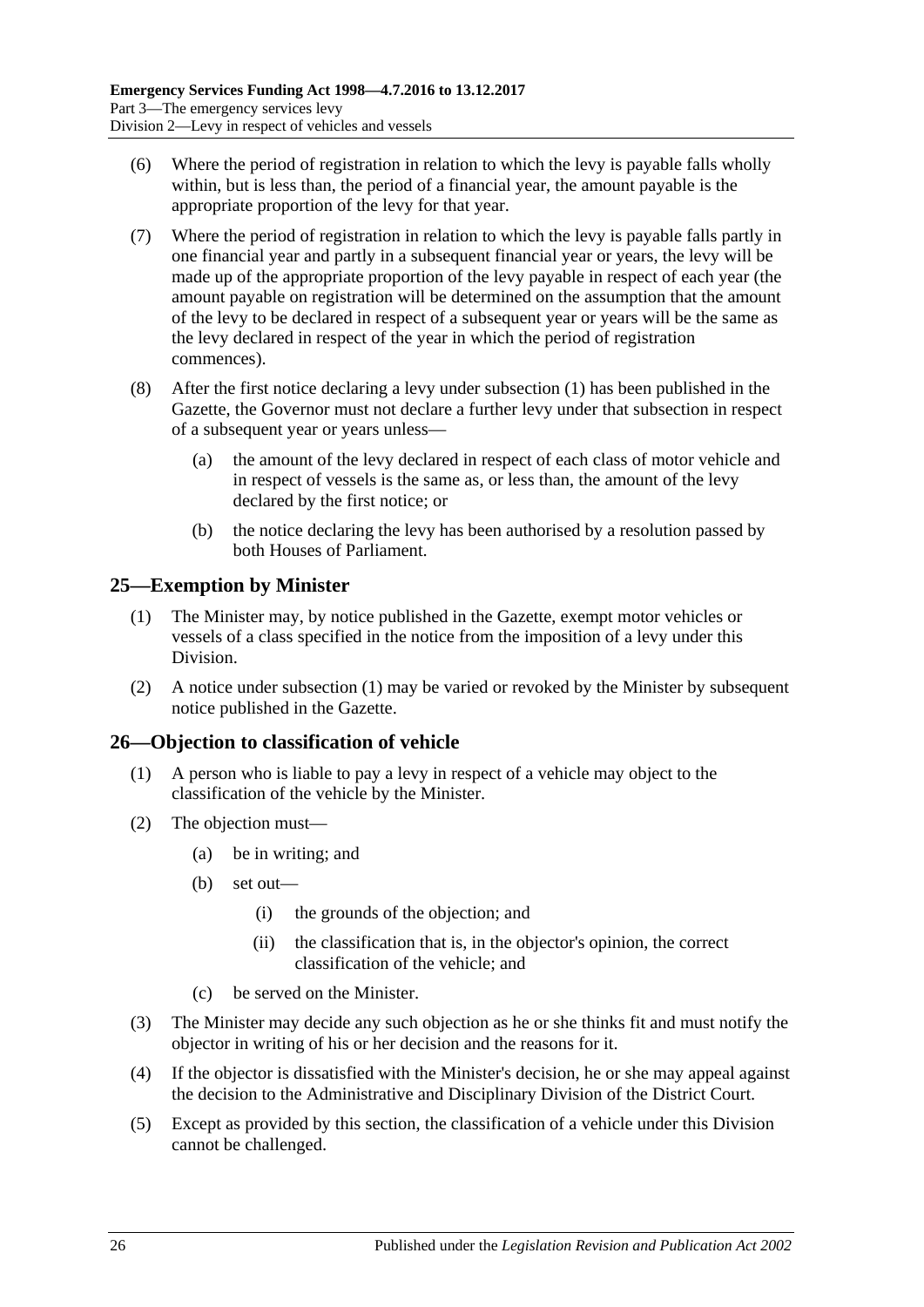- (6) An objection under this section does not affect the requirement that the levy must be paid at the time of the application for the registration, or renewal of registration, of the vehicle.
- <span id="page-26-5"></span><span id="page-26-4"></span>(7) If an objection has been served on the Minister before the application for registration or renewal of registration is made and the objection results in the alteration of the classification of the vehicle—
	- (a) any amount overpaid must be refunded;
	- (b) any additional amount payable on account of the reclassification may be recovered as unpaid levy (but action to recover any such amount must not be taken until at least 30 days have expired from the date on which notification of the alteration is given to the person who initiated the objection);
	- (c) interest accrues on an amount to be refunded under [paragraph](#page-26-4) (a) and on an unpaid amount referred to in [paragraph](#page-26-5) (b) in accordance with the regulations.

# <span id="page-26-0"></span>**27—Payment of levy into Fund**

- (1) Subject to [subsection](#page-26-6) (2), the Registrar of Motor Vehicles and the Chief Executive of the administrative unit of the Public Service that is, under a Minister, responsible for the administration of the *[Harbors and Navigation Act](http://www.legislation.sa.gov.au/index.aspx?action=legref&type=act&legtitle=Harbors%20and%20Navigation%20Act%201993) 1993* must pay money received in payment of the levy under this Division into the Fund.
- <span id="page-26-6"></span>(2) Money received in payment of the levy may, instead of being paid into the Fund, be applied towards payment of any refund required to be paid under this Division.

# <span id="page-26-1"></span>**Part 4—The Community Emergency Services Fund**

# <span id="page-26-2"></span>**28—The Community Emergency Services Fund**

- (1) The Community Emergency Services Fund is established.
- (2) The Fund is subject to the management and control of the Minister.
- (3) The Fund consists of—
	- (a) the emergency services levy paid into the Fund under [Part 3;](#page-4-1) and
	- (ab) money to be paid into the Fund by the Treasurer pursuant to this Act; and
	- (b) interest and accretions arising from investment of the Fund.
- <span id="page-26-3"></span>(4) The Minister may only apply the Fund in one or more of the following ways:
	- (a) in payment to—
		- (i) the South Australian Country Fire Service; or
		- (ii) the South Australian Metropolitan Fire Service; or
		- (iii) the South Australian State Emergency Service; or
		- (iv) the Surf Life Saving Association of South Australia Incorporated; or
		- (v) a body or organisation that is a member of Volunteer Marine Rescue S.A. Incorporated; or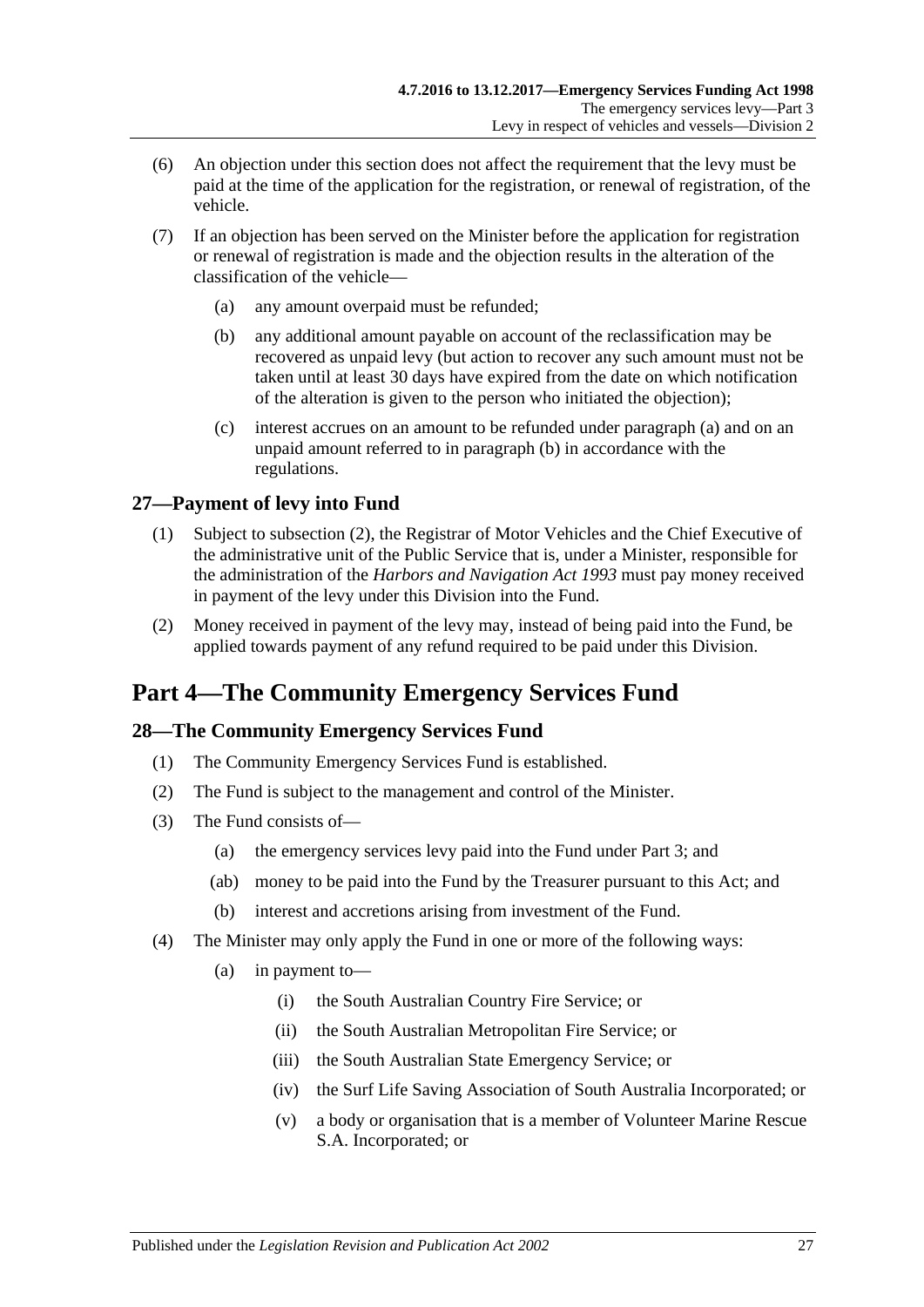(vi) any other person or organisation (whether an agency or instrumentality of the Crown or not),

for the provision of emergency services;

- (ab) in payment to the South Australian Fire and Emergency Services Commission;
- <span id="page-27-4"></span>(b) for any purpose for, or relating to, the prevention of circumstances in which emergency services are likely to be required:
- (c) without limiting [paragraph](#page-27-4) (b), for any purpose of or relating to education as to, or research into—
	- (i) the prevention of circumstances in which emergency services are likely to be required; or
	- (ii) the strategies and procedures for dealing with emergencies when they arise and for dealing with the harmful effects of emergencies; or
	- (iii) the factors that give rise to emergencies;
- (d) in payment of the costs of, or relating to, the administration of this Act.

#### <span id="page-27-0"></span>**29—Investment of the Fund**

The Minister may invest any of the money of the Fund that is not immediately required for the purposes of this Act in such manner as is approved by the Treasurer.

#### <span id="page-27-1"></span>**30—Accounts**

The Minister must keep proper accounts of receipts and payments in relation to the Fund.

# <span id="page-27-2"></span>**Part 5—Miscellaneous**

#### <span id="page-27-3"></span>**31—Delegation**

- (1) The Minister or the Commissioner may delegate a power, function or duty vested in or conferred on the Minister or the Commissioner (as the case may be) under this Act—
	- (a) to a particular person or body; or
	- (b) to the person for the time being occupying a particular office or position.
- (2) A power, function or duty delegated under this section may, if the instrument of delegation so provides, be further delegated.
- (3) A delegation—
	- (a) must be by instrument in writing; and
	- (b) may be absolute or conditional; and
	- (c) does not derogate from the power of the delegator to act in a matter; and
	- (d) is revocable at will by the delegator.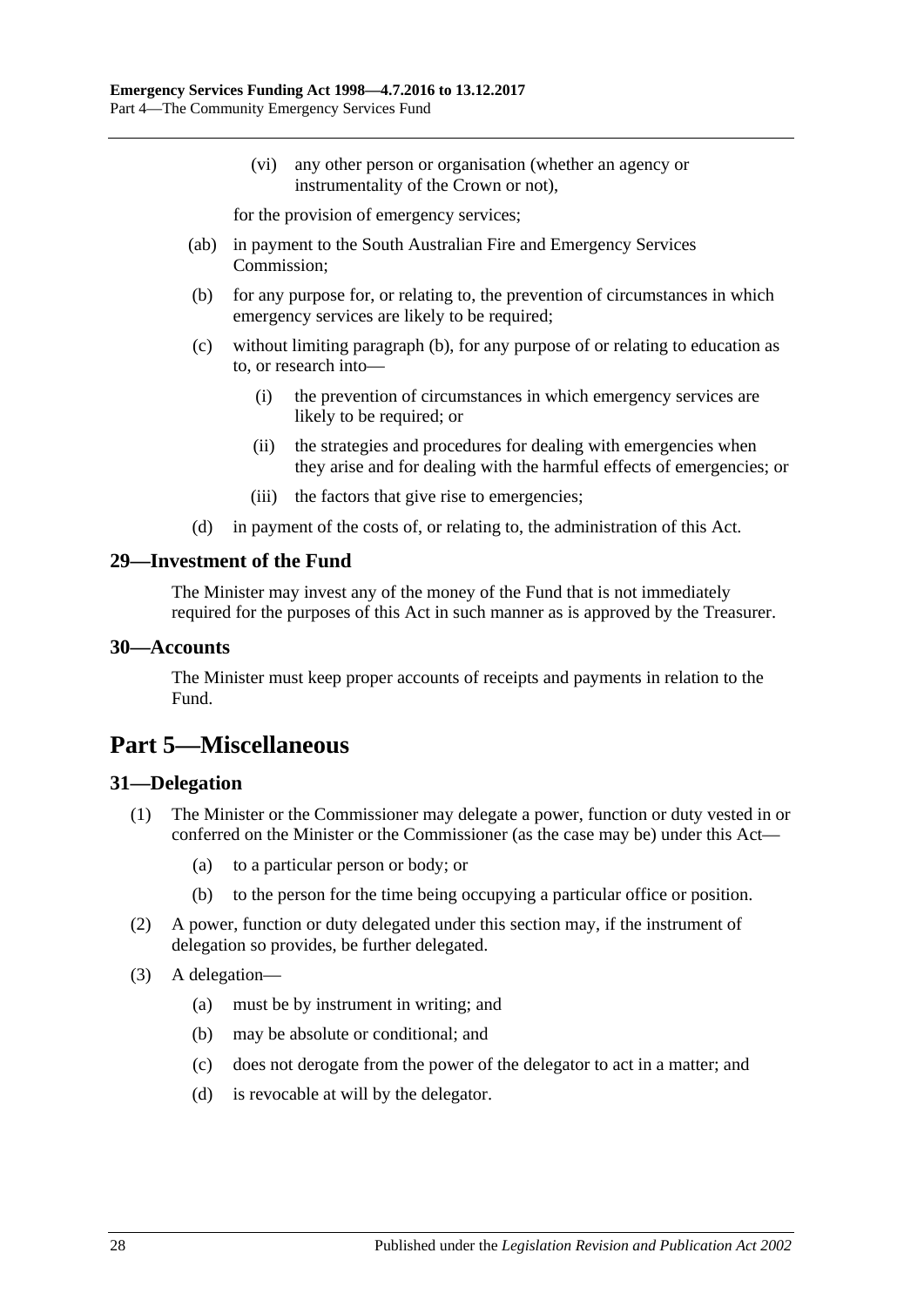# <span id="page-28-0"></span>**31A—Evidence**

Section 115 of the *[Taxation Administration Act](http://www.legislation.sa.gov.au/index.aspx?action=legref&type=act&legtitle=Taxation%20Administration%20Act%201996) 1996* applies for the purposes of this Act as if—

- (a) this Act were a taxation law for the purposes of that Act; and
- (b) an assessment under this Act of a person's liability to pay a levy (including interest and a penalty levy under [Part 3 Division 1\)](#page-4-2) were an assessment by the Commissioner under that Act of the tax liability of a person; and
- (c) a reference in that section to the Commissioner included a reference to the **Minister**

### <span id="page-28-1"></span>**32—Service of notices**

- (1) Where this Act requires or authorises a notice to be served on the Minister or the Commissioner, the notice may—
	- (a) be left at the office of the Minister or the Commissioner (as required) with a person apparently over the age of 16 years; or
	- (b) be sent by post or facsimile transmission to the office of the Minister or the Commissioner (as required).
- (2) Where this Act requires or authorises a notice to be served on, or given to, any other person, the notice may—
	- (a) be served on, or given to, the person or an agent of the person; or
	- (b) be left for the person at his or her place of residence or business with someone apparently over the age of 16 years; or
	- (c) be sent by post to the person or an agent of the person at his or her last known address; or
	- (d) be sent to the person by any form of electronic transmission (including facsimile transmission) indicated by the person as being an available means of service; or
	- (e) be left in a conspicuous place on the land to which the notice relates.
- (3) If the notice is to be served on or given to a company or registered body within the meaning of the *Corporations Act 2001* of the Commonwealth, the notice may be served on that company or registered body in accordance with section 109X or 601CX of that Act, as the case requires.

### <span id="page-28-3"></span><span id="page-28-2"></span>**33—Remission of levies by regulation**

- (1) The Governor may, on the recommendation of the Minister, make regulations for a remission or remissions in respect of one or both of the levies, or part of one or both of the levies, imposed under this Act for the benefit of—
	- (a) persons who are entitled to pensions, benefits, allowances or other payments under the *Social Security Act 1991* of the Commonwealth; or
	- (b) charitable organisations; or
	- (c) persons who are suffering financial hardship; or
	- (d) other persons or bodies of a class prescribed by the regulations.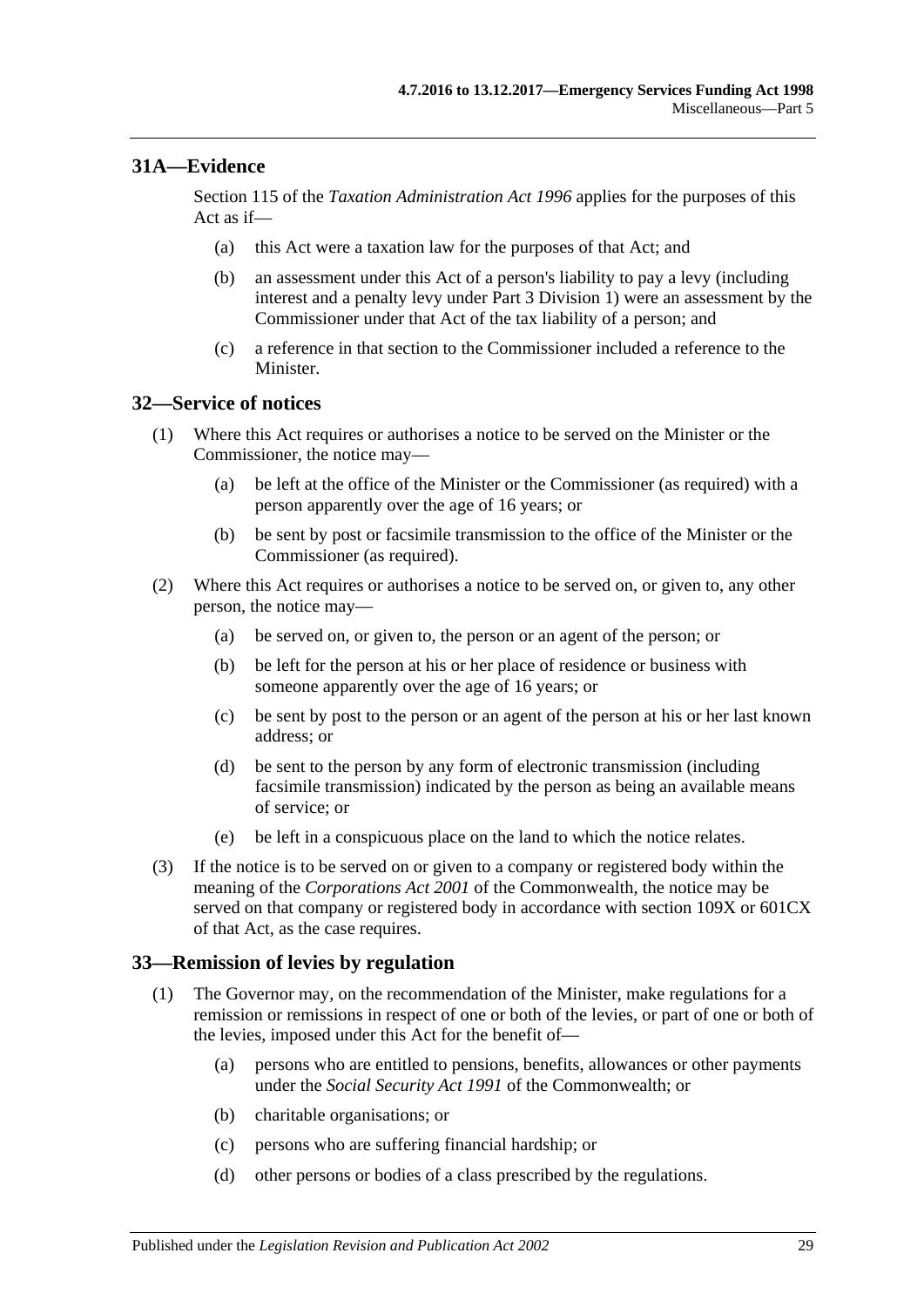- (2) The Minister must in each year, before making a recommendation to the Governor as to the levies to be declared under this Act, consider whether he or she should make a recommendation to the Governor under [subsection](#page-28-3) (1) as to the making or varying of regulations under this section.
- (3) A regulation under this section may be brought into operation on a date specified in the regulation that is earlier than the date of its publication in the Gazette.
- <span id="page-29-4"></span>(4) The Minister must determine the aggregate amount of the levy remitted under this section in respect of each financial year.
- (5) The Treasurer must pay in accordance with the regulations from the Consolidated Account (which is appropriated to the necessary extent) for the purpose of remissions under this section an amount equivalent to the amount determined under [subsection](#page-29-4) (4).

### <span id="page-29-5"></span><span id="page-29-0"></span>**33A—Recouping money lost on aggregation of non contiguous land**

- (1) The Commissioner must, in respect of each financial year, determine the amount by which money received in payment of the levy under [Part 3 Division 1](#page-4-2) is reduced as a result of the aggregation of land for the purposes of [section](#page-4-8)  $5(2)(c)$ .
- (2) The Treasurer must pay into the Fund in each financial year from the Consolidated Account (which is appropriated to the necessary extent) an amount equivalent to the amount determined under [subsection](#page-29-5) (1) in respect of that year.

### <span id="page-29-1"></span>**34—Regulations**

The Governor may make such regulations as are contemplated by this Act or as are necessary or expedient for the purposes of this Act.

# <span id="page-29-2"></span>**Schedule 1—Emergency services areas**

### <span id="page-29-3"></span>**1—Greater Adelaide**

Greater Adelaide is the combined areas of the following councils:

Corporation of the City of Adelaide

Adelaide Hills Council

Alexandrina Council

The Barossa Council

Corporation of the City of Burnside

Corporation of the City of Campbelltown

City of Charles Sturt

Corporation of the Town of Gawler

City of Holdfast Bay

Corporation of the City of Marion

Corporation of the City of Mitcham

District Council of Mount Barker

City of Norwood, Payneham and St. Peters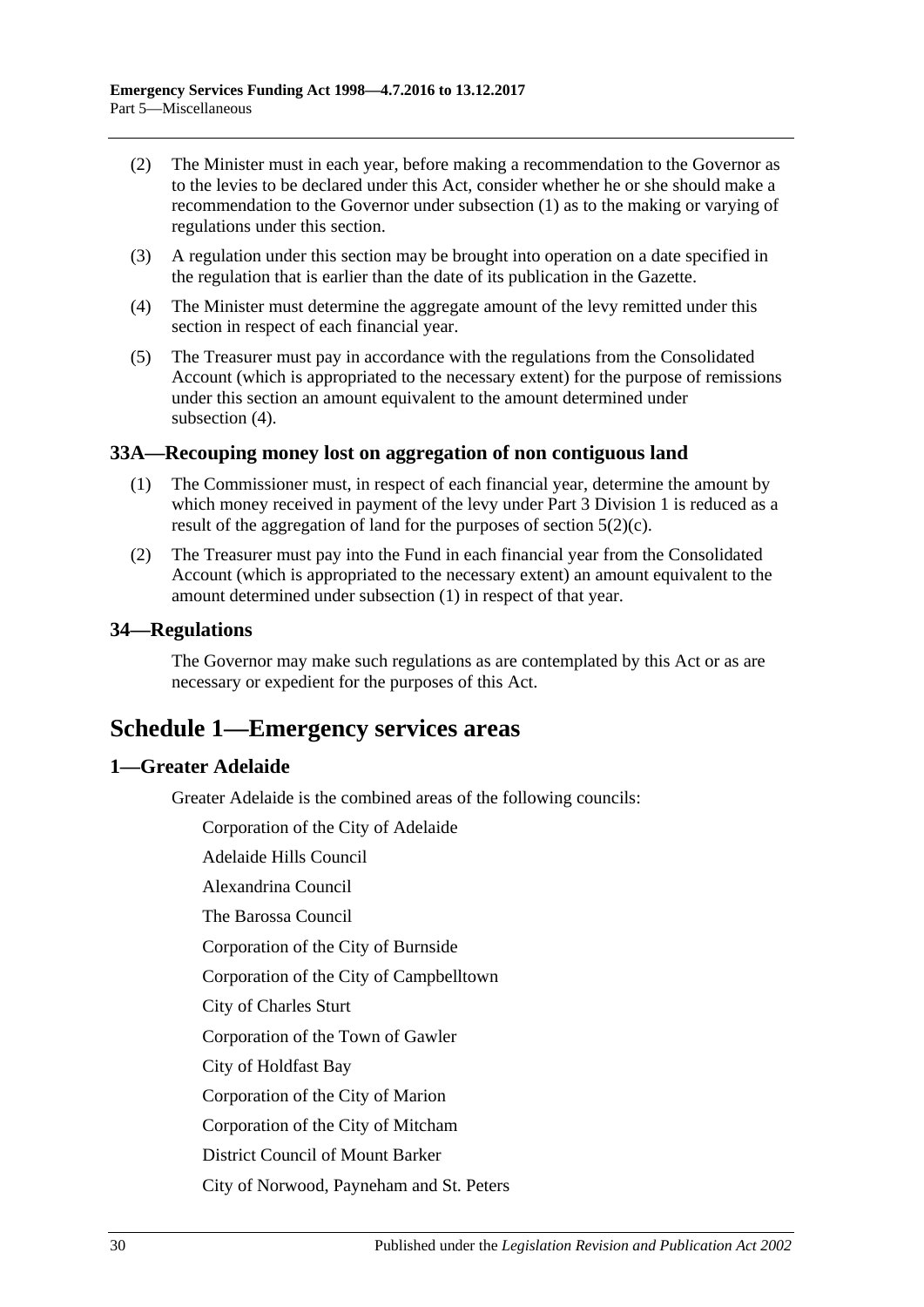City of Onkaparinga

City of Playford

City of Port Adelaide Enfield

Corporation of the City of Prospect

Corporation of the City of Salisbury

Corporation of the City of Tea Tree Gully

Corporation of the City of Unley

District Council of Victor Harbor

Corporation of the Town of Walkerville

City of West Torrens

District Council of Yankalilla

# <span id="page-30-0"></span>**2—Regional Area 1**

Regional area 1 is comprised of the following cities and towns:

Berri Ceduna Clare Kadina Loxton Millicent Mt Gambier Murray Bridge Naracoorte Port Augusta Port Lincoln Port Pirie Renmark Whyalla

# <span id="page-30-1"></span>**Schedule 2—Transitional provisions**

### <span id="page-30-4"></span><span id="page-30-2"></span>**4—Reimbursement by insurers to policy holders**

- (1) Subject to [subclause](#page-30-3) (2), any amount that an insurer receives or recovers from a policy holder in respect of the insurer's purported liability under Part 3 of the *[Country Fires](http://www.legislation.sa.gov.au/index.aspx?action=legref&type=act&legtitle=Country%20Fires%20Act%201989)  Act [1989](http://www.legislation.sa.gov.au/index.aspx?action=legref&type=act&legtitle=Country%20Fires%20Act%201989)* or Part 6 of the *[South Australian Metropolitan Fire Service Act](http://www.legislation.sa.gov.au/index.aspx?action=legref&type=act&legtitle=South%20Australian%20Metropolitan%20Fire%20Service%20Act%201936) 1936* for a period occurring after 30 June 1999 must be reimbursed by the insurer to the policy holder.
- <span id="page-30-3"></span>(2) [Subclause](#page-30-4) (1) does not apply to an amount that is less than ten dollars.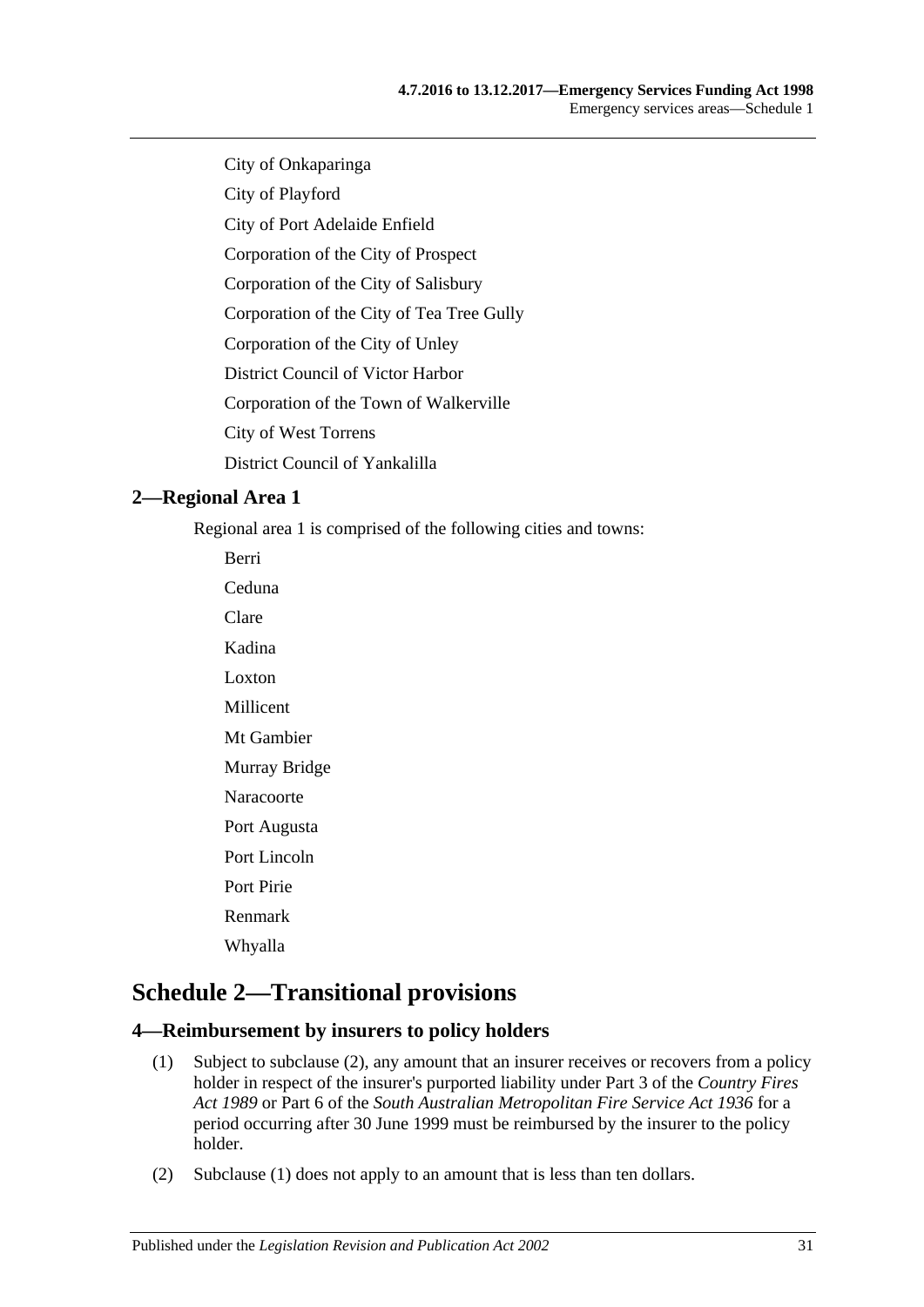- (3) The amounts that an insurer does not reimburse to policy holders by reason of [subclause](#page-30-3) (2) must be paid by the insurer into the Community Emergency Services Fund.
- (4) A policy holder may recover an amount due by an insurer under this clause as a debt.
- (5) In this clause—

*insurer* means—

- (a) in relation to the *[Country Fires Act](http://www.legislation.sa.gov.au/index.aspx?action=legref&type=act&legtitle=Country%20Fires%20Act%201989) 1989*—an insurer for the purposes of Part 3 of that Act;
- (b) in relation to the *[South Australian Metropolitan Fire Service Act](http://www.legislation.sa.gov.au/index.aspx?action=legref&type=act&legtitle=South%20Australian%20Metropolitan%20Fire%20Service%20Act%201936) 1936*—an insurance company for the purposes of Part 6 of that Act.

#### <span id="page-31-2"></span><span id="page-31-0"></span>**4A—Report on changes to insurance premiums**

- (1) The Commissioner for Consumer Affairs must, on or before 30 September 2000, forward to the Minister a report on the effect that the enactment of this Act has had on insurance premiums in the State in respect of the 1999/2000 financial year with particular reference to the extent to which savings afforded to insurers through the enactment of this Act have been passed on to policy holders.
- (2) The Minister must, within six sitting days after receiving the report required under [subclause](#page-31-2) (1), have copies of the report laid before both Houses of Parliament.

### <span id="page-31-1"></span>**5—The Emergency Services Funding Transitional Advisory Committee**

- (1) The Emergency Services Funding Transitional Advisory Committee is established.
- (2) The Committee consists of six members appointed by the Minister of whom three have been nominated by the Local Government Association of South Australia.
- (3) The Minister will designate one of the members to preside at meetings of the Committee.
- (4) The term of office of members of the Committee is until the dissolution of the committee (see [subclause](#page-32-1) (15)).
- <span id="page-31-3"></span>(5) The Minister—
	- (a) may remove a member of the Committee who was not appointed on the nomination of the Local Government Association of South Australia on any ground that the Minister considers sufficient;
	- (b) must remove a member of the Committee appointed on the nomination of the Local Government Association of South Australia if requested to do so by the association.
- (6) The Local Government Association of South Australia may request the Minister to remove a member of the Committee appointed on its nomination on any ground that the association considers sufficient.
- (7) The office of a member of the Committee becomes vacant if the member—
	- (a) dies; or
	- (b) resigns by written notice to the Minister; or
	- (c) is removed from office by the Minister under [subclause](#page-31-3) (5).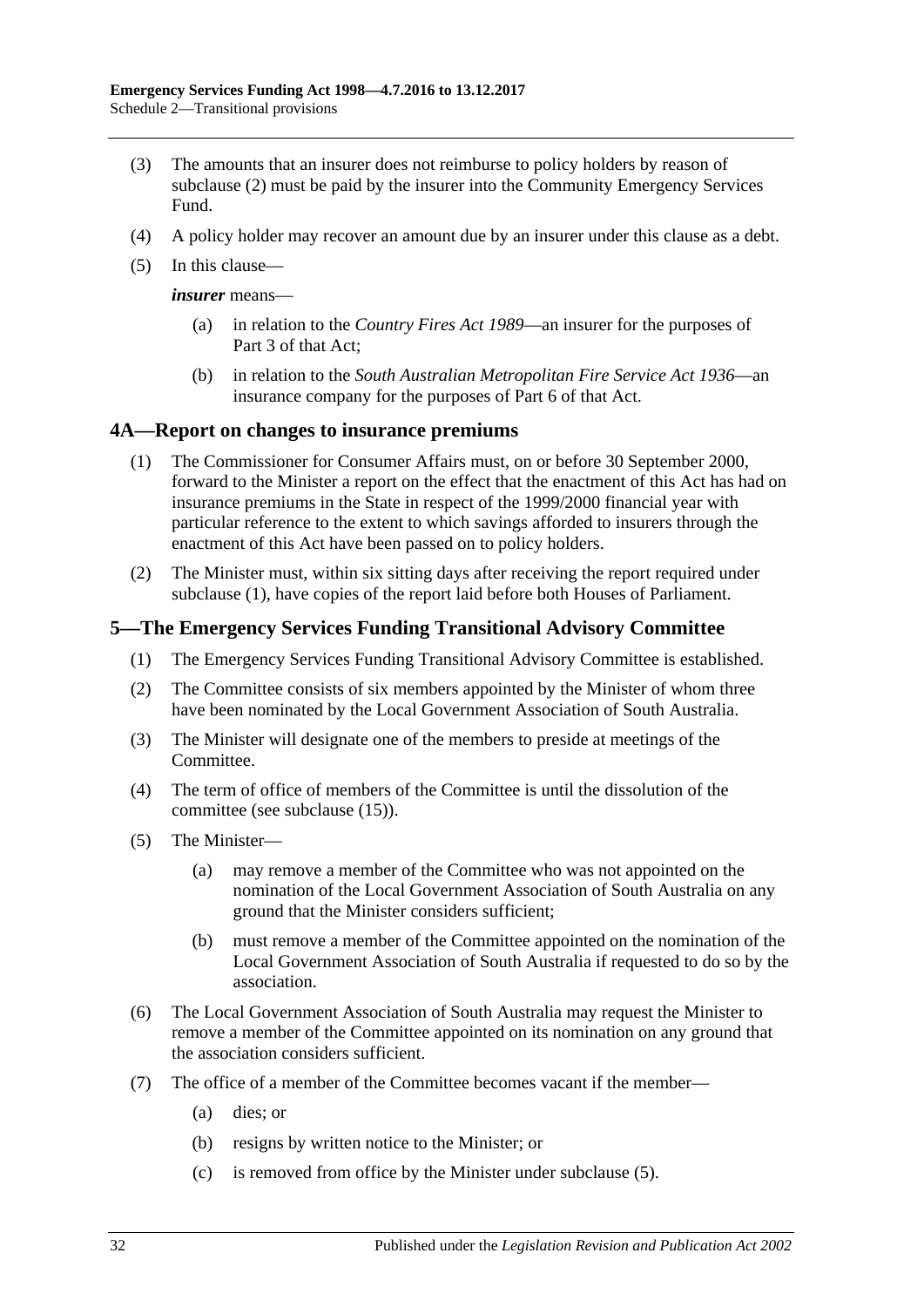- (8) On the occurrence of a vacancy in the membership of the Committee, a person will be appointed in accordance with this clause to the vacant office, but the validity of acts and proceedings of the Committee is not affected by the existence of a vacancy or vacancies in its membership.
- (9) A meeting of the Committee will be chaired by the member appointed to preside, or, in the absence of that member, a member chosen by those present.
- (10) A quorum of the Committee consists of four members of the Committee.
- (11) A decision carried by a majority of the votes of the members present at a meeting of the Committee is a decision of the Committee.
- (12) Each member present at a meeting of the Committee is entitled to one vote on any matter arising for decision at that meeting and, if the votes are equal, the person chairing the meeting is entitled to a second or casting vote.
- (13) The functions of the Committee are—
	- (a) to advise the Minister, at his or her request, on questions and arrangements relating to the transition from the previous method of funding emergency services to the funding of those services by means of levies under this Act; and
	- (b) such other functions as are determined by the Minister or are prescribed by regulation.
- (14) A member of the Committee is entitled to such fees and allowances as may be determined by the Governor.
- <span id="page-32-1"></span>(15) The Committee is dissolved at the expiration of 30 June 2001.

### <span id="page-32-3"></span><span id="page-32-0"></span>**6—Crown to be taken to be owner of certain land**

- (1) The following provisions apply in relation to land referred to in [subclause](#page-32-2) (2) during the period from the commencement of this Act up to and including 30 June 2001:
	- (a) the Crown will be taken to be the owner of the land for the purposes of this Act; and
	- (b) section  $11(1)$  relates to the land as though it were referred to in subsection  $(2)$ of that section.
- <span id="page-32-2"></span>(2) [Subclause](#page-32-3) (1) applies to land if—
	- (a) the land is under the care, control and management of a council; and
	- (b) the land is—
		- (i) dedicated land within the meaning of the *[Crown Lands Act](http://www.legislation.sa.gov.au/index.aspx?action=legref&type=act&legtitle=Crown%20Lands%20Act%201929) 1929* that has not been granted in fee simple; or
		- (ii) dedicated land within the meaning of the *[Crown Lands Act](http://www.legislation.sa.gov.au/index.aspx?action=legref&type=act&legtitle=Crown%20Lands%20Act%201929) 1929* that has been granted in fee simple in trust for the purposes for which the land was dedicated; or
		- (iii) land comprising—
			- park lands; or
			- a cemetery; or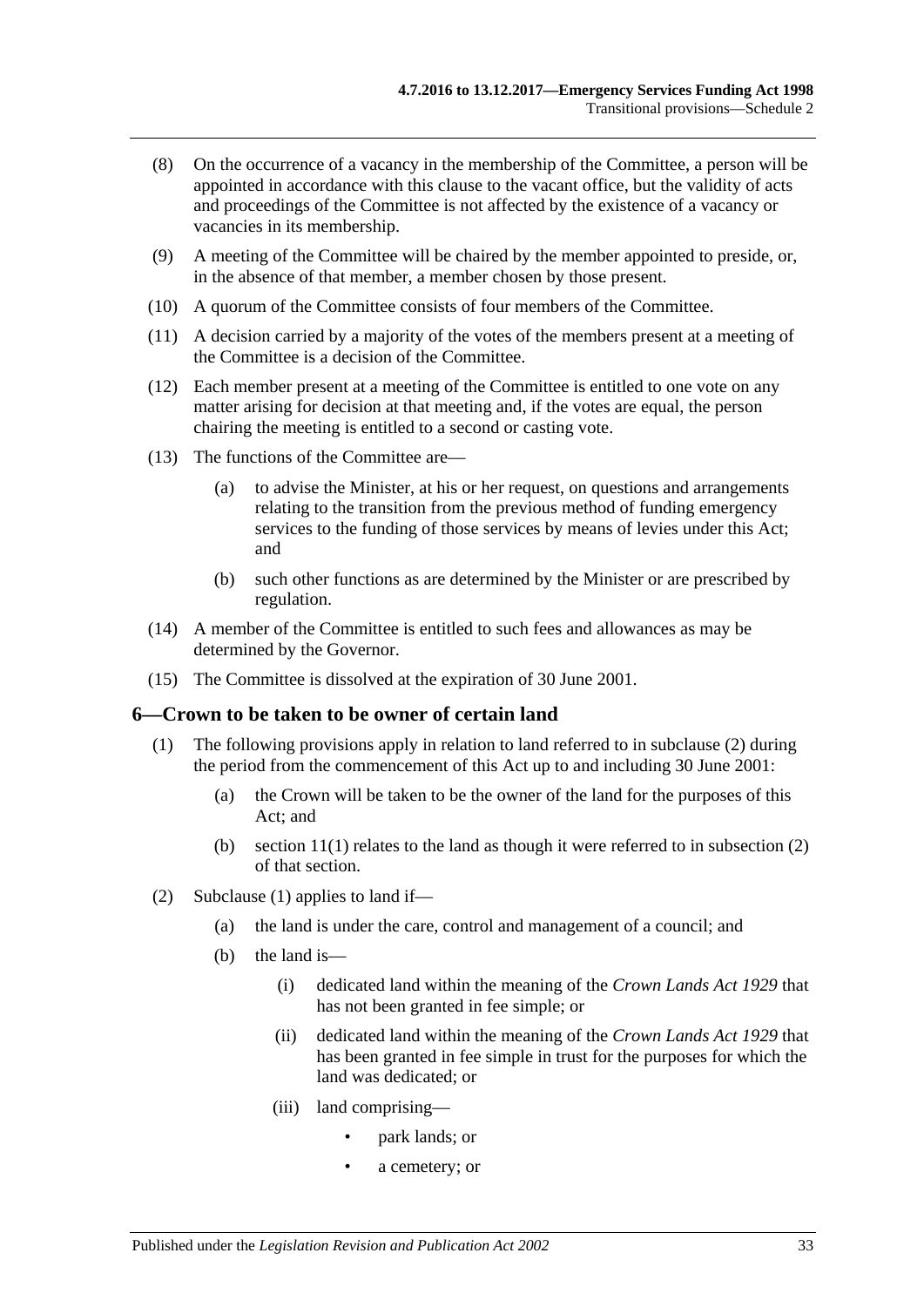- a coastal reserve; or
- a road reserve; and
- (c) the land—
	- (i) is not used predominantly by the council for its operations; or
	- (ii) is not subject to one or more leases or licences granted by the council to another person for a rent or fee (except a nominal rent or fee) the term (or the aggregate of the terms) of which exceeds six months in any period of 12 months.

#### (3) In this clause—

*coastal reserve* means land reserved or set apart for any purpose if any part of the land is within 50 metres of the sea at high water;

*park lands* means—

- (a) public parks and park lands including the park lands in the area of the corporation of the City of Adelaide; and
- (b) all other land declared or set apart as a park or reserve for the use and enjoyment of the public.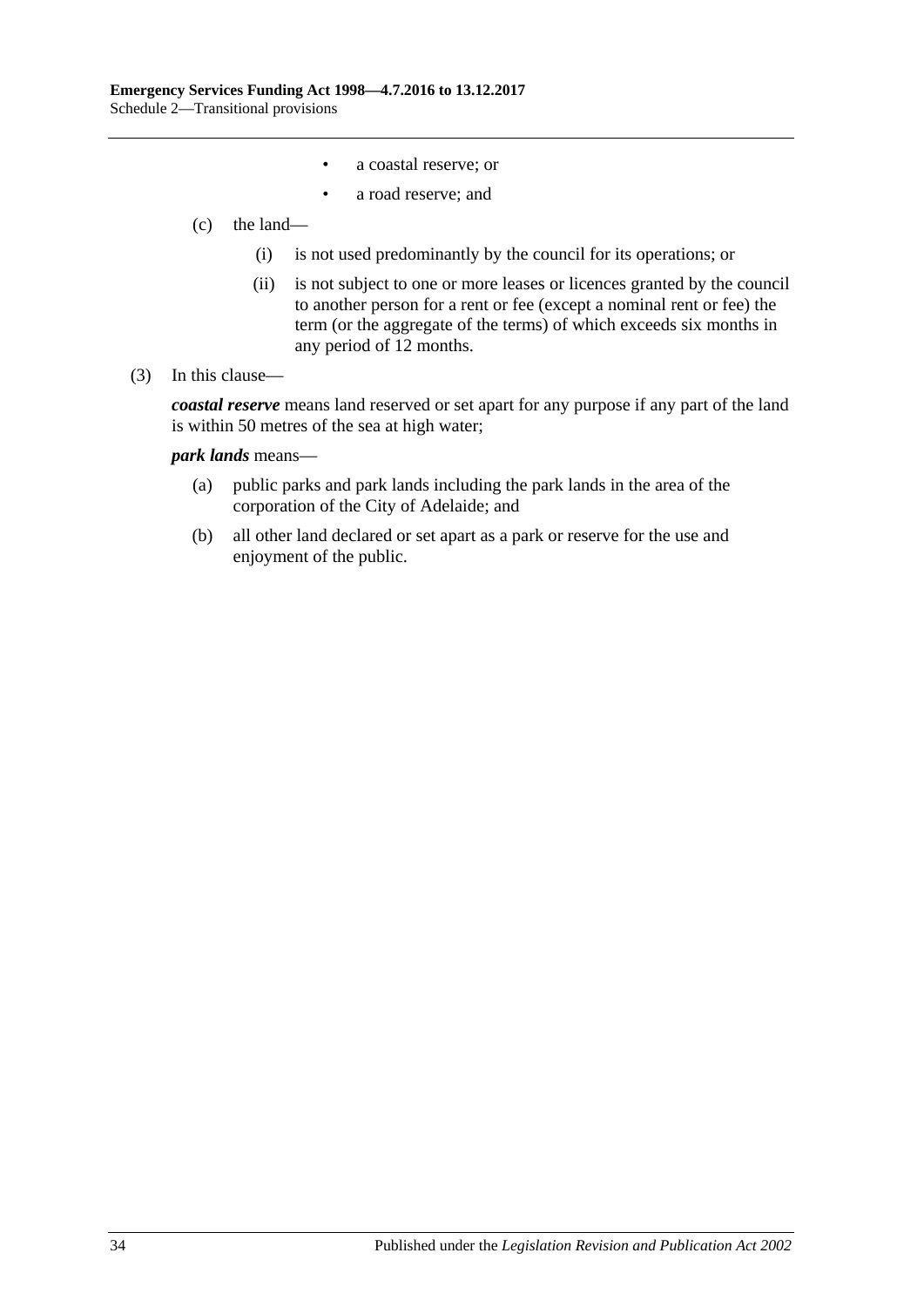# <span id="page-34-0"></span>**Legislative history**

# **Notes**

- Amendments of this version that are uncommenced are not incorporated into the text.
- Please note—References in the legislation to other legislation or instruments or to titles of bodies or offices are not automatically updated as part of the program for the revision and publication of legislation and therefore may be obsolete.
- Earlier versions of this Act (historical versions) are listed at the end of the legislative history.
- For further information relating to the Act and subordinate legislation made under the Act see the Index of South Australian Statutes or www.legislation.sa.gov.au.

# **Legislation amended by principal Act**

The *Emergency Services Funding Act 1998* amended the following:

*Country Fires Act 1989 South Australian Metropolitan Fire Service Act 1936 Valuation of Land Act 1971*

# **Principal Act and amendments**

New entries appear in bold.

| Year | N <sub>0</sub> | Title                                                                                         | Assent     | Commencement                                                                                                                                                                                                           |
|------|----------------|-----------------------------------------------------------------------------------------------|------------|------------------------------------------------------------------------------------------------------------------------------------------------------------------------------------------------------------------------|
| 1998 | 63             | Emergency Services Funding Act 199810.9.1998                                                  |            | 13.5.1999 except ss $3-9$ , $11-22$ ,<br>26—34 and Schs 1 & 2—30.6.1999<br>(Gazette 13.5.1999 p2502)                                                                                                                   |
| 1999 | 61             | <b>Emergency Services Funding</b><br>(Miscellaneous) Amendment Act 1999                       | 19.8.1999  | 30.6.1999 except ss 4 and<br>$9(b)$ —(e)—19.8.1999: s 2                                                                                                                                                                |
| 2000 | $\overline{4}$ | District Court (Administrative and<br>Disciplinary Division) Amendment<br>Act 2000            | 20.4.2000  | Sch 1 (cl 13)-1.6.2000 (Gazette<br>18.5.2000 p2554)                                                                                                                                                                    |
| 2001 | 23             | <b>Statutes Amendment (Corporations)</b><br>Act 2001                                          | 14.6.2001  | Pt 14 (s $73$ )—15.7.2001 being the day on<br>which the Corporations Act 2001 of the<br>Commonwealth came into operation:<br>Commonwealth of Australia Gazette No.<br>S 285, 13 July 2001 (Gazette 21.6.2001<br>p2270) |
| 2003 | 44             | <i>Statute Law Revision Act 2003</i>                                                          | 23.10.2003 | Sch 1-24.11.2003 (Gazette 13.11.2003<br>p4048)                                                                                                                                                                         |
| 2003 | 45             | <b>Emergency Services Funding</b><br>(Validation of Levy on Vehicles and<br>Vessels) Act 2003 | 30.10.2003 | 30.10.2003                                                                                                                                                                                                             |
| 2005 | 40             | Fire and Emergency Services Act<br>2005                                                       | 14.7.2005  | Sch 6 (cll 6 & 7)-1.10.2005 ( <i>Gazette</i><br>29.9.2005 p3547)                                                                                                                                                       |
| 2008 | 38             | <b>Statutes Amendment and Repeal</b><br>(Taxation Administration) Act 2008                    | 23.10.2008 | Pt 2 (ss $4-23$ )-1.7.2009 (Gazette<br>11.12.2008 p5475)                                                                                                                                                               |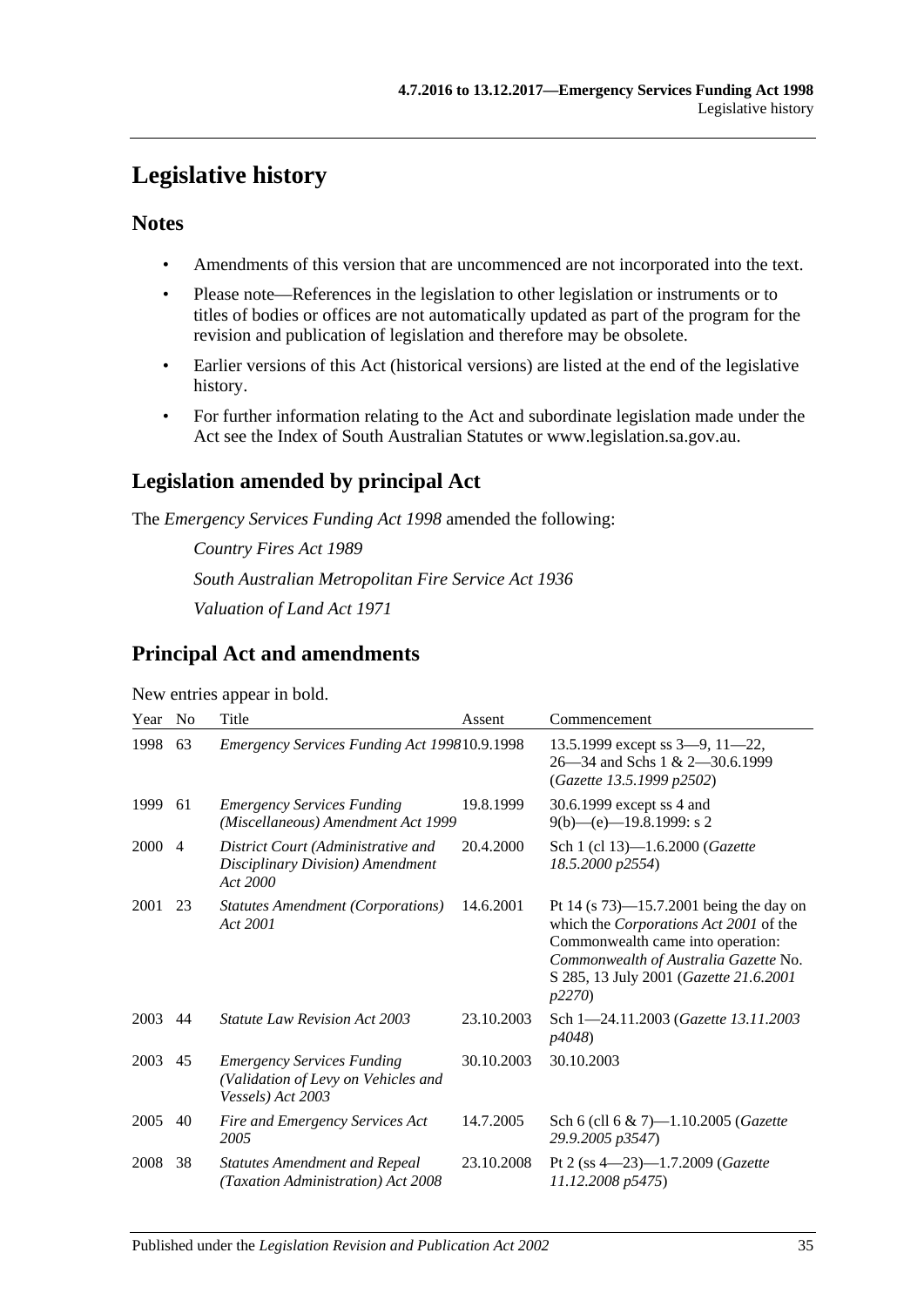| 2009    | -84 | <b>Statutes Amendment (Public Sector</b><br>Consequential Amendments) Act 2009 | 10.12.2009 | Pt 55 (ss $112 - 114$ )-1.2.2010 ( <i>Gazette</i><br>28.1.2010 p320)   |
|---------|-----|--------------------------------------------------------------------------------|------------|------------------------------------------------------------------------|
| 2016 29 |     | <b>Real Property (Electronic</b><br>Conveyancing) Amendment Act 2016           | 16.6.2016  | Sch 2-4.7.2016 (Gazette 30.6.2016)<br>p2761                            |
| 2017 51 |     | Statutes Amendment (SACAT No 2)<br>Act 2017                                    |            | 28.11.2017 Pt 13 (ss 70 to 76)—14.12.2017 (Gazette<br>12.12.2017 p4960 |

# **Provisions amended**

New entries appear in bold.

Entries that relate to provisions that have been deleted appear in italics.

| Provision                          | How varied                            | Commencement |  |
|------------------------------------|---------------------------------------|--------------|--|
| Long title                         | amended by 44/2003 s 3(1) (Sch 1)     | 24.11.2003   |  |
| Pt1                                |                                       |              |  |
| s <sub>2</sub>                     | deleted by $44/2003$ s $3(1)$ (Sch 1) | 24.11.2003   |  |
| s <sub>3</sub>                     |                                       |              |  |
| $s \; 3(1)$                        |                                       |              |  |
| authorised officer                 | inserted by $38/2008$ s $4(1)$        | 1.7.2009     |  |
| Commissioner                       | inserted by $38/2008$ s 4(1)          | 1.7.2009     |  |
| emergency service                  | amended by 40/2005 Sch 6 cl 6(1), (2) | 1.10.2005    |  |
| non-reviewable<br>decision         | inserted by $38/2008$ s $4(2)$        | 1.7.2009     |  |
| owner                              | amended by $61/1999$ s $3(a)$         | 30.6.1999    |  |
| $s \frac{3}{1a}$                   | inserted by $61/1999$ s $3(b)$        | 30.6.1999    |  |
| $\ensuremath{\mathrm{s}}\xspace$ 4 | inserted by 38/2008 s 5               | 1.7.2009     |  |
| Pt2                                | deleted by $61/1999 s 4$              | 19.8.1999    |  |
| Pt <sub>3</sub>                    |                                       |              |  |
| Pt 3 Div 1                         |                                       |              |  |
| Pt 3 Div 1 Subdiv 1                |                                       |              |  |
| heading                            | inserted by 38/2008 s 6               | 1.7.2009     |  |
| s <sub>5</sub>                     |                                       |              |  |
| s 5(1)                             | amended by 38/2008 s 7(1)             | 1.7.2009     |  |
| s 5(2)                             | amended by $61/1999$ s $5(a)$         | 30.6.1999    |  |
| $s\ 5(2a)$                         | inserted by $61/1999$ s $5(b)$        | 30.6.1999    |  |
|                                    | amended by 38/2008 s 7(2)             | 1.7.2009     |  |
| s 5(10)                            | inserted by $61/1999$ s $5(c)$        | 30.6.1999    |  |
| s <sub>5A</sub>                    | inserted by 61/1999 s 6               | 30.6.1999    |  |
| $s$ 5A(1)                          | amended by 38/2008 s 8(1)             | 1.7.2009     |  |
| s 5A(2)                            | amended by 38/2008 s 8(1), (3)        | 1.7.2009     |  |
| $s$ 5A(3)                          | amended by 38/2008 s 8(1)             | 1.7.2009     |  |
| $s$ 5A(4)                          | amended by 38/2008 s 8(1), (2)        | 1.7.2009     |  |
| $s$ 5A(5)                          | amended by 38/2008 s 8(2)             | 1.7.2009     |  |
| $s$ 5A $(7)$                       | amended by 38/2008 s 8(1)             | 1.7.2009     |  |
| $\sqrt{s}$ 8                       |                                       |              |  |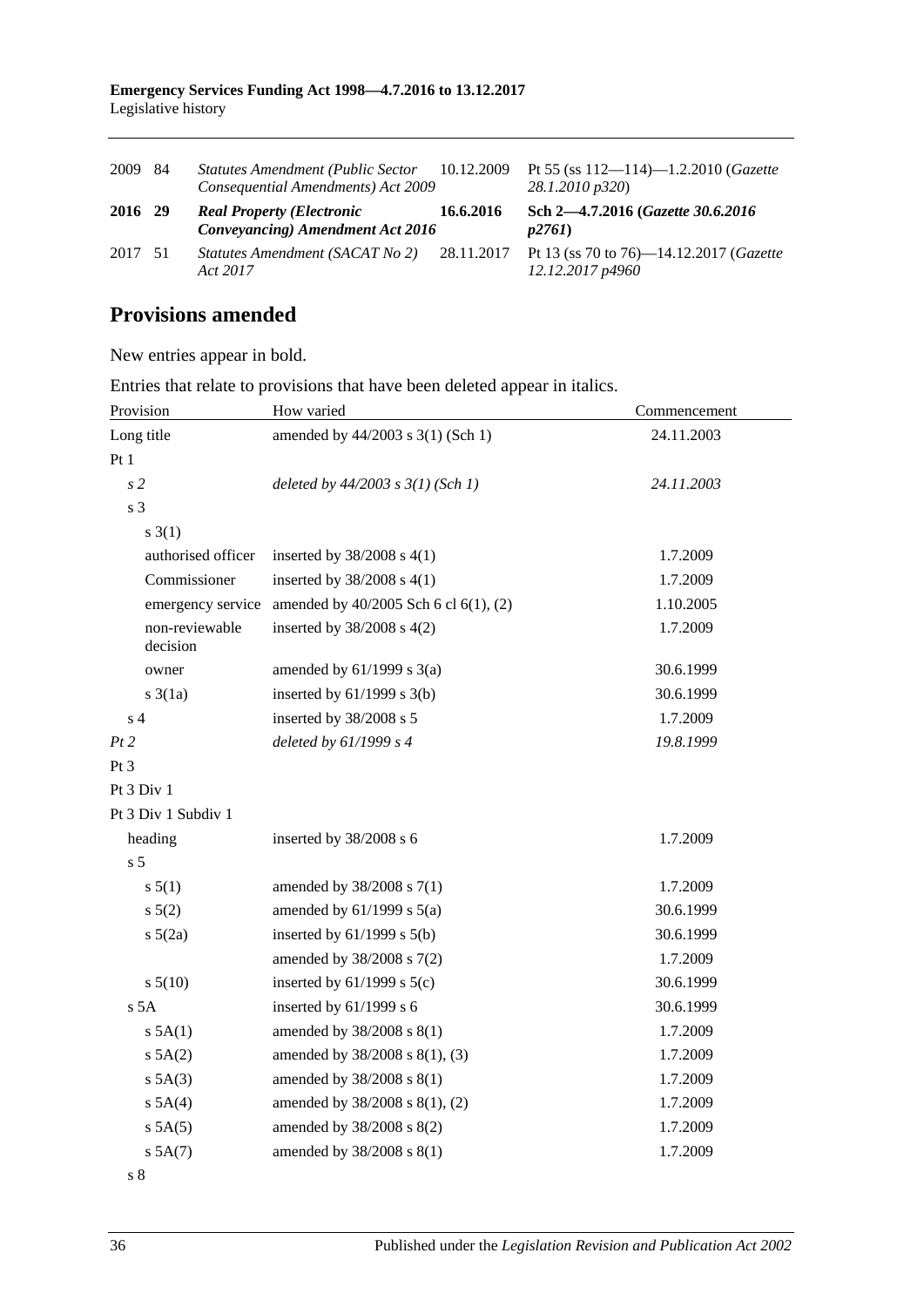| s(5)                                   |                                                                                   |             |
|----------------------------------------|-----------------------------------------------------------------------------------|-------------|
| the Local<br>Government<br>Regulations | deleted by 38/2008 s 9                                                            | 1.7.2009    |
| Regulations                            | Local Government inserted by 38/2008 s 9                                          | 1.7.2009    |
| the relevant day                       | substituted by 61/1999 s 7                                                        | 30.6.1999   |
| s 9                                    |                                                                                   |             |
| s(9(2)                                 | amended by 61/1999 s 8                                                            | 30.6.1999   |
| $\frac{10}{2}$                         |                                                                                   |             |
| 10(1)                                  | amended by $61/1999$ s $9(a)$                                                     | 30.6.1999   |
| s 10(5)                                | amended by 61/1999 s 9(b)                                                         | 19.8.1999   |
| s 10(5a)                               | inserted by $61/1999$ s $9(c)$                                                    | 19.8.1999   |
| s 10(6)                                | (c) deleted by $61/1999$ s $9(d)$                                                 | 19.8.1999   |
| s 10(7)                                | amended by $61/1999$ s $9(e)$                                                     | 19.8.1999   |
| s 10(8)                                | amended by $61/1999$ s $9(f)$                                                     | 30.6.1999   |
| s11                                    | amended by 61/1999 s 10                                                           | 30.6.1999   |
|                                        | expired: $s$ 11(5)—omitted under Legislation<br>Revision and Publication Act 2002 | (30.6.2002) |
| s 12                                   |                                                                                   |             |
| s $12(1)$ and $(2)$                    | amended by 38/2008 s 10                                                           | 1.7.2009    |
| s 12(3)                                | amended by 61/1999 s 11                                                           | 30.6.1999   |
|                                        | amended by 38/2008 s 10                                                           | 1.7.2009    |
| s $12(4)$ - (6)                        | amended by 38/2008 s 10                                                           | 1.7.2009    |
| s 13                                   |                                                                                   |             |
| s $13(1)$ — $(3)$                      | amended by 38/2008 s 11                                                           | 1.7.2009    |
| s 14                                   | substituted by 61/1999 s 12                                                       | 30.6.1999   |
| s 15                                   |                                                                                   |             |
| s 15(1)                                | amended by 61/1999 s 13                                                           | 30.6.1999   |
|                                        | amended by 38/2008 s 12                                                           | 1.7.2009    |
| s 16                                   |                                                                                   |             |
| s 16(1)                                | amended by 61/1999 s 14                                                           | 30.6.1999   |
|                                        | amended by 38/2008 s 13(1)                                                        | 1.7.2009    |
| s 16(2)                                | amended by 38/2008 s 13(2)                                                        | 1.7.2009    |
| s 16(4)                                | amended by 38/2008 s 13(1)                                                        | 1.7.2009    |
| s 17                                   | substituted by 38/2008 s 14                                                       | 1.7.2009    |
| ss 17A and 17B                         | inserted by 38/2008 s 14                                                          | 1.7.2009    |
| Pt 3 Div 1 Subdiv 2                    | inserted by 38/2008 s 14                                                          | 1.7.2009    |
| Pt 3 Div 1 Subdiv 3                    | inserted by 38/2008 s 14                                                          | 1.7.2009    |
| Pt 3 Div 1 Subdiv 4                    |                                                                                   |             |
| heading                                | inserted by 38/2008 s 14                                                          | 1.7.2009    |
| ss 17N-17R                             | inserted by 38/2008 s 14                                                          | 1.7.2009    |
| s 18                                   |                                                                                   |             |
| s 18(1)                                | amended by 38/2008 s 15                                                           | 1.7.2009    |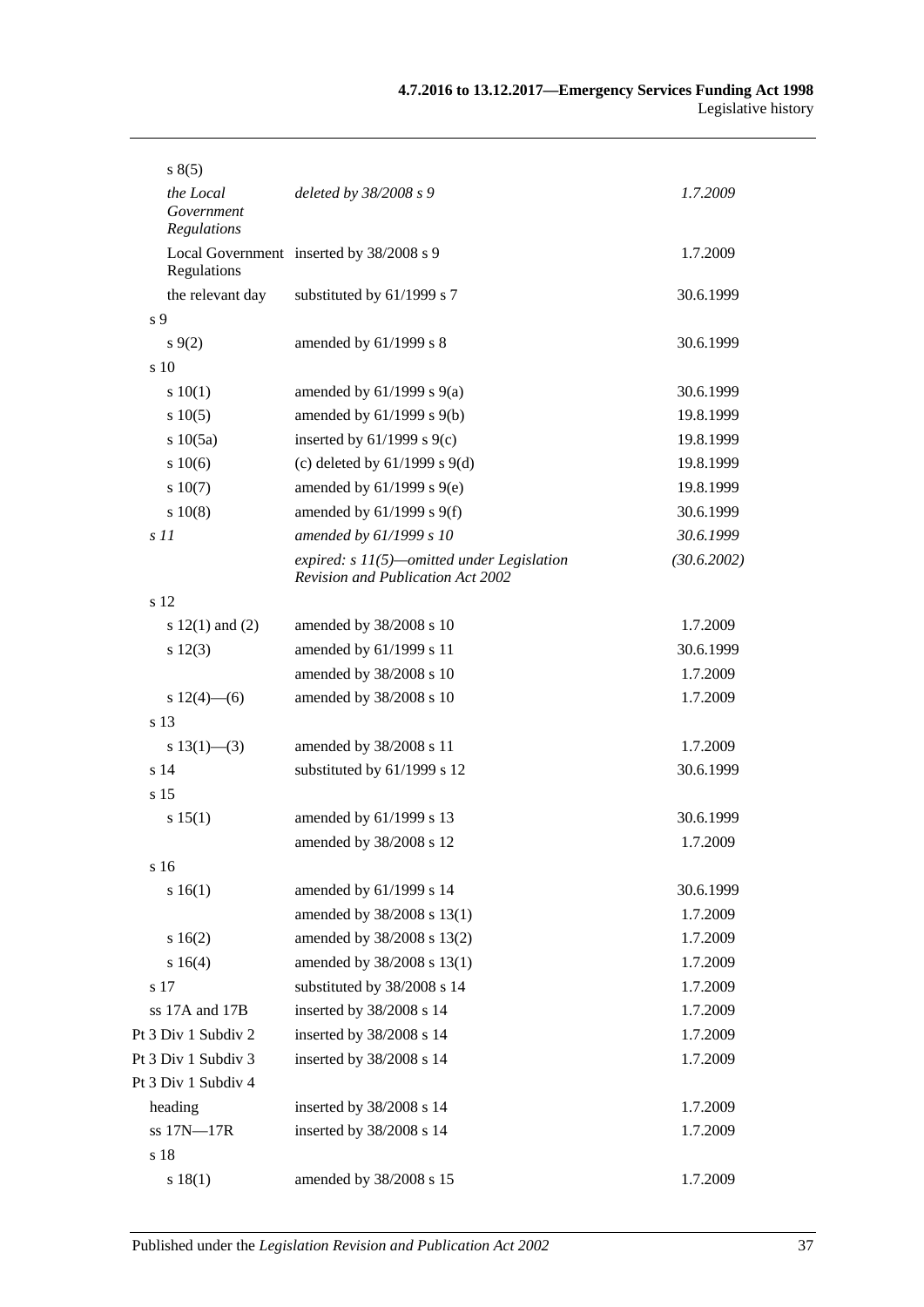#### **Emergency Services Funding Act 1998—4.7.2016 to 13.12.2017** Legislative history

| s 19                                           | deleted by 38/2008 s 16                                                   | 1.7.2009   |
|------------------------------------------------|---------------------------------------------------------------------------|------------|
| s 20                                           |                                                                           |            |
| $s \ 20(1)$                                    | amended by 38/2008 s 17(1), (2)                                           | 1.7.2009   |
| $s$ 20(2), (4), (5),<br>$(7)$ — $(9)$ , $(11)$ | amended by 38/2008 s 17(1)                                                | 1.7.2009   |
| $s\,20(13)$                                    | amended by 84/2009 s 112                                                  | 1.2.2010   |
| $s\,20(14)$                                    | deleted by 29/2016 Sch 2                                                  | 4.7.2016   |
| s 21                                           |                                                                           |            |
| s 21(1)                                        | amended by 38/2008 s 18(1)                                                | 1.7.2009   |
| $s\ 21(2)$                                     | amended by 38/2008 s 18(2)                                                | 1.7.2009   |
| s <sub>22</sub>                                | substituted by 38/2008 s 19                                               | 1.7.2009   |
| ss 22A and 22B                                 | inserted by 38/2008 s 19                                                  | 1.7.2009   |
| Pt 3 Div 1 Subdiv 5                            | inserted by 38/2008 s 19                                                  | 1.7.2009   |
| Pt 3 Div 1 Subdiv 6                            | inserted by 38/2008 s 19                                                  | 1.7.2009   |
| Pt 3 Div 2                                     |                                                                           |            |
| s 23                                           |                                                                           |            |
| $s\,23(2)$                                     | amended by 84/2009 s 113                                                  | 1.2.2010   |
| s 24                                           |                                                                           |            |
| $s\,24(2)$                                     | amended by $45/2003$ s $2(1)$                                             | 30.10.2003 |
| $s\,24(2a)$                                    | inserted by $45/2003$ s $2(2)$                                            | 30.10.2003 |
| $s\,24(7)$                                     | amended by 61/1999 s 15(a), (b)                                           | 30.6.1999  |
| $s\,24(8)$                                     | amended by 61/1999 s 15(c)                                                | 30.6.1999  |
| s <sub>26</sub>                                |                                                                           |            |
| $s \; 26(4)$                                   | amended by 4/2000 s 9(1) (Sch 1 cl 13)                                    | 1.6.2000   |
| s 27                                           |                                                                           |            |
| $s \, 27(1)$                                   | s 27 amended and redesignated as $s$ 27(1) by<br>$38/2008$ s $20(1)$ —(3) | 1.7.2009   |
|                                                | amended by 84/2009 s 114                                                  | 1.2.2010   |
| $s\,27(2)$                                     | inserted by 38/2008 s 20(3)                                               | 1.7.2009   |
| Pt 4                                           |                                                                           |            |
| s 28                                           |                                                                           |            |
| $s\,28(3)$                                     | amended by 61/1999 s 16                                                   | 30.6.1999  |
| $s\,28(4)$                                     | amended by 40/2005 Sch 6 cl 7(1)-(3)                                      | 1.10.2005  |
| $Pt\,5$                                        |                                                                           |            |
| s 31                                           | substituted by 38/2008 s 21                                               | 1.7.2009   |
| s 31A                                          | inserted by 38/2008 s 21                                                  | 1.7.2009   |
| s 32                                           |                                                                           |            |
| $s \, 32(1)$                                   | amended by $38/2008$ s $22(1)$ —(3)                                       | 1.7.2009   |
| $s \, 32(2)$                                   | amended by 61/1999 s 17                                                   | 30.6.1999  |
| $s \, 32(3)$                                   | substituted by 23/2001 s 73                                               | 15.7.2001  |
| s 33                                           |                                                                           |            |
| $s \, 33(1)$                                   | amended by 61/1999 s 18(a), (b)                                           | 30.6.1999  |
| $s \frac{33(3) - (5)}{ }$                      | inserted by 61/1999 s 18(c)                                               | 30.6.1999  |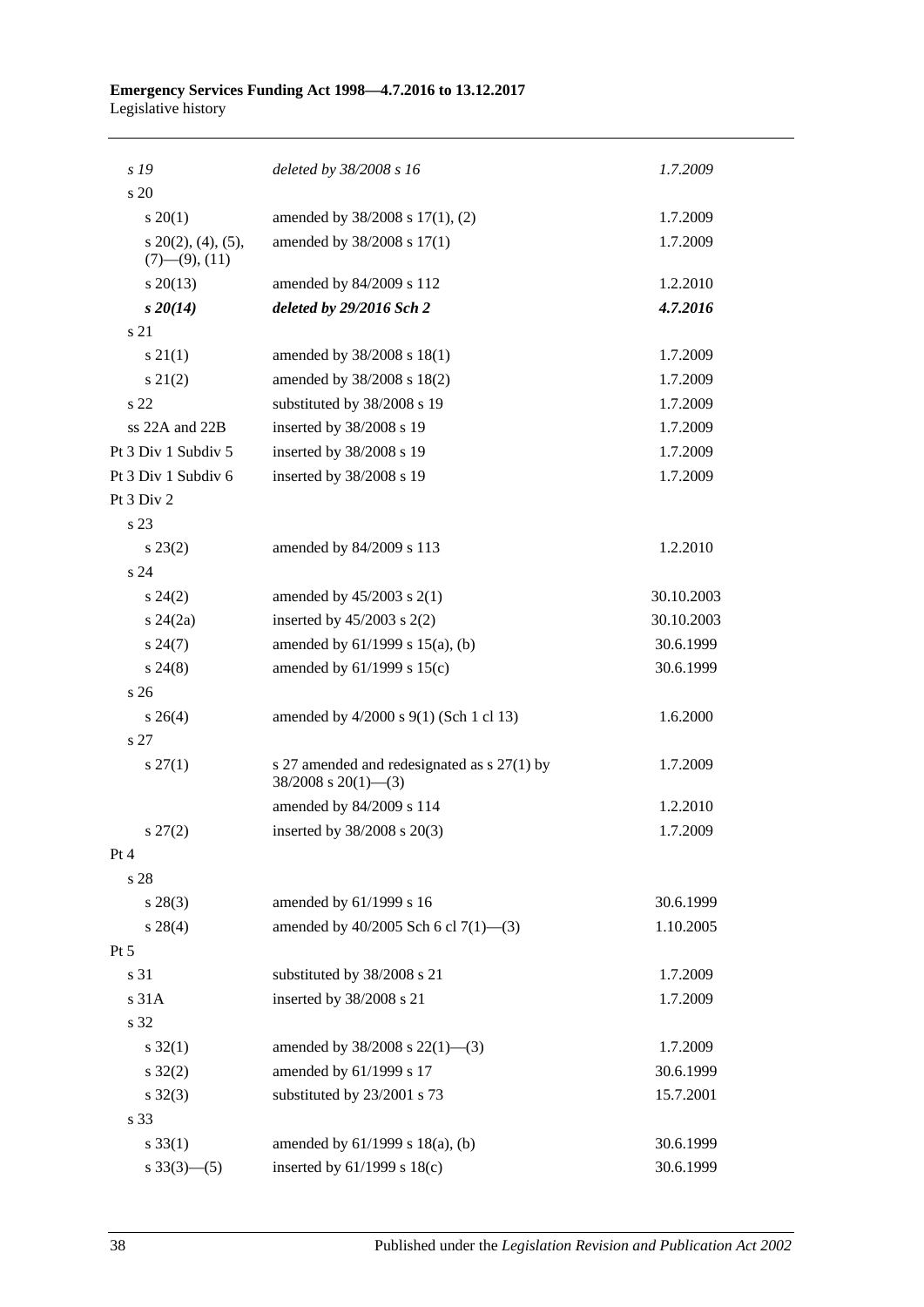| $\overline{s}$ 33A | inserted by $61/1999$ s 19                                   | 30.6.1999  |
|--------------------|--------------------------------------------------------------|------------|
| $s \, 33A(1)$      | amended by 38/2008 s 23                                      | 1.7.2009   |
| Sch 1              | designated as cll 1 and 2 by $44/2003$ s 3(1)<br>(Sch 1)     | 24.11.2003 |
| Sch 2              | heading amended by $44/2003$ s 3(1) (Sch 1)                  | 24.11.2003 |
|                    | heading preceding cl 1 deleted by $44/2003$ s $3(1)$ (Sch 1) | 24.11.2003 |
| cll $1-3$          | deleted by $44/2003$ s $3(1)$ (Sch 1)                        | 24.11.2003 |
|                    | heading preceding cl 4 deleted by $44/2003$ s $3(1)$ (Sch 1) | 24.11.2003 |
| cl 4A              | inserted by $61/1999$ s 20                                   | 30.6.1999  |

### **Transitional etc provisions associated with Act or amendments**

#### *Emergency Services Funding (Validation of Levy on Vehicles and Vessels) Act 2003*

#### **2—Interpretation**

In this Act, unless the contrary intention appears—

*Act* means the *[Emergency Services Funding Act](http://www.legislation.sa.gov.au/index.aspx?action=legref&type=act&legtitle=Emergency%20Services%20Funding%20Act%201998) 1998*;

*levy* means the levy under Part 3 Division 2 of the Act;

*notice* means the notice under section 24 of the Act, published in the Gazette on 2 June 1999, declaring the amount of the levy (*Gazette 30.10.2003 p2917*);

*relevant financial years* means the 2001/2002, 2002/2003 and 2003/2004 financial years.

#### **3—Validation of certain administrative acts and payments**

- (1) Despite the terms of the notice and any provision of the Act, the notice applies in all respects, and will be taken to have always so applied, in relation to the relevant financial years as if the relevant financial years were specified in the notice as financial years in relation to which the notice applies.
- (2) Anything done or omitted to be done prior to the commencement of this section in or with respect to—
	- (a) the declaration under section 24 of the Act of the amount of the levy; or
	- (b) the collection and payment of the levy,

is, to the extent of any invalidity that would arise but for this section, to be taken to have been validly done or validly omitted to be done, as the case may require.

#### **Historical versions**

Reprint No 1—19.8.1999 Reprint No 2—1.6.2000 Reprint No 3—15.7.2001 Reprint No 4—24.11.2003 1.10.2005 1.7.2009